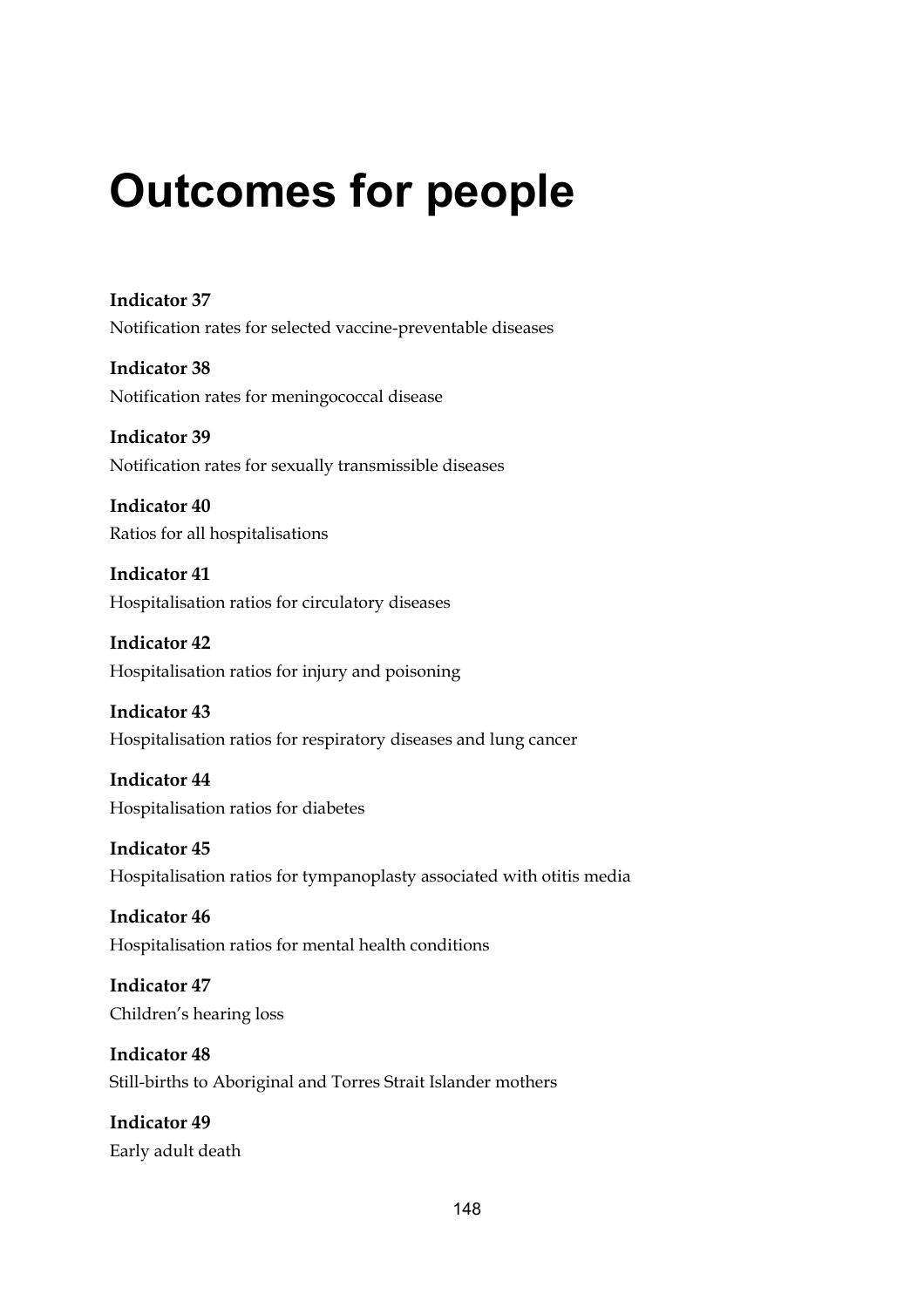**Indicator 50**  Age- and sex-specific all cause death rates and ratios

**Indicator 51**  Standardised mortality ratios for all causes

**Indicator 52**  Standardised mortality ratios for circulatory diseases

**Indicator 53**  Standardised mortality ratios for injury and poisoning

**Indicator 54**  Standardised mortality ratios for respiratory diseases and lung cancer

**Indicator 55**  Standardised mortality ratios for diabetes

**Indicator 56**  Standardised mortality ratios for cervical cancer

The following indicator could not be reported on:

**Indicator 36**  Prevalence of anxiety and depression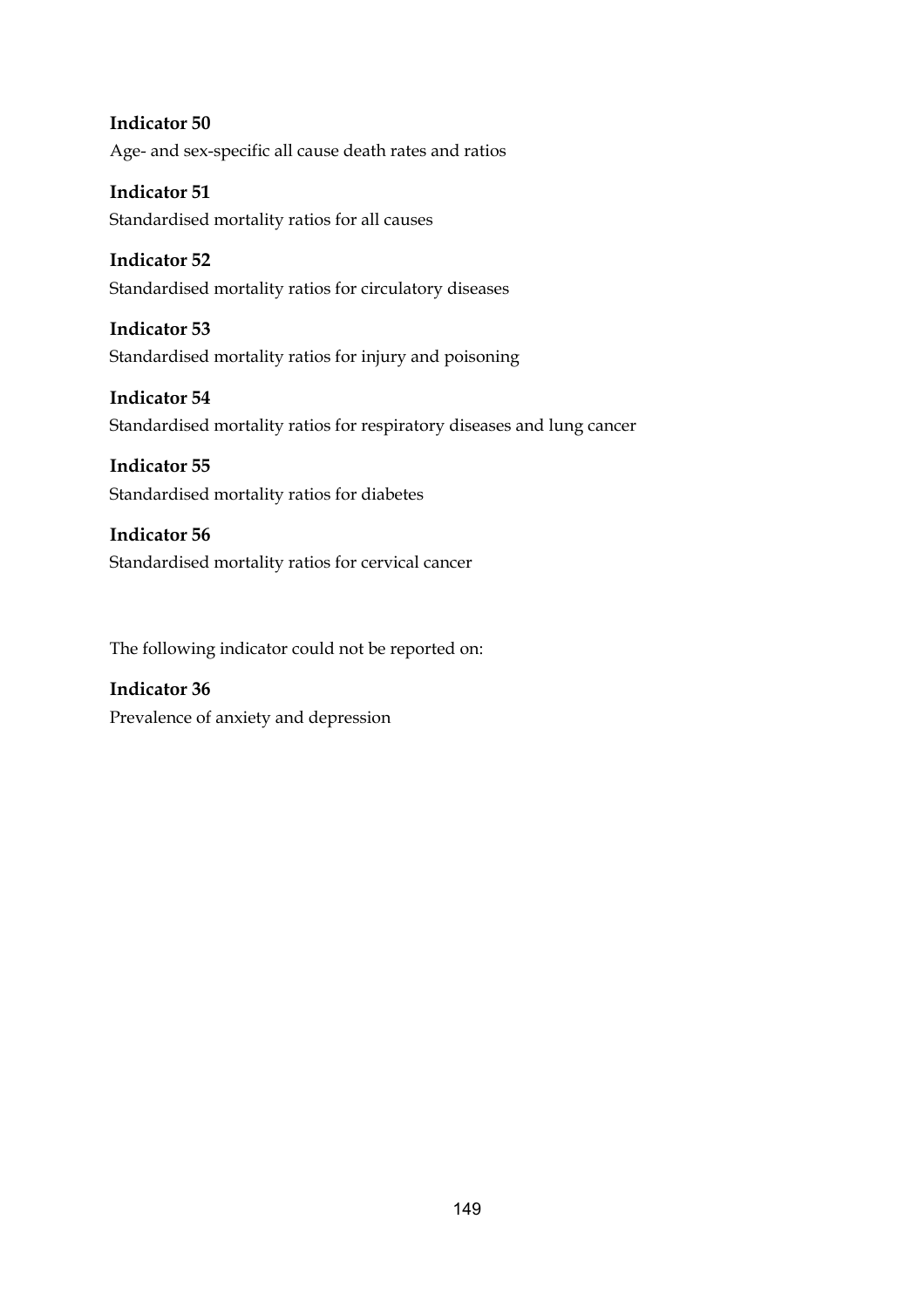# **Introduction**

The domain 'Outcomes for people' has 21 indicators and data were provided for 20 of these indicators. The indicators measure a range of different health outcomes for Indigenous people. There are three indicators on notifications for communicable diseases, seven indicators on hospitalisations, one indicator on hearing loss and nine indicators on mortality. Many of the hospitalisations and mortality indicators include a number of sub-indicators.

Indicator 36—prevalence of anxiety and depression—was not reported on as at present there are no national data sources that provide information about the incidence or prevalence of mental disorders among Aboriginal and Torres Strait Islander people. The forthcoming 2004–05 National Aboriginal and Torres Strait Islander Health Survey will, for the first time, include a module to assess various aspects of social and emotional wellbeing of Aboriginal and Torres Strait Islander people. At present, data on hospitalisation and mortality due to mental disorders and illnesses are the main sources of information that provide an indication of the burden of mental health conditions in the Indigenous population.

Information on the quality of data for notifiable diseases, hospitalisations and mortality, and on efforts to improve the Indigenous identification in these datasets, was provided by the states and territories and national data custodians and is described under Indicator 1 in the domain 'Government inputs'.

Data for the three indicators on communicable disease notifications—for selected vaccine preventable diseases, meningococcal disease and sexually transmissible diseases—were provided by the Department of Health and Ageing—National Notifiable Disease Surveillance System. The coverage of Indigenous people in the notifiable disease registers is incomplete in most jurisdictions. Data from Western Australia, South Australia and the Northern Territory are considered to be sufficient to calculate rates.

The hospitalisation data were extracted from the AIHW National Hospital Morbidity Database. The under identification of Indigenous people in all states and territories affects the counts and the calculations of rates of hospitalisations for Indigenous people. The data from Queensland, Western Australia, South Australia and the Northern Territory were considered—as assessed by the relevant jurisdiction—to be sufficient to calculate rates (AIHW 2005c). Therefore data from only these four states and territories were used to describe details of hospitalisations. It should be noted that data from these jurisdictions may not be representative of Australia as a whole.

For each indicator, data are presented on the number of hospitalisations for each condition (for the years 2002–03 and 2003–04 combined), the average age-standardised rates for 2002–03 to 2003–04 and the average standardised hospital separation ratios for 2002–03 to 2003–04. The indirect standardisation method was used for all hospitalisation data.

The mortality data for six of the indicators were extracted from the AIHW's National Mortality Database. The under-identification of Indigenous people in all states and territories affects the counts and the calculations of death rates for Indigenous people. Data on numbers of deaths were extracted for five states and territories—New South Wales, Queensland, Western Australia, South Australia and the Northern Territory. Queensland, Western Australia, South Australia and the Northern Territory have more complete coverage of Indigenous deaths than the other states and territories. New South Wales has the largest Indigenous population in Australia—29% of Aboriginal and Torres Strait Islander people live in New South Wales. Given the recent efforts by New South Wales to improve coverage of Indigenous deaths, it was important to present the number of deaths in this jurisdiction despite the fact that they are still considered incomplete. Consequently, rates have not been calculated for New South Wales. Rates were calculated for four states and territories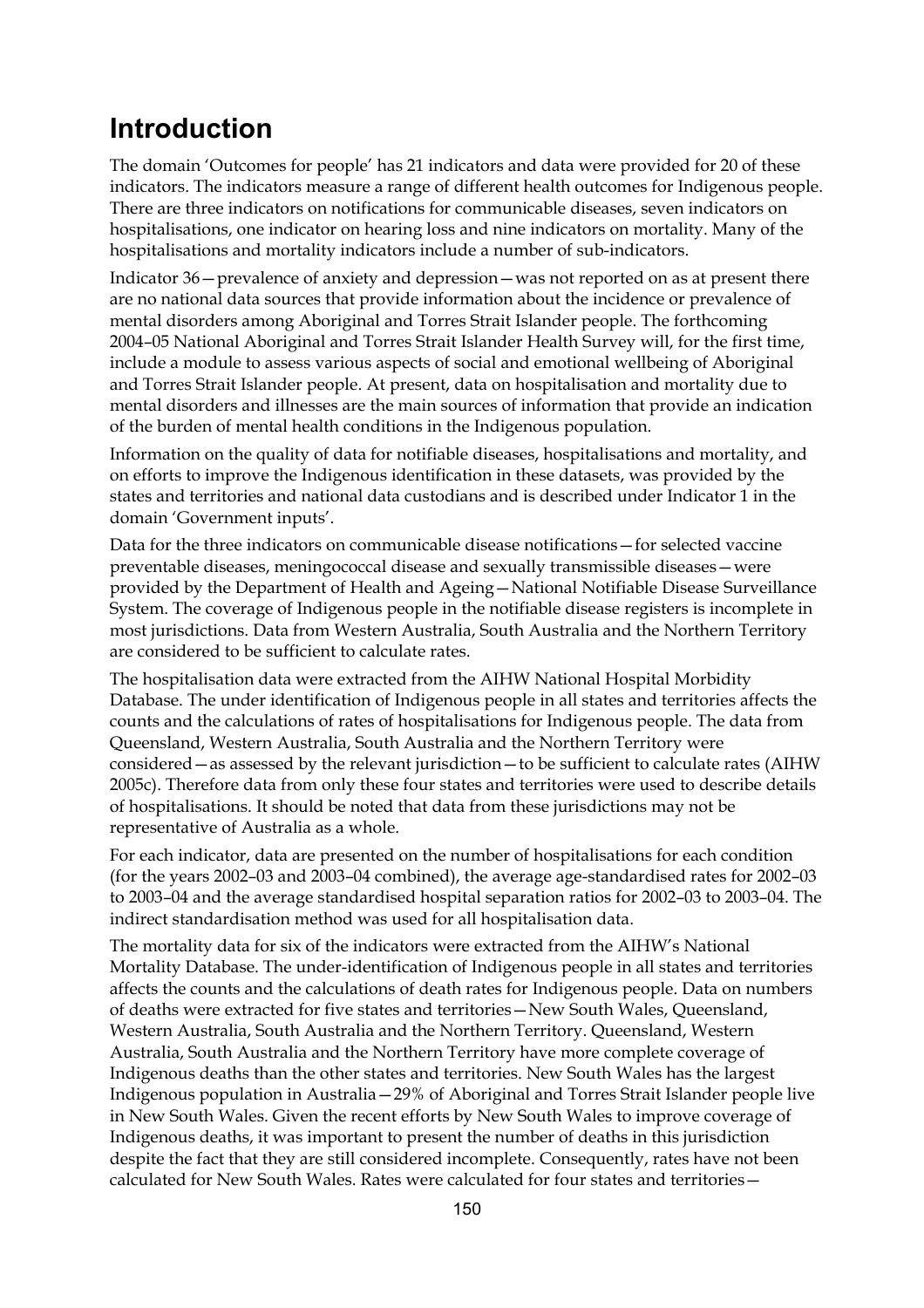Queensland, Western Australia, South Australia and the Northern Territory. Even within the coverage of Indigenous deaths from Queensland, the Northern Territory, South Australia and Western Australia, the data varies in its completeness from jurisdiction to jurisdiction. For this reason, no attempt has been made to establish the statistical significance of the differences between death rates of Indigenous populations in these states and territories and with the non-Indigenous population. Care should be taken with the interpretation of these data.

For each indicator, data are presented on the total number of deaths from each condition (for 2002, 2003 and 2004 combined), age-standardised rates and standardised mortality ratios. The indirect standardisation method was used to standardise all mortality data. As the standardised mortality ratio reflects health status and the standardised hospital separation ratio can reflect both health status and health service utilisation, comparing these two provides an indication of the access to service, relative to need.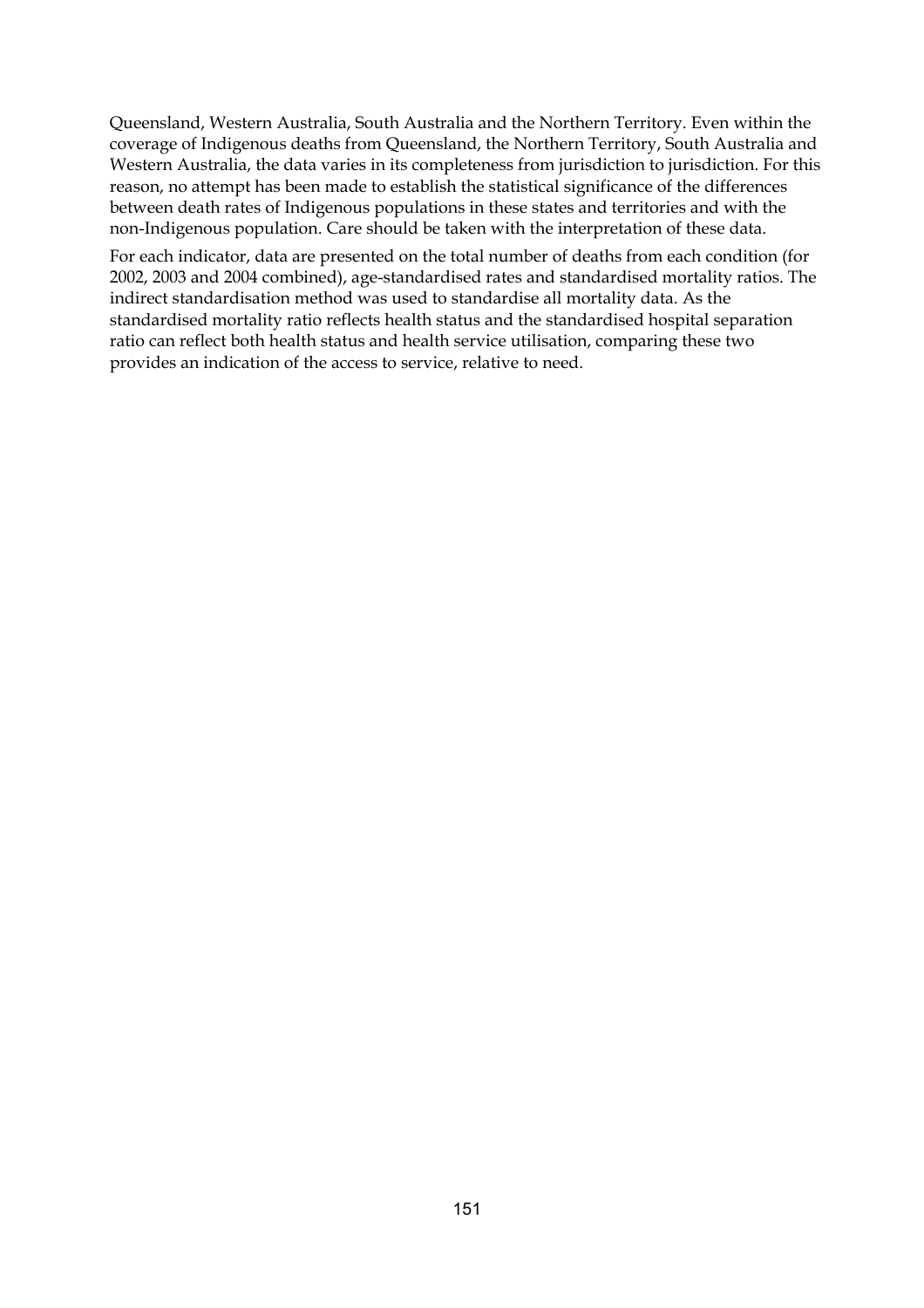# **Indicator 37. Notification rates for selected vaccine-preventable diseases**

**Indicator:** The notification rate for Aboriginal and Torres Strait Islander people per 100,000 population for pertussis, measles and Hib.

# **Purpose**

The indicator provides information on the incidence of pertussis, measles and *Haemophilus influenzae* type b (Hib disease). This reflects uptake of and access to immunisations to prevent these conditions.

# **Data**

Data on notifications were provided by the Department of Health and Ageing—National Notifiable Disease Surveillance System (NNDSS). Queensland noted that currently Indigenous status is not supplied in notifications from private laboratories, nor generally in notifications from Queensland Health laboratories where the source of sample is a private provider. Indigenous status is generally well recorded for those conditions where individual cases are followed up by Public Health staff with enhanced surveillance.

There were very few cases of pertussis, measles or Hib in Queensland in 2003 or 2004. Pertussis notifications are not followed up routinely, except for (i) children less than 5 years old and (ii) all cases in the Northern zone. It is hence Queensland Health's view that the Indigenous identification is not of adequate completeness and Indigenous pertussis data should not be reported for Queensland. Measles and Hib disease are generally followed up for all cases; however, given the very low number of notifications, it is not useful to attempt to calculate rates for these conditions.

Three states and territories—Western Australia, South Australia and the Northern Territory have been assessed by the NNDSS to have adequate coverage of Indigenous notifications and therefore considered to be sufficient to calculate rates. Data from other jurisdictions are likely to be an under-estimate of the true number of notifications in the Indigenous population and therefore should be interpreted with caution.

During 2003 there were 4 notifications of measles and 7 notifications of Hib in the Australian Indigenous population. In 2004 there were 8 notifications of measles and 3 notifications of Hib among Indigenous Australians.

The numbers and rates of notifications for pertussis are shown in Table 37.1. Rates were not provided by sex because the numbers of notifications were too low to produce useful rates.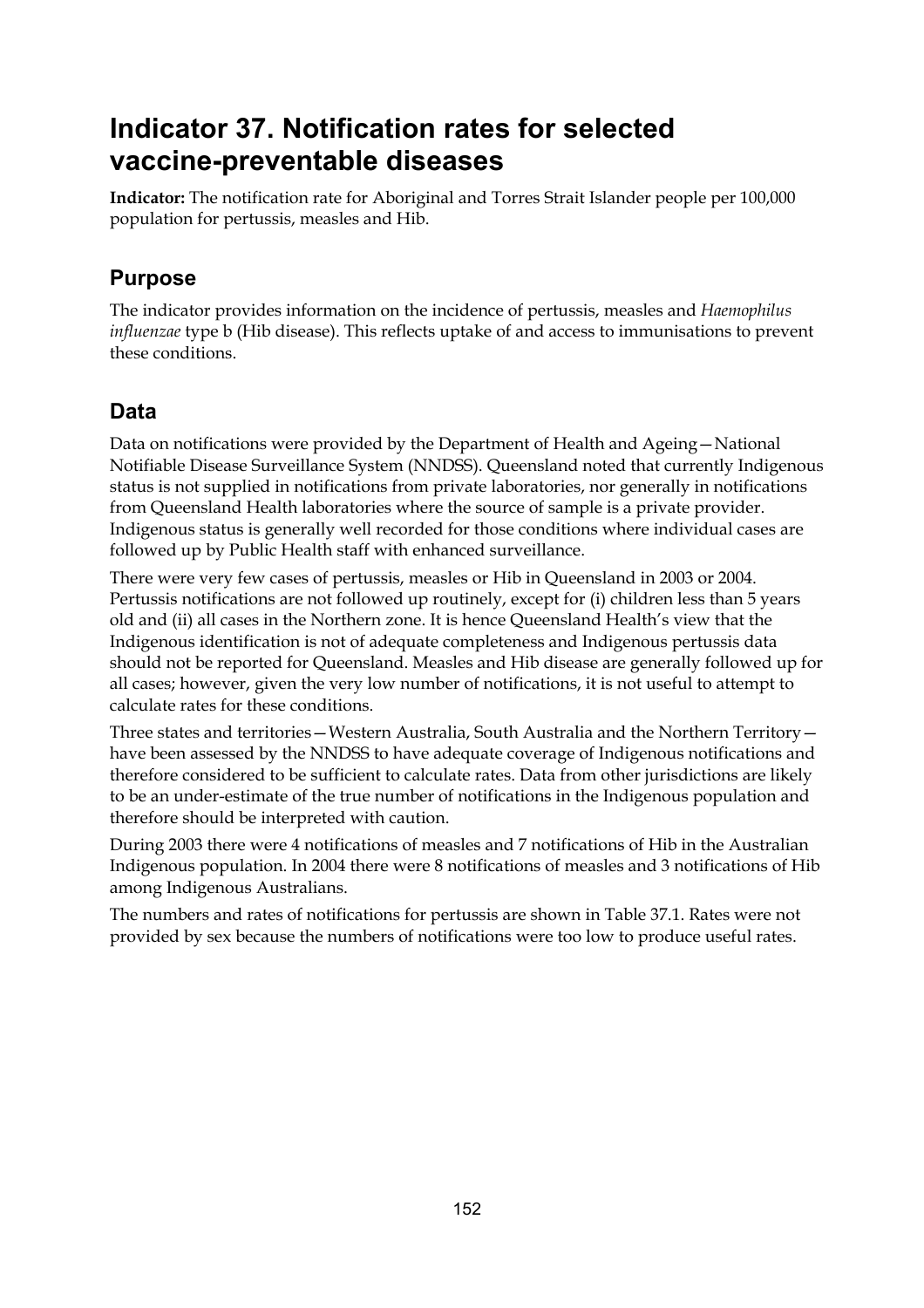|                                     | 2003 |      | 2004        |      |
|-------------------------------------|------|------|-------------|------|
|                                     | No.  | Rate | No.         | Rate |
| Western Australia                   | 10   | 14.6 | 44          | 63.2 |
| South Australia                     | n.p. | n.p. | 6           | 22.2 |
| Northern Territory                  | n.p. | n.p. | n.p.        | n.p. |
| <b>New South Wales</b>              | 65   | 46.7 | 46          | 32.5 |
| Victoria                            | 5    | 17.2 | n.p.        | n.p. |
| Queensland                          | 22   | 16.8 | 20          | 14.9 |
| Tasmania                            | n.p  | n.p. | $\mathbf 0$ | 0.0  |
| <b>Australian Capital Territory</b> | n.p. | n.p. | $\mathbf 0$ | 0.0  |
| <b>Australia</b>                    | 110  | 23.1 | 120         | 24.8 |

#### **Table 37.1: Number and rate per 100,000 of notifications for pertussis among Indigenous Australians, by state and territory, 2003 and 2004**

n.p. Not published where numbers were less than 5.

*Note:* Shading indicates that the Indigenous identification for these data is in need of improvement.

*Source:* Data provided by the Department of Health and Ageing—NNDSS.

- There were a total of 110 notifications for pertussis among Aboriginal and Torres Strait Islander Australians in 2003 and 120 notifications in 2004.
- In 2003, pertussis was notified among Indigenous Australians at a rate of 14.6 per 100,000 population in Western Australia.
- In 2004, pertussis was notified at a rate of 22.2 per 100,000 in South Australia and 63.2 per 100,000 in Western Australia.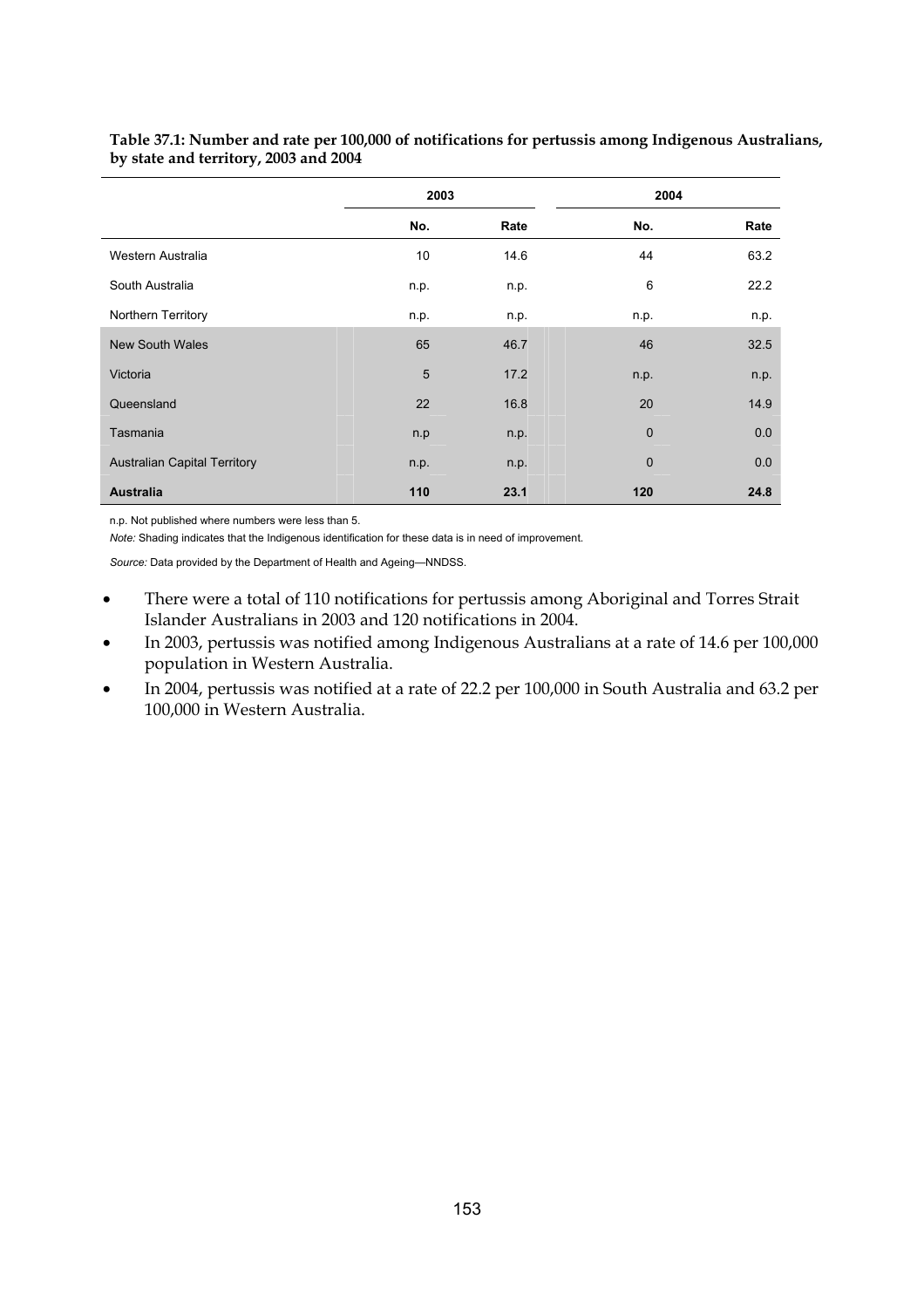# **Indicator 38. Notification rates for meningococcal disease**

**Indicator:** Notification rates per 100,000 for meningococcal disease in Aboriginal and Torres Strait Islander people.

## **Purpose**

The indicator provides information on the incidence of meningococcal disease. This can reflect crowded housing conditions that facilitate person-to-person spread of the infection and access to vaccination.

## **Data**

Data for this indicator were provided by the Department of Health and Ageing, National Notifiable Disease Surveillance System (NNDSS). Four states and territories—Queensland, Western Australia, South Australia and the Northern Territory—are considered to have adequate coverage of Indigenous notifications for meningococcal disease and were considered to be sufficient to calculate rates. Queensland Health advised that Indigenous status is generally well recorded for invasive meningococcal disease due to follow-up of all cases by Public Health Unit staff.

Numbers and rates from other jurisdictions should therefore be interpreted with caution.

|                                     | 2003        |      |             | 2004 |
|-------------------------------------|-------------|------|-------------|------|
|                                     | No.         | Rate | No.         | Rate |
| Western Australia                   | 7           | 10.2 | 6           | 8.6  |
| South Australia                     | n.p.        | n.p. | n.p.        | n.p. |
| Northern Territory                  | 11          | 18.8 | 8           | 13.4 |
| Queensland                          | n.p.        | n.p. | 11          | 8.2  |
| <b>New South Wales</b>              | 9           | 6.5  | 11          | 7.8  |
| Victoria                            | n.p.        | n.p. | $\mathbf 0$ | 0.0  |
| Tasmania                            | n.p.        | n.p. | n.p.        | n.p. |
| <b>Australian Capital Territory</b> | $\mathbf 0$ | 0.0  | n.p.        | n.p. |
| <b>Australia</b>                    | 35          | 7.4  | 39          | 8.1  |

**Table 38.1: Number and rate per 100,000 of notifications for meningococcal disease among Indigenous Australians, by state and territory, 2003 and 2004** 

n.p. Not published where numbers were less than 5.

*Notes* 

1. Shading indicates that the Indigenous identification for these data is in need of improvement.

2. ABS 2003 and 2004 Indigenous population projections based on the 2001 Census were used in the calculation of crude rates.

*Source:* Data provided by the Department of Health and Ageing —NNDSS.

• In 2003 and 2004, there were 35 and 39 respective notifications of meningococcal disease among Aboriginal and Torres Strait Islander people in Australia.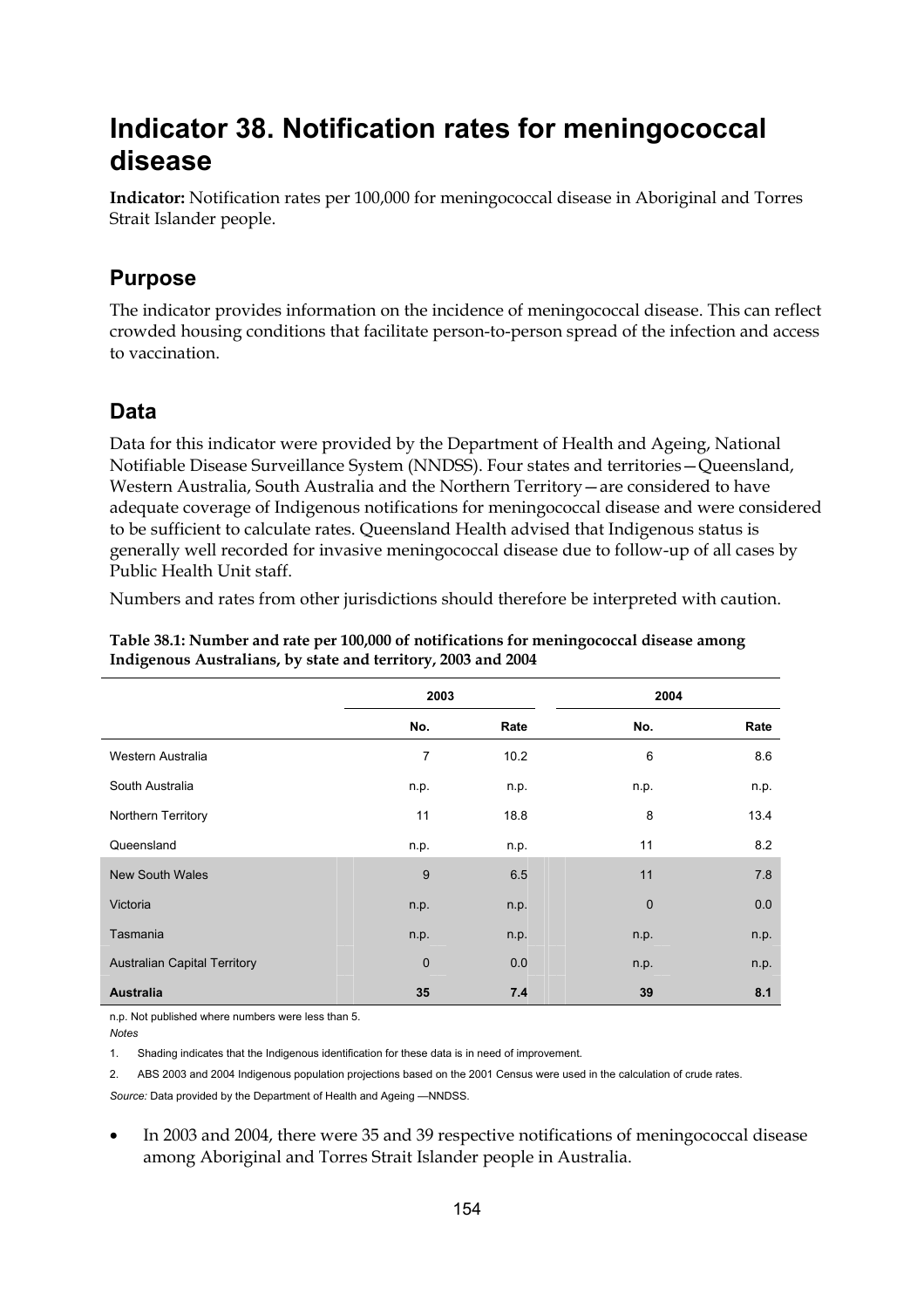- In 2003, the notification rate for meningococcal disease for Indigenous people in Western Australia was 10.2 per 100,000 and in the Northern Territory the rate was 18.8 per 100,000.
- In 2004, the notification rate for meningococcal disease for Indigenous people in Western Australia was 8.6 per 100,000. In the Northern Territory, the notification rate was 13.4 per 100,000 and in Queensland, the rate was 8.2 per 100,000.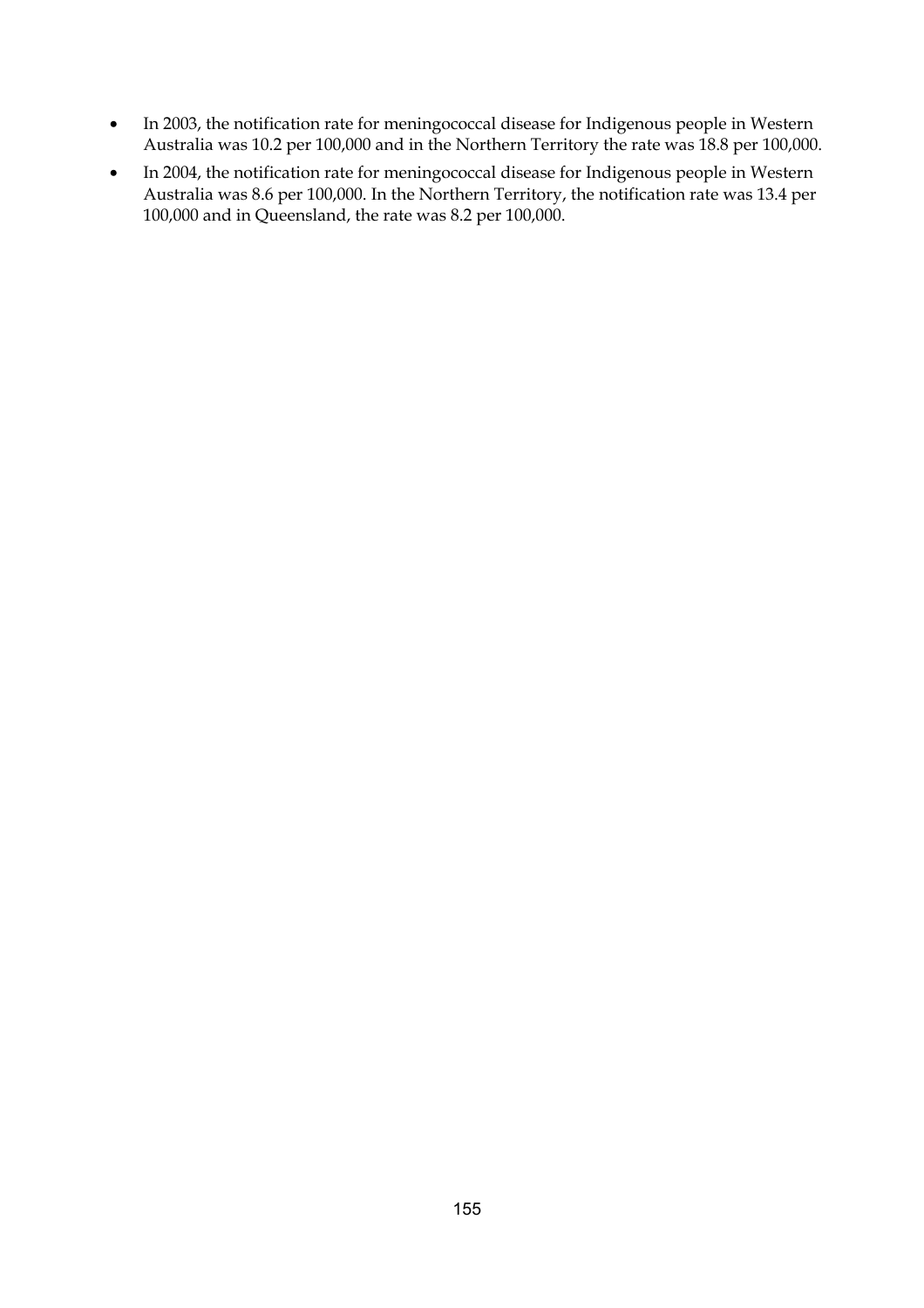# **Indicator 39. Notification rates for sexually transmissible diseases**

**Indicator:** The notification rate for Aboriginal and Torres Strait Islander people per 100,000 population for gonorrhoea, syphilis and chlamydia, by sex.

# **Purpose**

The indicator provides information on the incidence of gonorrhoea, syphilis and chlamydia, the most common notifiable sexually transmissible diseases. It reflects community knowledge of and practices in relation to safe sex.

# **Data**

Data for this indicator were provided by the Department of Health and Ageing, National Notifiable Disease Surveillance System (NNDSS). The numbers provided are likely to represent only a proportion of all infections with the organisms that cause these diseases, as asymptomatic and milder cases are less likely to be diagnosed and/or notified. Queensland Health advised that neither chlamydia nor gonorrhoea notifications are generally followed up through enhanced surveillance. Syphilis notifications are routinely followed up in Queensland through a state-wide process where staging is determined and treatment information provided.

Three states and territories—Western Australia, South Australia and the Northern Territory are considered to have adequate coverage of Indigenous notifications and were considered to be sufficient to calculate rates. Numbers and rates from other jurisdictions should therefore be interpreted with caution. Numbers and rates are provided for those aged 15 to 54 years as the numbers in other age groups were too low to produce useful or accurate rates.

- In 2004, there were 1,128 notifications of gonorrhoea, 1,064 notifications of chlamydia and 52 notifications of syphilis among Indigenous males aged 15–54 years (Table 39.1).
- In the same period there were 1,792 notifications of chlamydia, 1,186 notifications of gonorrhoea, and 52 notifications of syphilis among Indigenous females aged 15–54 years.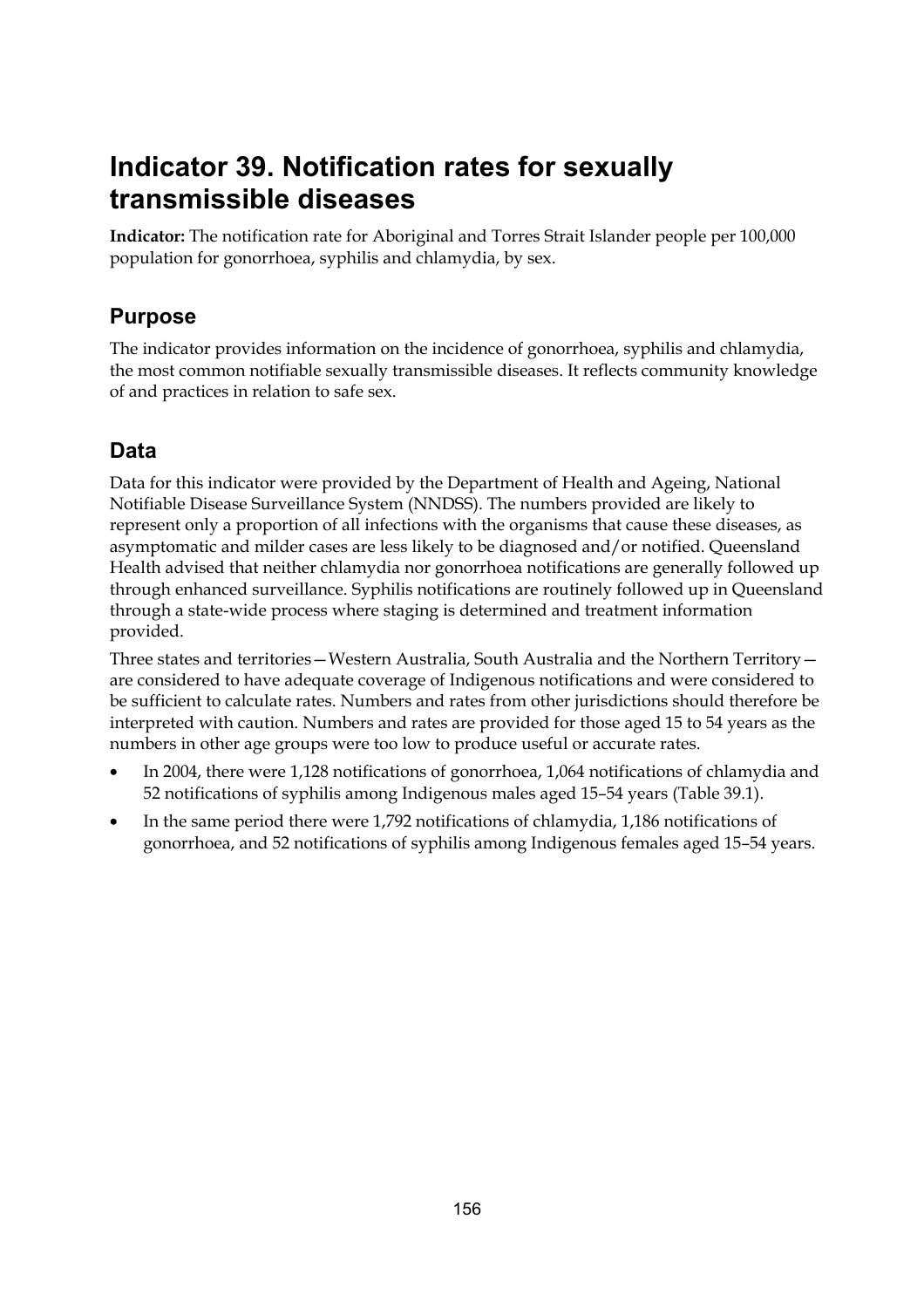|                | WA  | SA  | <b>NT</b> | <b>NSW</b>  | <b>Vic</b>   | Qld          | Aust <sup>(a)</sup> |
|----------------|-----|-----|-----------|-------------|--------------|--------------|---------------------|
| <b>Males</b>   |     |     |           | 2003        |              |              |                     |
| Gonorrhoea     | 429 | 47  | 486       | 23          | n.p.         | 123          | 1,111               |
| Syphilis       | 30  | 0   | 127       | $\mathbf 0$ | $\mathbf{0}$ | $\mathbf 0$  | 158                 |
| Chlamydia      | 307 | 47  | 354       | 59          | 11           | 309          | 1,087               |
| <b>Females</b> |     |     |           |             |              |              |                     |
| Gonorrhoea     | 405 | 48  | 614       | 19          | n.p.         | 139          | 1,227               |
| Syphilis       | 32  | 0   | 133       | $\mathbf 0$ | $\Omega$     | $\mathbf 0$  | 165                 |
| Chlamydia      | 490 | 111 | 633       | 99          | 25           | 620          | 1,978               |
| <b>Males</b>   |     |     |           | 2004        |              |              |                     |
| Gonorrhoea     | 394 | 72  | 511       | 10          | n p.         | 147          | 1,128               |
| Syphilis       | 0   | 0   | 52        | $\mathbf 0$ | $\mathbf{0}$ | $\mathbf{0}$ | 52                  |
| Chlamydia      | 272 | 74  | 323       | 54          | 14           | 327          | 1,064               |
| <b>Females</b> |     |     |           |             |              |              |                     |
| Gonorrhoea     | 353 | 84  | 618       | 11          | n.p.         | 175          | 1,186               |
| Syphilis       | 0   | 0   | 52        | $\mathbf 0$ | $\mathbf 0$  | $\mathbf 0$  | 52                  |
| Chlamydia      | 444 | 115 | 549       | 76          | 36           | 570          | 1,792               |

**Table 39.1: Number of sexually transmissible diseases among Aboriginal and Torres Strait Islander people aged 15–54 years, by sex, for selected states and territories, 2003 and 2004** 

n.p. Not published where numbers were less than 5.

(a) Includes Tasmania and the Australian Capital Territory for which numbers were too small to present separately.

*Notes* 

1. Shading indicates that the Indigenous identification for these data is in need of improvement.

2. ABS 2003 and 2004 Indigenous population projections based on the 2001 Census were used in the calculation of rates.

*Source:* Data provided by the Department of Health and Ageing—NNDSS.

- Of the three sexually transmitted diseases for which data were provided, notification rates in 2004 for Aboriginal and Torres Strait Islander males aged 15 to 54 years were highest for gonorrhoea in Western Australia (2,062 per 100,000) and the Northern Territory (2,969 per 100,000), and highest for chlamydia in South Australia (991 per 100,000) (Table 39.2).
- For Aboriginal and Torres Strait Islander females aged 15 to 54 years, notification rates in 2004 were highest for chlamydia in Western Australia (2,235 per 100,000) and South Australia (1,485 per 100,000), and highest for gonorrhoea in the Northern Territory (3,529 per 100,000).
- Notification rates for chlamydia were significantly higher among Indigenous females than among Indigenous males for both years.
- In 2003 and 2004, the Northern Territory had the highest rate of notifications for all three conditions among both Indigenous males and females.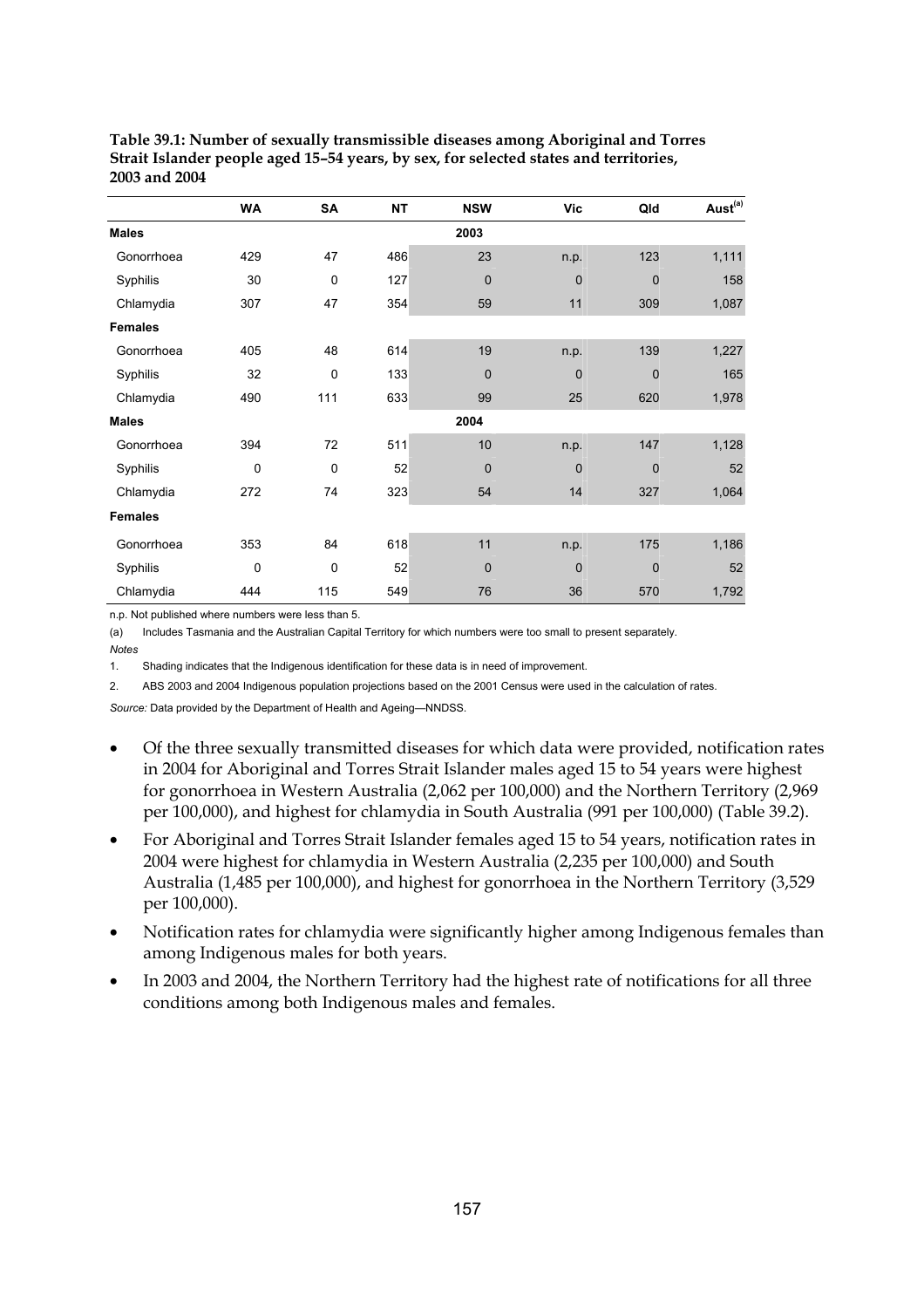|                | <b>WA</b> | SA       | NT      | <b>NSW</b> | Vic   | Qld     | Aust <sup>(a)</sup> |
|----------------|-----------|----------|---------|------------|-------|---------|---------------------|
| <b>Males</b>   |           |          |         | 2003       |       |         |                     |
| Gonorrhoea     | 2,303.2   | 644.4    | 2,881.2 | 62.5       | n.p.  | 361.5   | 870.5               |
| Syphilis       | 161.1     | 0.0      | 752.9   | 0.0        | 0.0   | 0.0     | 123.8               |
| Chlamydia      | 1,648.2   | 644.4    | 2,098.6 | 160.4      | 137.9 | 908.2   | 851.7               |
| <b>Females</b> |           |          |         |            |       |         |                     |
| Gonorrhoea     | 2,095.2   | 636.4    | 3,571.0 | 49.9       | n.p.  | 375.5   | 918.9               |
| Syphilis       | 165.5     | 0.0      | 366.9   | 0.0        | 0.0   | 0.0     | 123.6               |
| Chlamydia      | 2,534.9   | 1,1471.6 | 3,681.5 | 260.2      | 307.7 | 1,674.7 | 1,481.4             |
| <b>Males</b>   |           |          |         | 2004       |       |         |                     |
| Gonorrhoea     | 2062.2    | 964.4    | 2,968.9 | 26.6       | n.p.  | 419.4   | 861.7               |
| Syphilis       | 0.0       | 0.0      | 302.1   | 0.0        | 0.0   | 0.0     | 39.7                |
| Chlamydia      | 1423.6    | 991.2    | 1,876.6 | 143.5      | 170.0 | 932.8   | 812.8               |
| <b>Females</b> |           |          |         |            |       |         |                     |
| Gonorrhoea     | 1,776.7   | 1,084.4  | 3,528.8 | 28.2       | n.p.  | 461.0   | 866.7               |
| Syphilis       | 0.0       | 0.0      | 296.9   | 0.0        | 0.0   | 0.0     | 38.0                |
| Chlamydia      | 2,234.7   | 1,484.6  | 3,134.8 | 195.1      | 427.9 | 1,501.6 | 1,309.6             |

**Table 39.2: Rate per 100,000 of sexually transmissible diseases among Aboriginal and Torres Strait Islander people aged 15–54 years, by sex, for selected states and territories, 2003 and 2004** 

n.p. Not published where numbers were less than 5.

(a) Includes Tasmania and the Australian Capital Territory.

*Notes*:

1. Shading indicates that the Indigenous identification for these data is in need of improvement.

2. ABS 2003 and 2004 Indigenous population projections based on the 2001 Census were used in the calculation of rates.

*Source:* Data provided by the Department of Health and Ageing—NNDSS.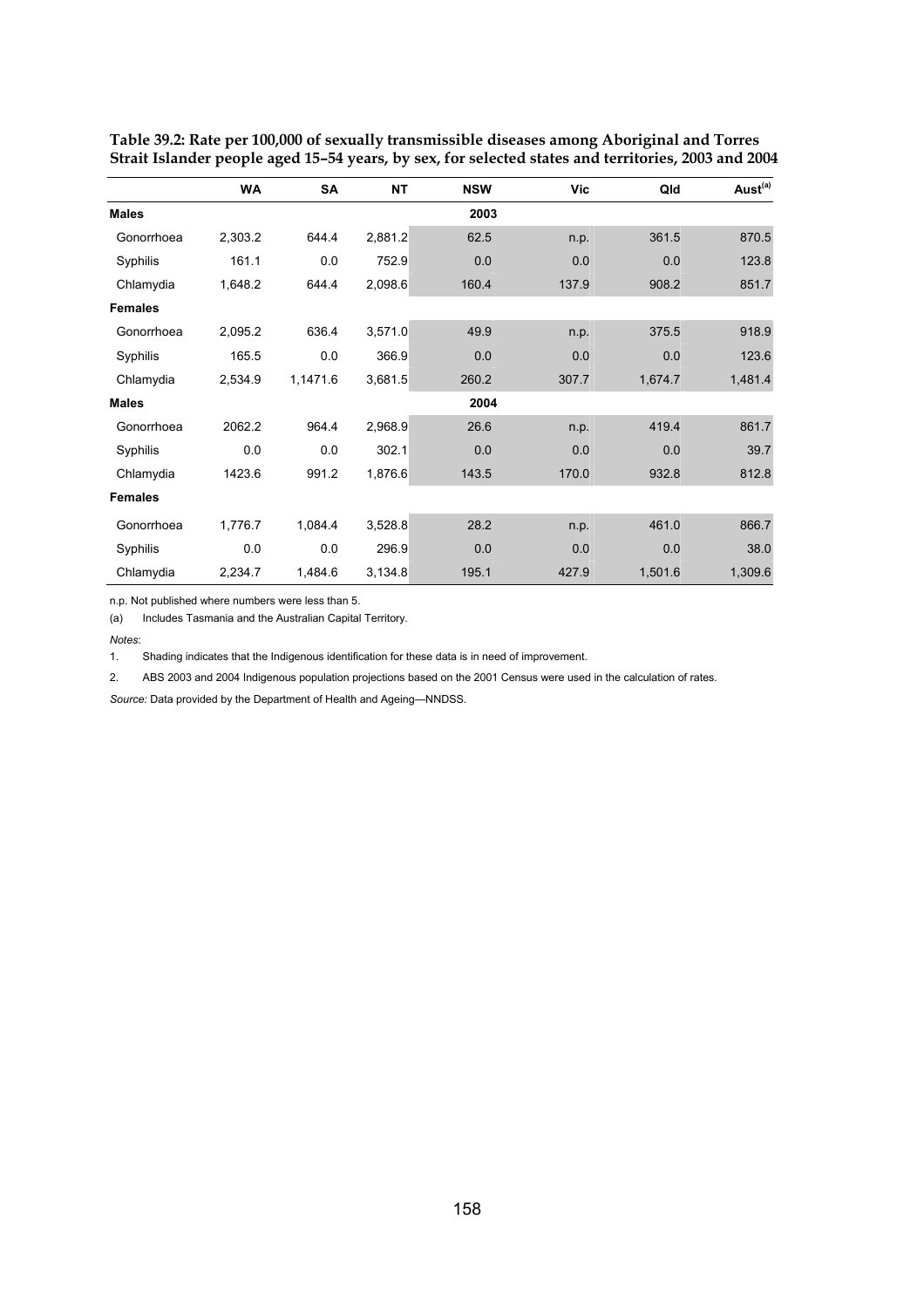# **Indicator 40. Ratios for all hospitalisations**

**Indicator:** Standardised hospital separation ratios for all hospitalisations in the Aboriginal and Torres Strait Islander population compared to the non-Indigenous population, by sex, for those aged 0–74 years.

# **Purpose**

Hospitalisation rates are a widely used surrogate measure of morbidity. All-cause hospitalisation rates and rate ratios also provide a measure of the extent of the relative magnitude of heath problems in the Indigenous population compared with the non-Indigenous population.

# **Data**

Data for this indicator come from the AIHW's National Hospital Morbidity Database. Because hospitalisation data do not distinguish between people being hospitalised once and the same person being hospitalised a number of times, hospitalisations are not a direct measure of the incidence or prevalence of a disease.

Data in four states and territories—Queensland, Western Australia, South Australia and the Northern Territory—have been assessed by the AIHW as having the more complete coverage of Indigenous hospitalisations (AIHW 2005c). This quality assessment is based on the state or territory of the hospital. Hospitalisation data in this report are based on the state or territory of usual residence of the patient hospitalised, rather than the state or territory of the hospital. Given that there are cross-border flows between most states and territories, it is reasonable to use the assessments in an approximate way. Data from only Queensland, Western Australia, South Australia and the Northern Territory were therefore used to describe details of hospitalisations. Data from these states and territories are not necessarily representative of the other states and territories.

Hospitalisations for which Indigenous status was 'not stated' have not been included in the calculation of rates in this report. This is to be consistent with previous reports in this series. It should be noted however, that the current recommendation is to combine hospitalisations for which Indigenous status was not reported with hospitalisation data for non-Indigenous people. This is to enable consistency across jurisdictions as Western Australia and Victoria do not have a category for the reporting of 'not stated' Indigenous status. In these states, separations with unidentified Indigenous status become grouped with separations of non-Indigenous people.

The incompleteness of Indigenous identification means the number of hospital separations recorded as Indigenous is an underestimate of Aboriginal and Torres Strait Islander hospitalisations.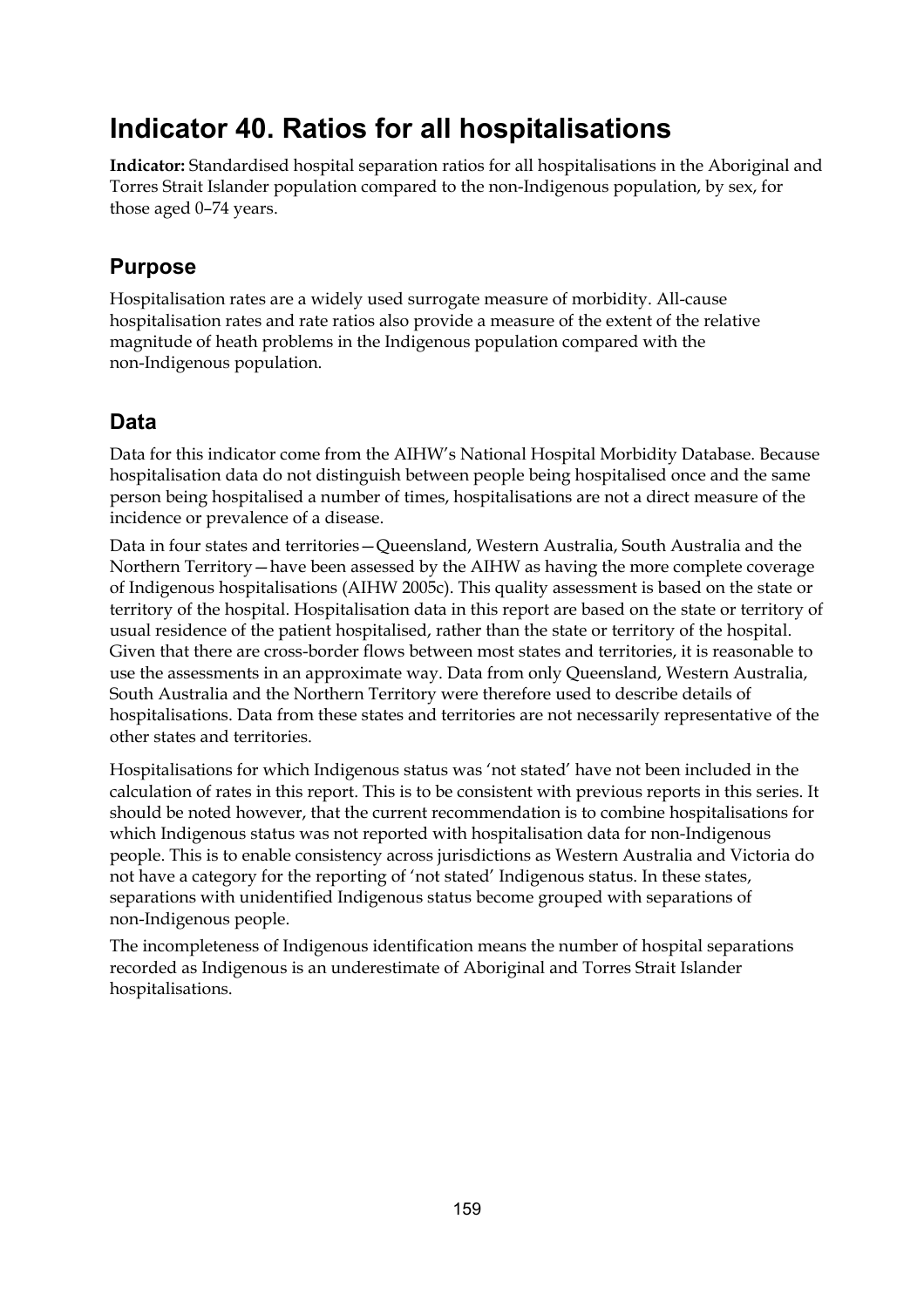|                              | Qld       | <b>WA</b>           | <b>SA</b> | NT <sup>(a)</sup> | Total <sup>(b)</sup> | <b>NSW</b> | <b>Vic</b> | $\mathsf{ Tas}^\mathsf{(a)}$ | ACT <sup>(a)</sup> | Aust <sup>(c)</sup> |
|------------------------------|-----------|---------------------|-----------|-------------------|----------------------|------------|------------|------------------------------|--------------------|---------------------|
| Indigenous                   |           |                     |           |                   |                      |            |            |                              |                    |                     |
| Males                        | 47,727    | 34,053              | 13,119    | 33,553            | 128,452              | 37,512     | 6,729      | 1,301                        | 902                | 175,040             |
| Females                      | 60,467    | 51,358              | 16,151    | 48,454            | 176,430              | 44,037     | 9,080      | 2,255                        | 1,136              | 233,251             |
| Persons                      | 108,194   | 85,411              | 29,270    | 82,007            | 304,882              | 81,549     | 15,809     | 3,556                        | 2,038              | 408,291             |
| Non-Indigenous               |           |                     |           |                   |                      |            |            |                              |                    |                     |
| Males                        | 830,677   | 469,154             | 401,868   | 24,327            | 1,726,026            | 1,494,976  | 1,332,015  | 60,046                       | 41,883             | 4,690,002           |
| Females                      | 953,574   | 530,914             | 457,232   | 24,319            | 1,966,039            | 1,693,385  | 1,575,627  | 62,409                       | 42,725             | 5,390,475           |
| Persons                      | 1,784,251 | 1,000,068           | 859,100   | 48,646            | 3,692,065            | 3,188,361  | 2,907,642  | 122,455                      | 84,608             | 10,080,477          |
| <b>Subtotal</b>              | 1,892,445 | 1,085,479           | 888,370   | 130,653           | 3,996,947            | 3,269,910  | 2,923,451  | 126,011                      | 86,646             | 10,488,768          |
| Not stated                   | 257,421   | 332                 | 22,606    | 279               | 280,638              | 21,569     | 1,136      | 8,425                        | 2,674              | 394,949             |
| <b>Total</b>                 |           | 2,149,866 1,085,811 | 910,976   | 130,932           | 4,277,585            | 3,291,479  | 2,924,587  | 134,436                      | 89,320             | 10,883,717          |
| Proportion not<br>stated (%) | 12.0      |                     | 2.5       | 0.2               | 6.6                  | 0.7        | 0.0        | 6.3                          | 3.0                | 3.6                 |

**Table 40.1: Hospitalisations for persons aged 0–74 years, by Indigenous status and sex, by state and territory, 2002–03 to 2003–04** 

(a) Excludes data for private hospitals.

(b) Queensland, Western Australia, South Australia and Northern Territory combined.

(c) Does not include 'Other Territories'.

*Notes* 

1. Shading indicates that the Indigenous identification for hospital data in these jurisdictions is in need of improvement. This is based on an analysis of Indigenous identification in hospital records by the AIHW (AIHW 2005c).

2. Data are for state and territory of usual residence.

- In the period 2002–03 to 2003–04, there were 10,883,717 hospitalisations in Australia among persons aged less than 75 years. Of these, 408,291 hospitalisations (3.8%) were Indigenous people and for 3.6% of hospitalisations, Indigenous status was 'not stated'.
- Females made up 57% of hospitalisations among Indigenous people compared with 53% of hospitalisations among non-Indigenous people.
- In Queensland, Western Australia, South Australia and the Northern Territory, where the recording of Indigenous status in hospitalisation data is more complete, there were 4,277,585 hospitalisations among persons aged less than 75 years. Of these, 304,882, or 7.1%, were Indigenous people and for 6.6% of hospitalisations, Indigenous status was not stated.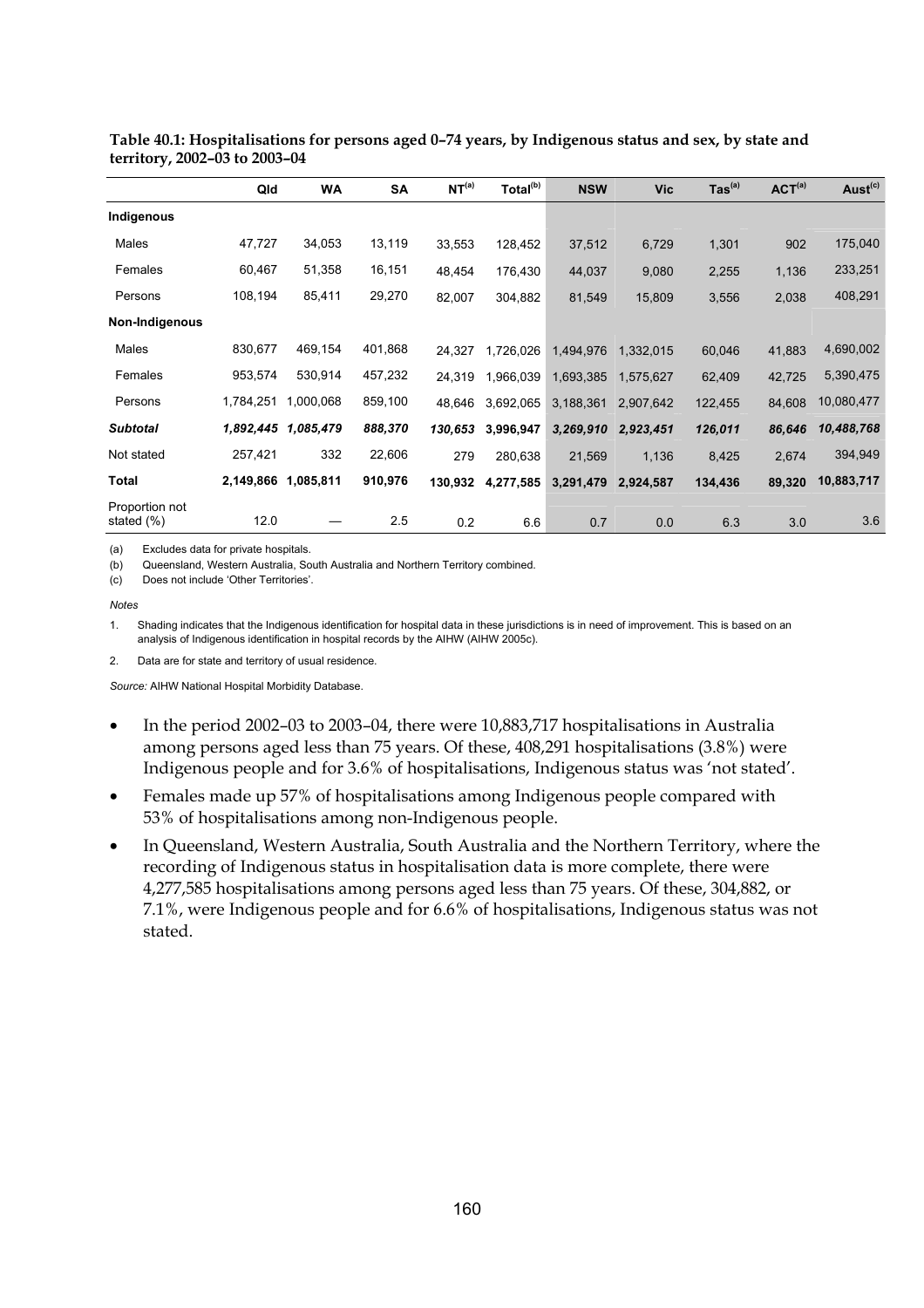| Table 40.2: Age-standardised hospitalisation rates and standardised hospital separation ratios for |
|----------------------------------------------------------------------------------------------------|
| persons aged 0-74 years, by Indigenous status and sex, by state and territory, 2002-03 to 2003-04. |

|                        | Qld   | <b>WA</b> | <b>SA</b> | NT <sup>(a)</sup>                                     | Total <sup>(b)</sup> | <b>NSW</b> | Vic   | $\mathsf{ Tas}^\mathsf{(a)}$ | ACT <sup>(a)</sup> | Aust <sup>(c)</sup> |
|------------------------|-------|-----------|-----------|-------------------------------------------------------|----------------------|------------|-------|------------------------------|--------------------|---------------------|
|                        |       |           |           |                                                       | Rate per 1,000       |            |       |                              |                    |                     |
| Indigenous males       | 516.2 | 694.9     | 694.3     | 795.5                                                 | 633.5                | 366.1      | 319.3 | 98.4                         | 313.6              | 513.5               |
| Non-Indigenous males   | 235.6 | 261.0     | 277.0     | 179.4                                                 | 249.8                | 239.2      | 289.2 | 132.7                        | 146.2              | 254.2               |
|                        |       |           |           |                                                       |                      |            |       |                              |                    |                     |
| Indigenous females     | 579.8 | 948.4     | 761.7     | 1,027.1                                               | 664.5                | 406.5      | 395.7 | 164.9                        | 361.0              | 624.4               |
| Non-Indigenous females | 277.7 | 302.8     | 322.8     | 204.8                                                 | 250.1                | 275.7      | 339.9 | 142.8                        | 142.4              | 296.3               |
|                        |       |           |           |                                                       |                      |            |       |                              |                    |                     |
| Indigenous persons     | 551.1 | 826.1     | 726.9     | 913.8                                                 | 653.8                | 387.2      | 358.1 | 132.8                        | 337.1              | 571.3               |
| Non-Indigenous persons | 256.7 | 281.5     | 299.2     | 191.2                                                 | 249.9                | 257.3      | 314.5 | 137.9                        | 144.0              | 275.1               |
|                        |       |           |           | Standardised hospital separation ratio <sup>(d)</sup> |                      |            |       |                              |                    |                     |
| Males                  | 1.9   | 2.6       | 2.6       | 3.0                                                   | 2.4                  | 1.4        | 1.2   | 0.4                          | 1.2                | 1.9                 |
| Females                | 1.9   | 3.1       | 2.5       | 3.3                                                   | 2.5                  | 1.3        | 1.3   | 0.5                          | 1.2                | 2.0                 |
| Persons                | 1.9   | 2.9       | 2.5       | 3.2                                                   | 2.5                  | 1.3        | 1.2   | 0.5                          | 1.2                | 2.0                 |

(a) Excludes data for private hospitals.

(b) Queensland, Western Australia, South Australia and Northern Territory combined.

(c) Does not include 'Other Territories'.

(d) Observed number of hospitalisations for Indigenous people divided by the expected number of hospitalisations based on the age-specific rates for the total Australian population.

*Notes* 

1. Shading indicates that the Indigenous identification for hospital data in these jurisdictions is in need of improvement. This is based on an analysis of Indigenous identification in hospital records by the AIHW (AIHW 2005c).

2. Hospitalisations for which Indigenous status was not stated were excluded from the calculation of rates.

3. Data are for state and territory of usual residence.

- In 2002–03 to 2003–04, in Queensland, Western Australia, South Australia and the Northern Territory, Indigenous people were hospitalised at between 2 and 3 times the rate of non-Indigenous people.
- The standardised hospital separation ratios for males and females were similar in most states and territories.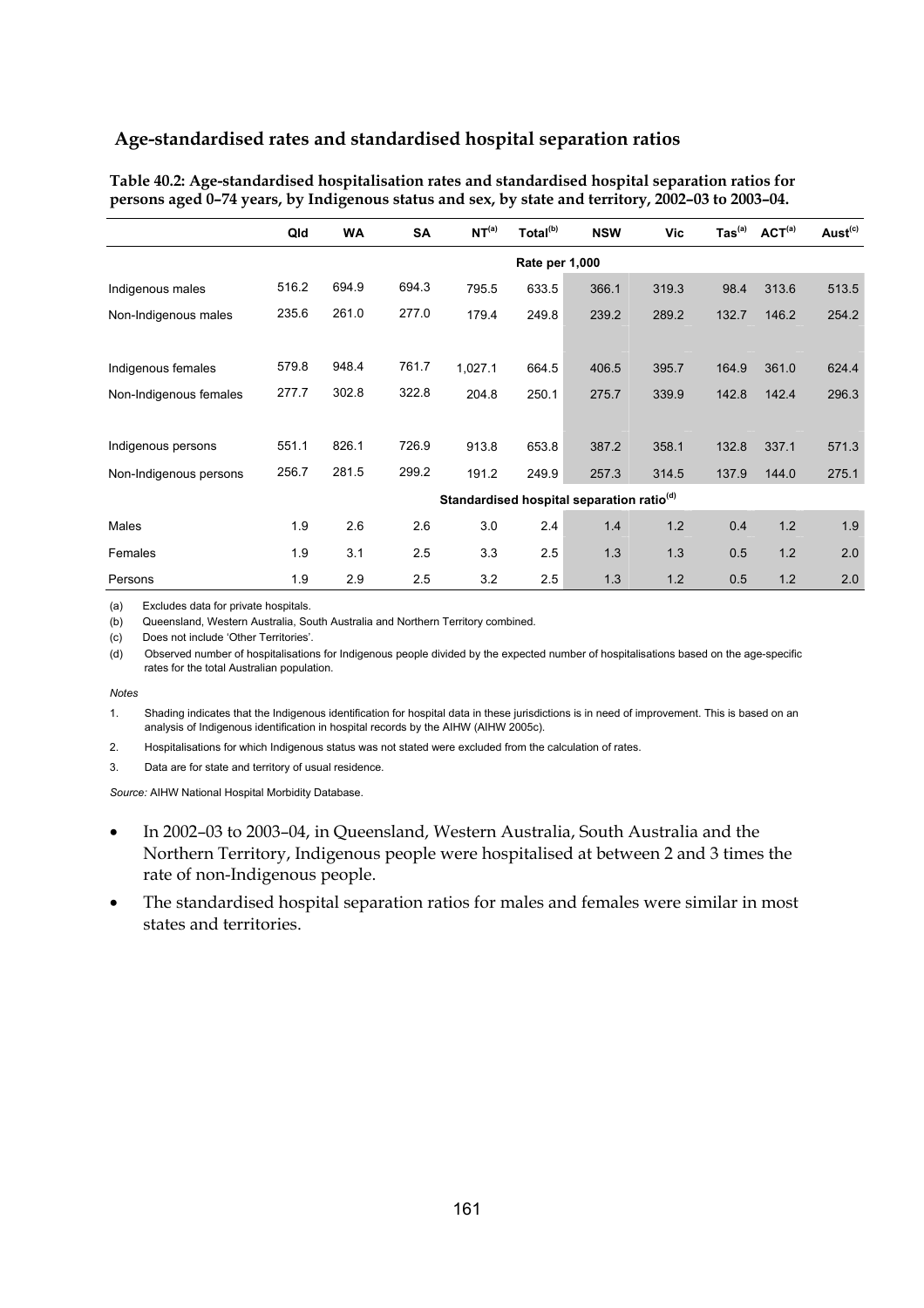# **Indicator 41. Hospitalisation ratios for circulatory diseases**

## **Indicator:**

- (a) Standardised hospital separation ratios for circulatory diseases as the principal diagnosis in the Aboriginal and Torres Strait Islander population compared with the non-Indigenous Australian population, by sex, for ages 0–74 years.
- (b) Standardised hospital separation ratios for coronary heart disease as the principal diagnosis in the Aboriginal and Torres Strait Islander population compared with the non-Indigenous Australian population, by sex, for ages 0–74 years.
- (c) Standardised hospital separation ratios for rheumatic fever and rheumatic heart disease as the principal diagnosis in the Aboriginal and Torres Strait Islander population compared with the non-Indigenous Australian population, by sex, for ages 0–74 years.

# **Purpose**

A significant proportion of Aboriginal and Torres Strait Islander people suffer from diseases of the circulatory system. The indicator provides a broad measure of the occurrence of all circulatory diseases and access to hospital admitted patient services for Aboriginal and Torres Strait Islander people, relative to the non-Indigenous population.

# **Data**

The data provided are for hospitalisations for all circulatory diseases, as well as for the two subgroups of coronary heart disease and rheumatic heart disease. 'Principal diagnosis' refers to 'the diagnosis established after study to be chiefly responsible for occasioning the patient's episode of care in a hospital'.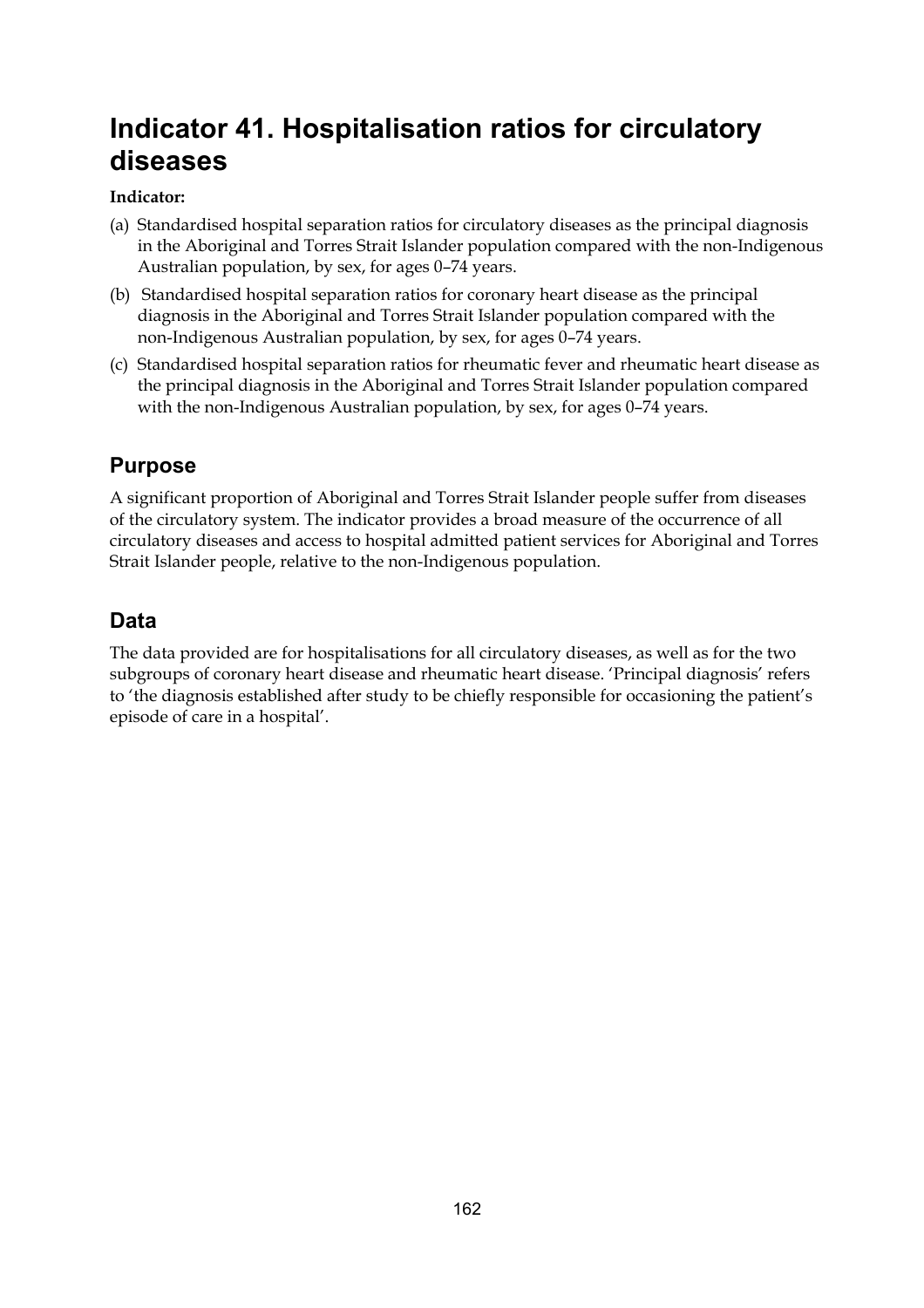#### **Circulatory diseases**

|                              | Qld     | <b>WA</b> | SA     | NT <sup>(b)</sup> | Total <sup>(c)</sup> | <b>NSW</b> | <b>Vic</b> | $\text{Tas}^{(b)}$ | ACT <sup>(b)</sup> | Aust <sup>(d)</sup> |
|------------------------------|---------|-----------|--------|-------------------|----------------------|------------|------------|--------------------|--------------------|---------------------|
| Indigenous                   |         |           |        |                   |                      |            |            |                    |                    |                     |
| Males                        | 2,025   | 1,312     | 513    | 1,060             | 4,910                | 1,809      | 268        | 71                 | 30                 | 7,100               |
| Females                      | 1,843   | 1,138     | 431    | 869               | 4,281                | 1,454      | 261        | 48                 | 15                 | 6,065               |
| Persons                      | 3,868   | 2,450     | 944    | 1,929             | 9,191                | 3,263      | 529        | 119                | 45                 | 13,165              |
| Non-Indigenous               |         |           |        |                   |                      |            |            |                    |                    |                     |
| Males                        | 55,938  | 28,861    | 27,507 | 1,635             | 113,941              | 118,237    | 88,196     | 4,906              | 2,892              | 330,645             |
| Females                      | 34,321  | 16,842    | 16,844 | 692               | 68,699               | 70,943     | 55,609     | 2,705              | 1,490              | 201,221             |
| Persons                      | 90,259  | 45,703    | 44,351 | 2,327             | 182,640              | 189,180    | 143,805    | 7,611              | 4,382              | 531,866             |
| <b>Subtotal</b>              | 94,127  | 48,153    | 45,295 | 4,256             | 191,831              | 192,443    | 144,334    | 7,730              | 4,427              | 545,031             |
| Not stated                   | 14,887  | 33        | 927    | 35                | 15,882               | 1,249      | 146        | 541                | 97                 | 22,022              |
| Total                        | 109,014 | 48,186    | 46,222 | 4,291             | 207,713              | 193,692    | 144,480    | 8,271              | 4,524              | 567,053             |
| Proportion not<br>stated (%) | 13.7    | 0.1       | 2.0    | 0.8               | 7.6                  | 0.6        | 0.1        | 6.5                | 2.1                | 3.9                 |

**Table 41.1: Hospitalisations for circulatory disease(a) for persons aged 0–74 years, by Indigenous status and sex, by state and territory, 2002–03 to 2003–04** 

(a) ICD-10-AM codes I00–I99.

(b) Excludes data for private hospitals.

(c) Queensland, Western Australia, South Australia and Northern Territory combined.

(d) Does not include 'Other Territories'.

*Notes* 

1. Shading indicates that the Indigenous identification for hospital data in these jurisdictions is in need of improvement. This is based on an analysis of Indigenous identification in hospital records by the AIHW (AIHW 2005c).

2. Data are for state and territory of usual residence.

- In the period 2002–03 to 2003–04, there were 567,053 hospitalisations due to circulatory diseases in Australia among people aged 0–74 years. Of these, 13,165 hospitalisations or 2.3% were of Indigenous people and for 3.9% of hospitalisations, Indigenous status was not stated.
- Males made up 62% of the non-Indigenous hospitalisations for circulatory diseases, compared with only 54% of the Indigenous hospitalisations.
- In Queensland, Western Australia, South Australia and the Northern Territory, where the recording of Indigenous status in hospitalisation data is most complete, there were 207,713 hospitalisations for circulatory diseases. Of these, 9,191, or 4.4%, were Indigenous people and for 7.6% of hospitalisations, Indigenous status was 'not stated.'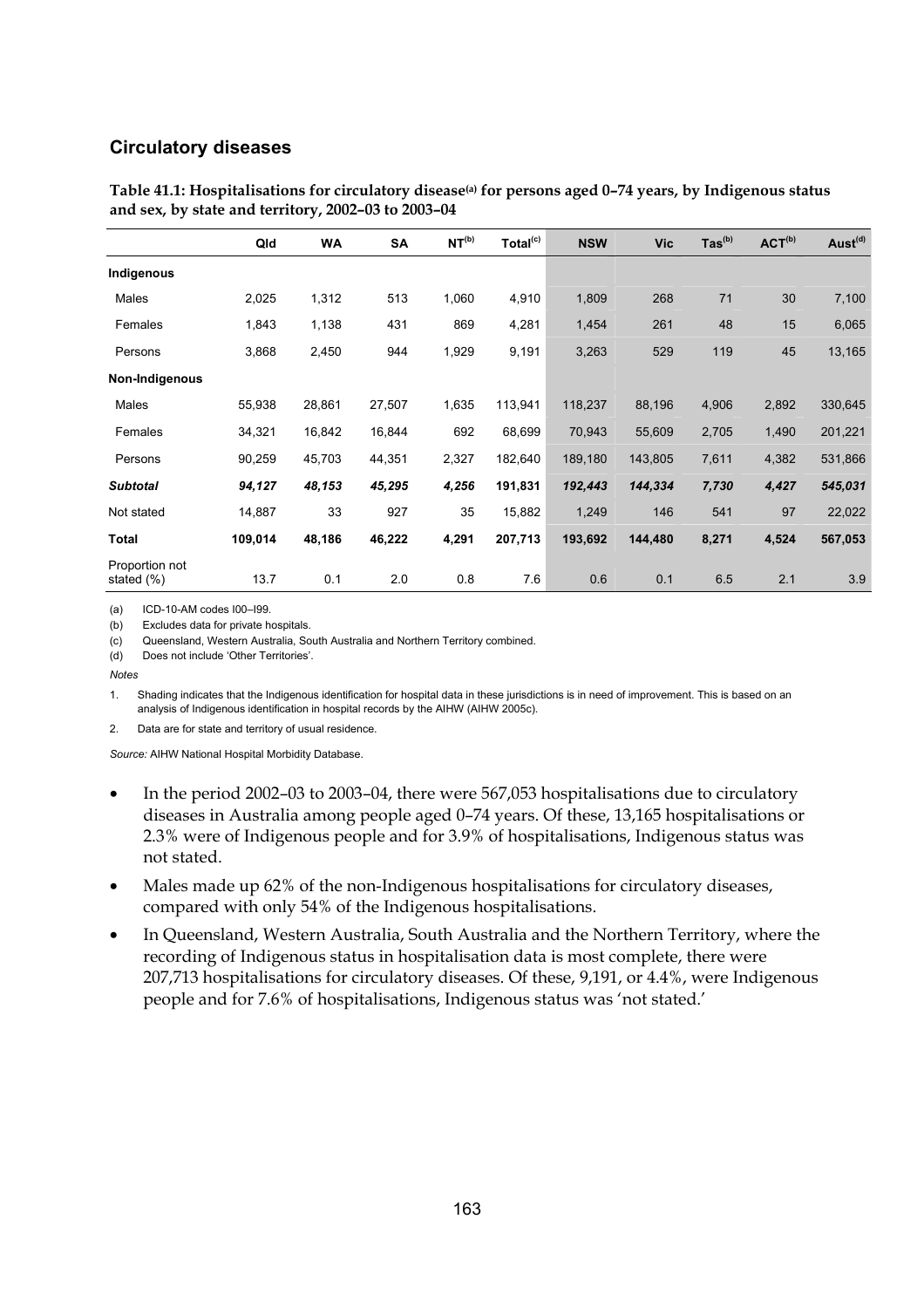| Table 41.2: Age-standardised hospitalisation rates and standardised hospital separation ratios for                    |
|-----------------------------------------------------------------------------------------------------------------------|
| circulatory disease <sup>(a)</sup> for persons aged 0-74 years, by Indigenous status and sex, by state and territory, |
| 2002-03 to 2003-04                                                                                                    |

|                        | Qld  | <b>WA</b> | SA   | NT <sup>(b)</sup> | Total <sup>(c)</sup>                                  | <b>NSW</b> | Vic  | $\text{ Tas}^{\text{(b)}}$ | ACT <sup>(b)</sup> | Aust <sup>(d)</sup> |
|------------------------|------|-----------|------|-------------------|-------------------------------------------------------|------------|------|----------------------------|--------------------|---------------------|
|                        |      |           |      |                   | Rate per 1,000                                        |            |      |                            |                    |                     |
| Indigenous males       | 37.2 | 44.6      | 44.7 | 42.2              | 40.8                                                  | 28.3       | 20.3 | 8.4                        | 19.0               | 34.3                |
| Non-Indigenous males   | 15.8 | 16.1      | 18.3 | 13.3              | 16.4                                                  | 18.7       | 19.1 | 10.3                       | 10.7               | 17.8                |
|                        |      |           |      |                   |                                                       |            |      |                            |                    |                     |
| Indigenous females     | 28.8 | 33.1      | 31.6 | 29.6              | 49.0                                                  | 20.8       | 17.9 | 5.6                        | 8.8                | 25.8                |
| Non-Indigenous females | 10.1 | 9.7       | 11.2 | 7.3               | 16.5                                                  | 11.4       | 11.9 | 5.8                        | 5.4                | 11.0                |
|                        |      |           |      |                   |                                                       |            |      |                            |                    |                     |
| Indigenous persons     | 32.9 | 38.6      | 37.8 | 35.6              | 43.6                                                  | 24.5       | 19.1 | 7.0                        | 13.9               | 30.0                |
| Non-Indigenous persons | 13.0 | 13.0      | 14.7 | 10.8              | 16.4                                                  | 15.1       | 15.5 | 8.1                        | 8.0                | 14.4                |
|                        |      |           |      |                   | Standardised hospital separation ratio <sup>(e)</sup> |            |      |                            |                    |                     |
| Males                  | 2.0  | 2.4       | 2.4  | 2.3               | 2.2                                                   | 1.5        | 1.1  | 0.5                        | 1.0                | 1.8                 |
| Females                | 2.5  | 2.9       | 2.8  | 2.6               | 2.7                                                   | 1.8        | 1.6  | 0.5                        | 0.8                | 2.2                 |
| Persons                | 2.2  | 2.6       | 2.5  | 2.4               | 2.4                                                   | 1.6        | 1.3  | 0.5                        | 0.9                | 2.0                 |

(a) ICD-10-AM codes I00–I99.

(b) Excludes data for private hospitals.

(c) Queensland, Western Australia, South Australia and Northern Territory combined.

(d) Does not include 'Other Territories'.

(e) Observed number of hospitalisations for Indigenous people divided by the expected number of hospitalisations based on the age-specific rates for the total Australian population.

#### *Notes*

1. Shading indicates that the Indigenous identification for hospital data in these jurisdictions is in need of improvement. This is based on an analysis of Indigenous identification in hospital records by the AIHW (AIHW 2005c).

- 2. Hospitalisations for which Indigenous status was not stated were excluded from the calculation of rates.
- 3. Data are for state and territory of usual residence.

- In 2002–03 to 2003–04, in Queensland, Western Australia, South Australia and the Northern Territory, Indigenous people were hospitalised for circulatory disease at between 2 and 3 times the rate for non-Indigenous people.
- In these four states and territories, hospitalisation rates for circulatory disease for Indigenous females were around 3 times those for non-Indigenous females. Rates for Indigenous males were around twice those for non-Indigenous males.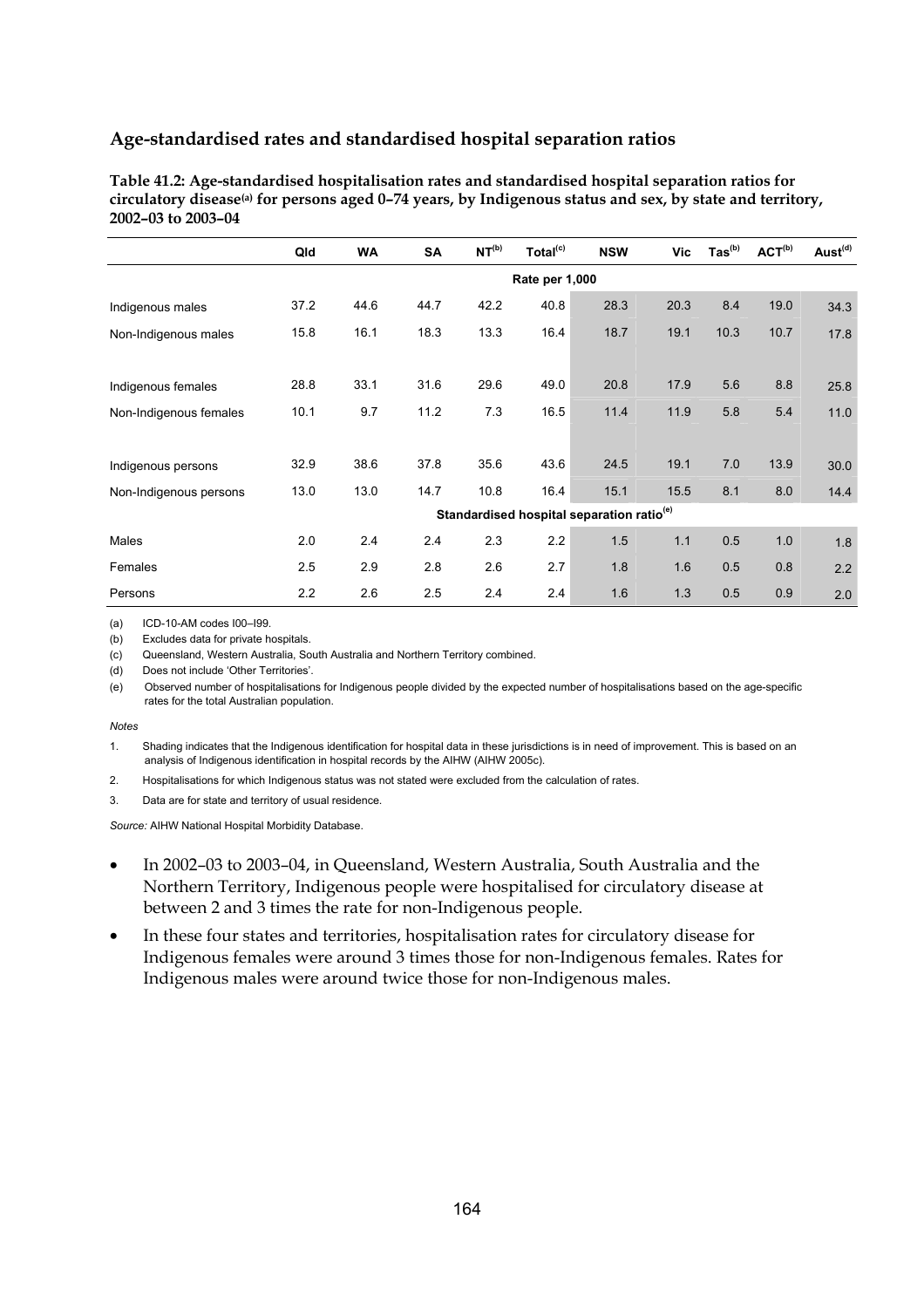#### **Coronary heart disease**

|                              | Qld    | <b>WA</b> | <b>SA</b> | NT <sup>(b)</sup> | Total <sup>(c)</sup> | <b>NSW</b> | <b>Vic</b> | $\text{Tas}^{\text{(b)}}$ | ACT <sup>(b)</sup> | Aust <sup>(d)</sup> |
|------------------------------|--------|-----------|-----------|-------------------|----------------------|------------|------------|---------------------------|--------------------|---------------------|
| Indigenous                   |        |           |           |                   |                      |            |            |                           |                    |                     |
| Males                        | 1,048  | 576       | 241       | 462               | 2,327                | 894        | 145        | 35                        | 21                 | 3,425               |
| Females                      | 803    | 451       | 173       | 303               | 1,730                | 687        | 119        | 24                        | 6                  | 2,567               |
| Persons                      | 1,851  | 1,027     | 414       | 765               | 4,057                | 1,581      | 264        | 59                        | 27                 | 5,992               |
| Non-Indigenous               |        |           |           |                   |                      |            |            |                           |                    |                     |
| Males                        | 25,411 | 11,857    | 11,562    | 721               | 49,551               | 53,588     | 38,258     | 2,177                     | 1,290              | 145,846             |
| Females                      | 10,587 | 4,256     | 4,520     | 233               | 19,596               | 21,003     | 14,666     | 926                       | 398                | 56,929              |
| Persons                      | 35,998 | 16,113    | 16,082    | 954               | 69,147               | 74,591     | 52,924     | 3,103                     | 1,688              | 202,775             |
| <b>Subtotal</b>              | 37,849 | 17,140    | 16,496    | 1,719             | 73,204               | 76,172     | 53,188     | 3,162                     | 1,715              | 208,767             |
| Not stated                   | 6,295  | 22        | 359       | 29                | 6,705                | 513        | 88         | 306                       | $\overline{7}$     | 9,135               |
| Total                        | 44,144 | 17,162    | 16,855    | 1,748             | 79,909               | 76,685     | 53,276     | 3,468                     | 1,722              | 217,902             |
| Proportion not<br>stated (%) | 14.3   | 0.1       | 2.1       | 1.7               | 8.4                  | 0.7        | 0.2        | 8.8                       | 0.4                | 4.2                 |

Table 41.3: Hospitalisations for coronary heart disease<sup>(a)</sup> for persons aged 0–74 years, by Indigenous **status and sex, by state and territory, 2002–03 to 2003–04** 

(a) ICD-10-AM codes I20–I25.

(b) Excludes data for private hospitals.

(c) Queensland, Western Australia, South Australia and Northern Territory combined.

(d) Does not include 'Other Territories'.

*Notes* 

1. Shading indicates that the Indigenous identification for hospital data in these jurisdictions is in need of improvement. This is based on an analysis of Indigenous identification in hospital records by the AIHW (AIHW 2005c).

2. Data are for state and territory of usual residence.

- In the period 2002–03 to 2003–04 there were 217,902 hospitalisations for coronary heart disease in Australia among people aged less than 75 years. Of these, 5,992 hospitalisations (2.7%) were of Indigenous people and for 4.2% of hospitalisations, Indigenous status was not stated.
- Males made up 57% of the Indigenous hospitalisations for coronary heart disease compared with 72% of the non-Indigenous hospitalisations.
- In Queensland, Western Australia, South Australia and the Northern Territory, there were 79,909 hospitalisations for coronary heart disease. Of these, 4,057, or 5.0%, were of Indigenous people and for 8.4%of hospitalisations, Indigenous status was not stated.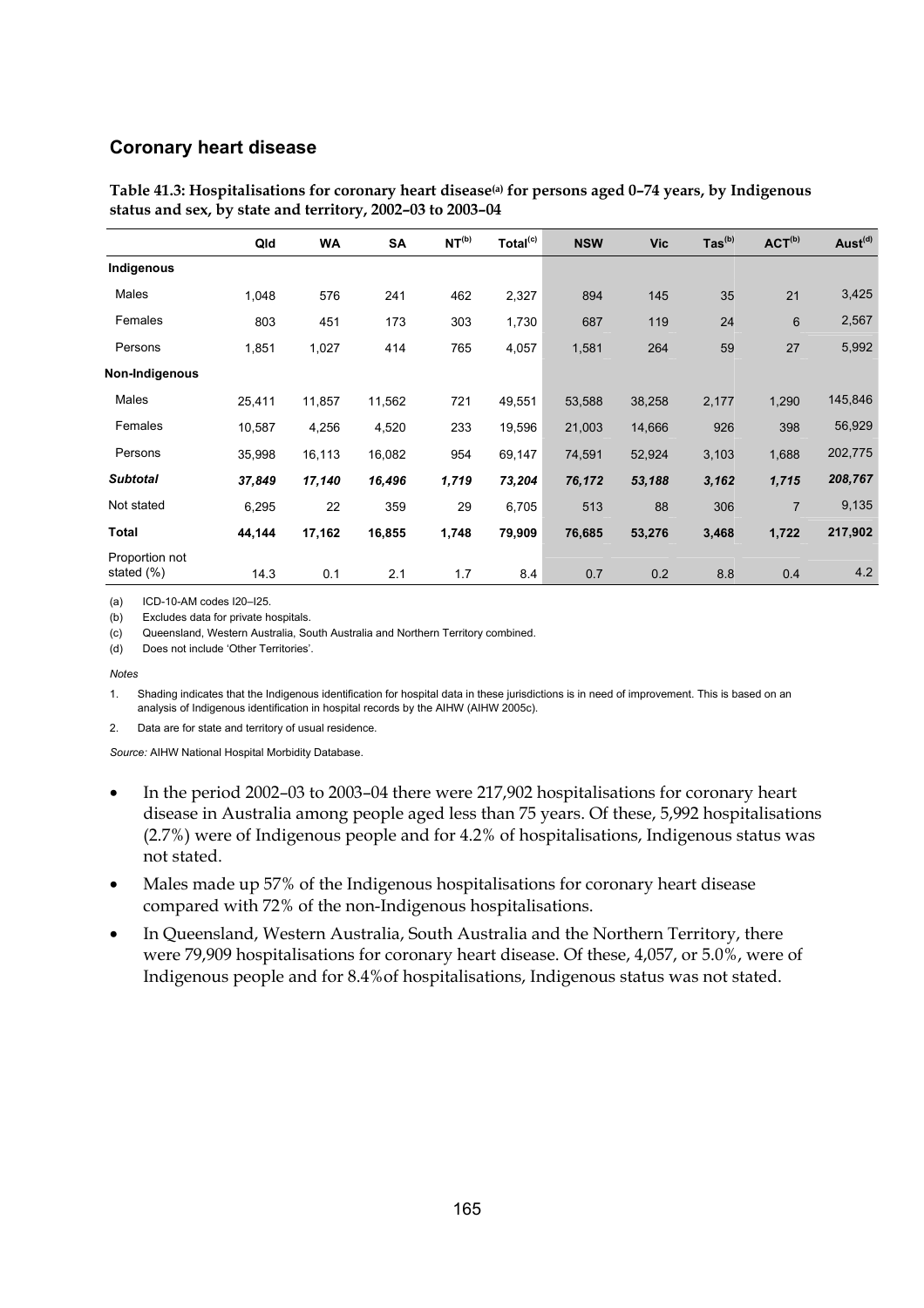| Table 41.4: Age-standardised hospitalisation rates and standardised hospital separation ratios for            |
|---------------------------------------------------------------------------------------------------------------|
| coronary heart disease <sup>(a)</sup> for persons aged 0-74 years, by Indigenous status and sex, by state and |
| territory, 2002–03 to 2003–04                                                                                 |

|                        | Qld            | <b>WA</b> | <b>SA</b> | NT <sup>(b)</sup>                                     | Total <sup>(c)</sup> | <b>NSW</b> | Vic  | $\text{Tas}^{(b)}$ | ACT <sup>(b)</sup> | Aust <sup>(d)</sup> |
|------------------------|----------------|-----------|-----------|-------------------------------------------------------|----------------------|------------|------|--------------------|--------------------|---------------------|
|                        | Rate per 1,000 |           |           |                                                       |                      |            |      |                    |                    |                     |
| Indigenous males       | 22.1           | 22.5      | 24.1      | 21.4                                                  | 22.3                 | 15.6       | 12.4 | 4.6                | 16.1               | 18.9                |
| Non-Indigenous males   | 7.1            | 6.6       | 7.6       | 6.0                                                   | 7.1                  | 8.5        | 8.3  | 4.5                | 4.8                | 7.8                 |
|                        |                |           |           |                                                       |                      |            |      |                    |                    |                     |
| Indigenous females     | 16.3           | 16.6      | 15.9      | 13.2                                                  | 38.9                 | 12.2       | 10.3 | 3.5                | 5.3                | 13.9                |
| Non-Indigenous females | 3.1            | 2.5       | 2.9       | 2.9                                                   | 7.2                  | 3.3        | 3.1  | 1.9                | 1.5                | 3.1                 |
|                        |                |           |           |                                                       |                      |            |      |                    |                    |                     |
| Indigenous persons     | 18.8           | 19.2      | 19.5      | 16.9                                                  | 26.4                 | 13.7       | 11.2 | 4.0                | 10.8               | 16.1                |
| Non-Indigenous persons | 5.2            | 4.6       | 5.3       | 4.7                                                   | 7.2                  | 5.9        | 5.7  | 3.2                | 3.2                | 5.5                 |
|                        |                |           |           | Standardised hospital separation ratio <sup>(e)</sup> |                      |            |      |                    |                    |                     |
| Males                  | 2.7            | 2.7       | 2.9       | 2.6                                                   | 2.7                  | 1.9        | 1.5  | 0.6                | 2.0                | 2.3                 |
| Females                | 4.9            | 5.0       | 4.8       | 4.0                                                   | 4.8                  | 3.7        | 3.1  | 1.1                | 1.6                | 4.2                 |
| Persons                | 3.3            | 3.3       | 3.4       | 2.9                                                   | 3.2                  | 2.4        | 1.9  | 0.7                | 1.9                | 2.8                 |

(a) ICD-10-AM codes I20–I25.

(b) Excludes data for private hospitals.

(c) Queensland, Western Australia, South Australia and Northern Territory combined.

(d) Does not include 'Other Territories'.

(e) Observed number of hospitalisations for Indigenous people divided by the expected number of hospitalisations based on the age-specific rates for the total Australian population.

#### *Notes*

1. Shading indicates that the Indigenous identification for hospital data in these jurisdictions is in need of improvement. This is based on an analysis of Indigenous identification in hospital records by the AIHW (AIHW 2005c).

- 2. Hospitalisations for which Indigenous status was not stated were excluded from the calculation of rates.
- 3. Data are for state and territory of usual residence.

- In 2002–03 to 2003–04, in Queensland, Western Australia, South Australia and the Northern Territory, Indigenous people were hospitalised for coronary heart disease at around 3 times the rate for non-Indigenous people.
- The differences in rates are particularly marked in females, with Indigenous females hospitalised at between 4 and 5 times the rates for non-Indigenous females. Indigenous males were hospitalised at around 3 times the rate for non-Indigenous males.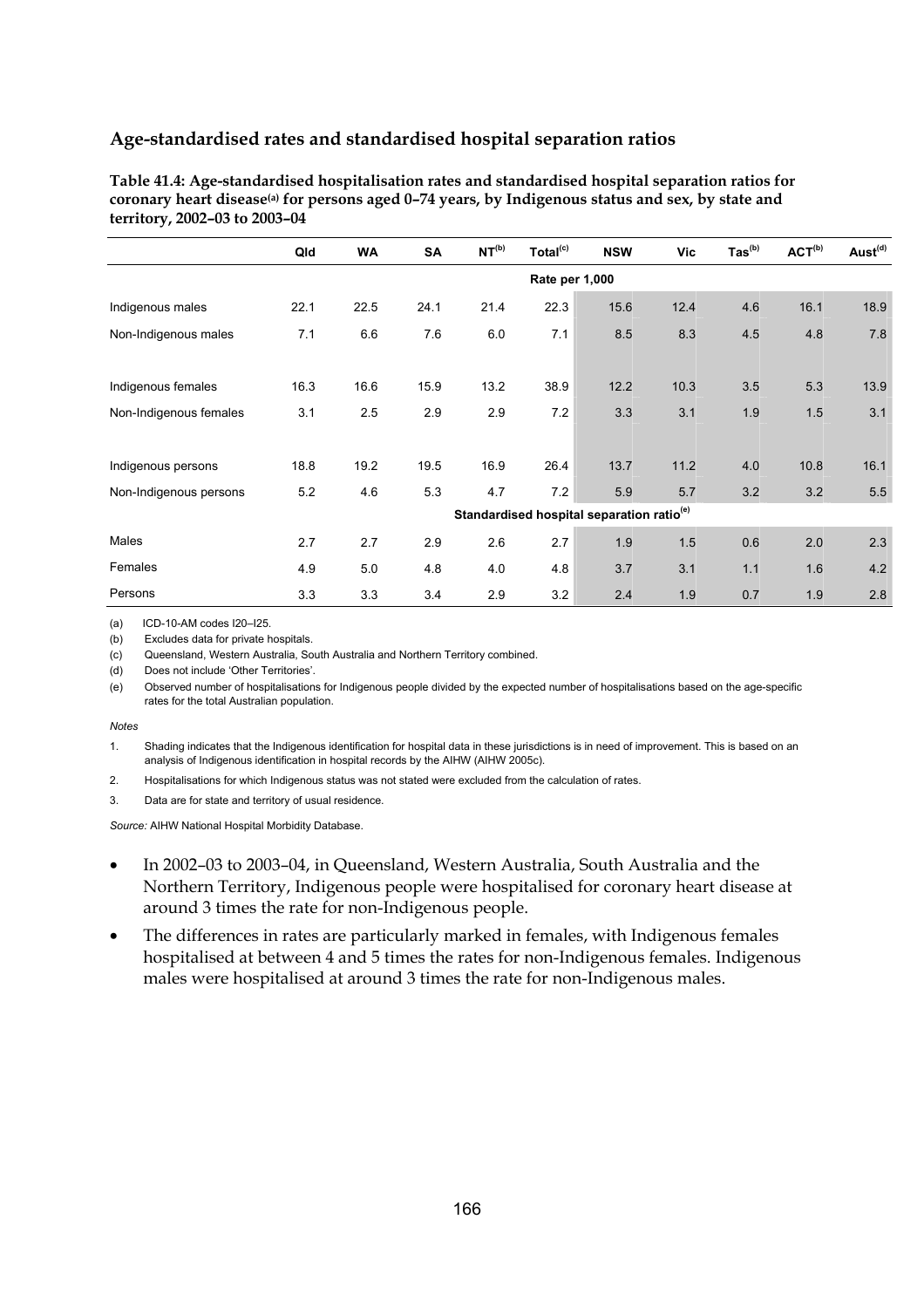#### **Rheumatic heart disease**

|                           | Qld  | <b>WA</b>   | SA   | NT <sup>(b)</sup> | Total <sup>(c)</sup> | <b>NSW</b>     | <b>Vic</b>     | Aust <sup>(d)</sup> |
|---------------------------|------|-------------|------|-------------------|----------------------|----------------|----------------|---------------------|
| Indigenous                |      |             |      |                   |                      |                |                |                     |
| Males                     | 47   | 39          | n.p. | 115               | 203                  | 14             | n.p.           | 219                 |
| Females                   | 98   | 73          | n.p. | 179               | 363                  | 26             | n.p.           | 394                 |
| Persons                   | 145  | 112         | 15   | 294               | 566                  | 40             | $\overline{7}$ | 613                 |
| Non-Indigenous            |      |             |      |                   |                      |                |                |                     |
| Males                     | 201  | 115         | 57   | 16                | 389                  | 360            | 266            | 1,040               |
| Females                   | 287  | 166         | 89   | 10                | 552                  | 556            | 374            | 1,537               |
| Persons                   | 488  | 281         | 146  | 26                | 941                  | 916            | 640            | 2,577               |
| <b>Subtotal</b>           | 633  | 393         | 161  | 320               | 1,507                | 956            | 647            | 3,190               |
| Not stated                | 194  | $\mathbf 0$ | 6    | 2                 | 202                  | $\overline{2}$ | 0              | 241                 |
| <b>Total</b>              | 827  | 393         | 167  | 322               | 1,709                | 958            | 647            | 3,431               |
| Proportion not stated (%) | 23.5 | 0.0         | 3.6  | 0.6               | 11.8                 | 0.2            | 0.0            | 7.0                 |

**Table 41.5: Hospitalisations for rheumatic fever and heart disease(a) for persons aged 0–74 years by Indigenous status and by sex, by state and territory, 2002–03 to 2003–04** 

n.p. Not published where numbers were less than 5.

(a) ICD-10-AM codes I00–I09.

(b) Excludes data for private hospitals.

(c) Queensland, Western Australia, South Australia and Northern Territory combined.

(d) Due to low numbers for rheumatic heart disease in the Australian Capital Territory and Tasmania, data from these states and territories were not included in the table separately but are included in the Australian total. Does not include 'Other Territories'.

*Notes* 

1. Shading indicates that the Indigenous identification for hospital data in these jurisdictions is in need of improvement. This is based on an analysis of Indigenous identification in hospital records by the AIHW (AIHW 2005c).

2. Data are for state and territory of usual residence.

- In the period 2002–03 to 2003–04, there were 3,431 hospitalisations for rheumatic heart disease in Australia among those aged 0–74 years. Of these, 613 hospitalisations or 18% were of Indigenous people and for 7.0%, Indigenous status was not stated.
- Males made up 36% of the hospitalisations for rheumatic heart disease among Indigenous people, and 40% of the hospitalisations among non-Indigenous people.
- In Queensland, Western Australia, South Australia and the Northern Territory, there were 1,709 hospitalisations for rheumatic heart disease. Of these, 566 or 33% were Indigenous people and for 11.8% Indigenous status was not stated.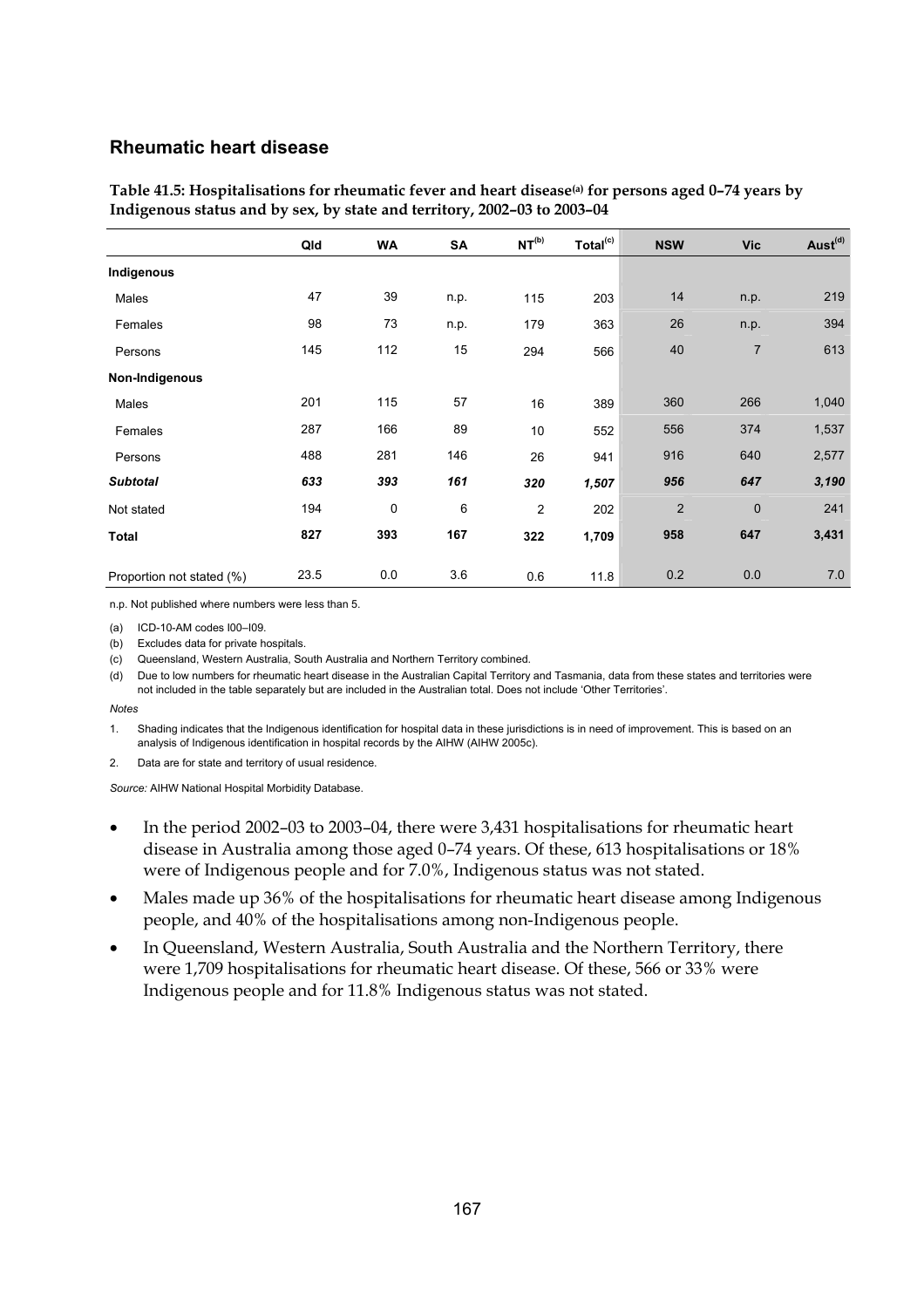|                        | Qld   | <b>WA</b> | SA   | NT <sup>(b)</sup> | Total <sup>(c)</sup>                                  | <b>NSW</b> | Vic  | Aust <sup>(d)</sup> |
|------------------------|-------|-----------|------|-------------------|-------------------------------------------------------|------------|------|---------------------|
|                        |       |           |      | Rate per 1,000    |                                                       |            |      |                     |
| Indigenous males       | 0.6   | 1.0       | n.p. | 3.3               | 1.2                                                   | 0.2        | n.p. | 0.8                 |
| Non-Indigenous males   | 0.1   | 0.1       | n.p. | 0.1               | 0.1                                                   | 0.1        | n.p. | 0.1                 |
|                        |       |           |      |                   |                                                       |            |      |                     |
| Indigenous females     | $1.2$ | 1.7       | 0.8  | 4.9               | 1.4                                                   | 0.3        | 0.3  | 1.3                 |
| Non-Indigenous females | 0.1   | 0.1       | 0.1  | 0.1               | 0.1                                                   | 0.1        | 0.1  | 0.1                 |
|                        |       |           |      |                   |                                                       |            |      |                     |
| Indigenous persons     | 0.9   | 1.3       | 0.5  | 4.1               | 1.3                                                   | 0.2        | 0.2  | 1.1                 |
| Non-Indigenous persons | 0.1   | 0.1       | 0.0  | 0.1               | 0.1                                                   | 0.1        | 0.1  | 0.1                 |
|                        |       |           |      |                   | Standardised hospital separation ratio <sup>(e)</sup> |            |      |                     |
| Males                  | 8.5   | 13.2      | n.p. | 46.1              | 16.7                                                  | 2.2        | n.p. | 10.4                |
| Females                | 11.1  | 15.7      | n.p. | 45.3              | 18.8                                                  | 2.7        | n.p. | 12.1                |
| Persons                | 10.2  | 14.8      | 5.1  | 45.9              | 18.1                                                  | 2.5        | 2.1  | 11.5                |

**Table 41.6: Age-standardised hospitalisation rates and standardised hospital separation ratios for rheumatic fever and heart disease(a) for persons aged 0–74 years, by Indigenous status, sex and state and territory, 2002–03 to 2003–04.** 

n.p. Not published where numbers were less than 5.

(a) ICD-10-AM codes I00–I09.

(b) Excludes data for private hospitals.

(c) Queensland, Western Australia, South Australia and Northern Territory combined.

(d) Due to low numbers for rheumatic heart disease in the Australian Capital Territory and Tasmania, data for these states and territories were not included separately in the table but are included in the Australian total. Does not include 'Other Territories'.

(e) Observed number of hospitalisations for Indigenous people divided by the expected number of hospitalisations based on the age-specific rates for the total Australian population.

#### *Notes*

1. Shading indicates that the Indigenous identification for hospital data in these jurisdictions is in need of improvement. This is based on an analysis of Indigenous identification in hospital records by the AIHW (AIHW 2005c).

2. Hospitalisations for which Indigenous status was not stated were excluded from the calculation of rates.

3. Data are for state and territory of usual residence.

- The low numbers of cases of rheumatic heart disease in both populations make the agestandardised rates less stable than they are for the other heart diseases. Nevertheless, it is clear that there was a significantly higher rate of hospitalisation for Indigenous people with rheumatic heart disease than for non-Indigenous people.
- In 2002–03 to 2003–04 in the Northern Territory, Indigenous people were hospitalised at 46 times the rate of non-Indigenous people, and in Western Australia Indigenous people were hospitalised at 15 times the rate of non-Indigenous people. These large differences are to some extent determined by very low rates of hospitalisations in the non-Indigenous population.
- The high rates of rheumatic heart disease hospitalisations in the Indigenous population are closely related to high rates of infection with rheumatic fever. This in turn reflects high levels of exposure to group A streptococci (the cause of rheumatic fever) from skin sores and throat infections. These conditions are related to overcrowding and poor living conditions.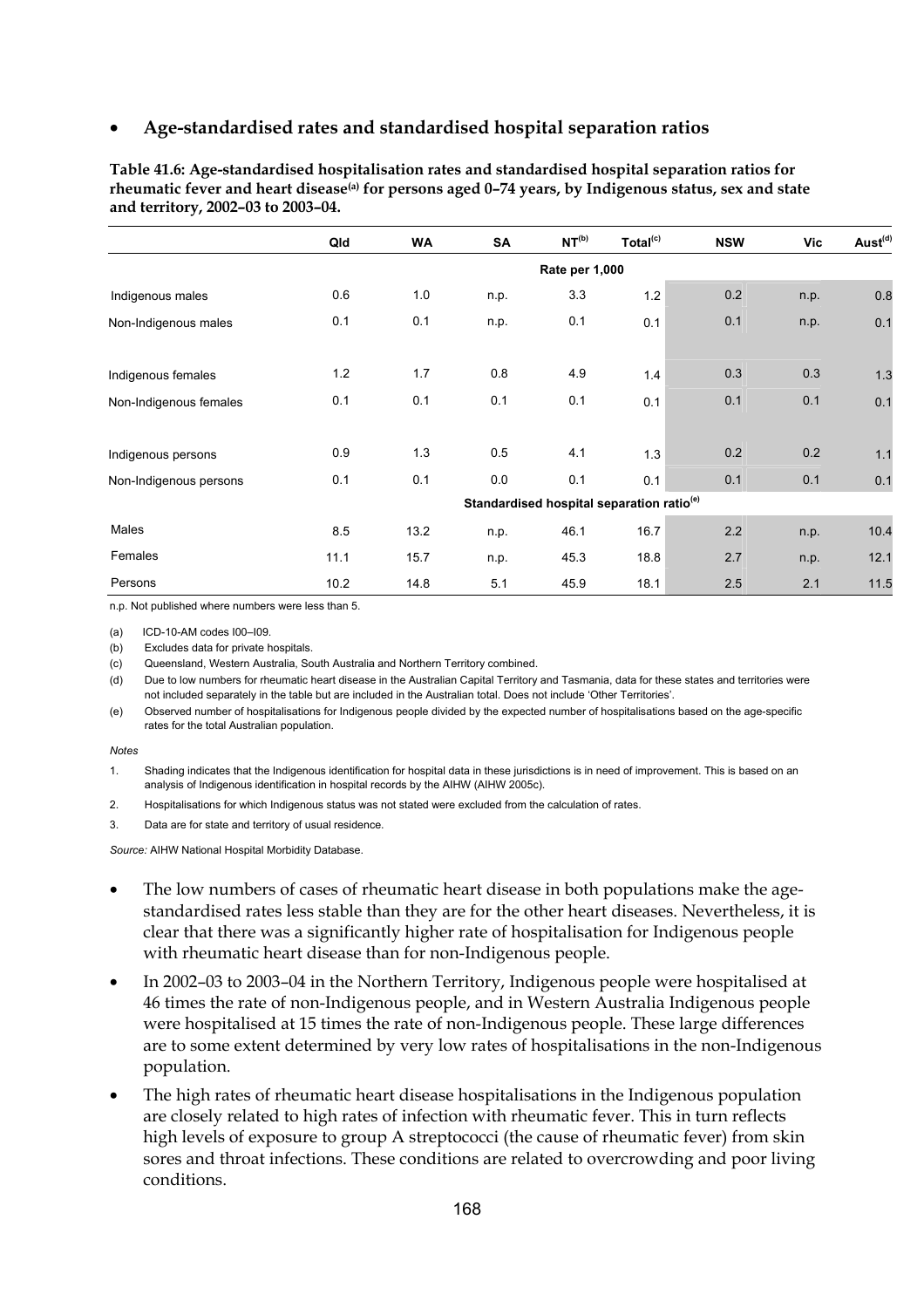# **Indicator 42. Hospitalisation ratios for injury and poisoning**

## **Indicator:**

- (a) Standardised hospital separation ratio for injury and poisoning as the principal diagnosis in the Aboriginal and Torres Strait Islander population compared to the non-Indigenous population, by sex, for ages 0–74 years.
- (b) Standardised hospital separation ratio for transport accidents as an external cause of hospitalisation in the Aboriginal and Torres Strait Islander population compared to the non-Indigenous population, by sex, for ages 0–74 years.
- (c) Standardised hospital separation ratio for other accidents as an external cause of hospitalisation in the Aboriginal and Torres Strait Islander population compared to the non-Indigenous population, by sex, for ages 0–74 years.
- (d) Standardised hospital separation ratio for self-harm as an external cause of hospitalisation in the Aboriginal and Torres Strait Islander population compared to the non-Indigenous population, by sex, for ages 0–74 years.
- (e) Standardised hospital separation ratio for assault as an external cause of hospitalisation in the Aboriginal and Torres Strait Islander population compared to the non-Indigenous population, by sex, for ages 0–74 years.

# **Purpose**

Injury is a leading cause of hospitalisation for Aboriginal and Torres Strait Islander people. The indicators provide a broad measure of the incidence of injuries resulting in hospitalisation, as well as the major causes of injury and access to hospital admitted patient services for Aboriginal and Torres Strait Islander people compared to non-Indigenous people.

## **Data**

The specifications for this indicator state that data on injury and poisoning as the principal diagnosis be provided, but the ICD codes provided for the indicator relate to external causes of morbidity and mortality. Thus data presented here are for hospitalisations with a principal diagnosis of injury and poisoning, and for external causes of hospitalisation including transport accidents, other accidents, self-harm and assault which are not restricted to having a principal diagnosis of injury and poisoning.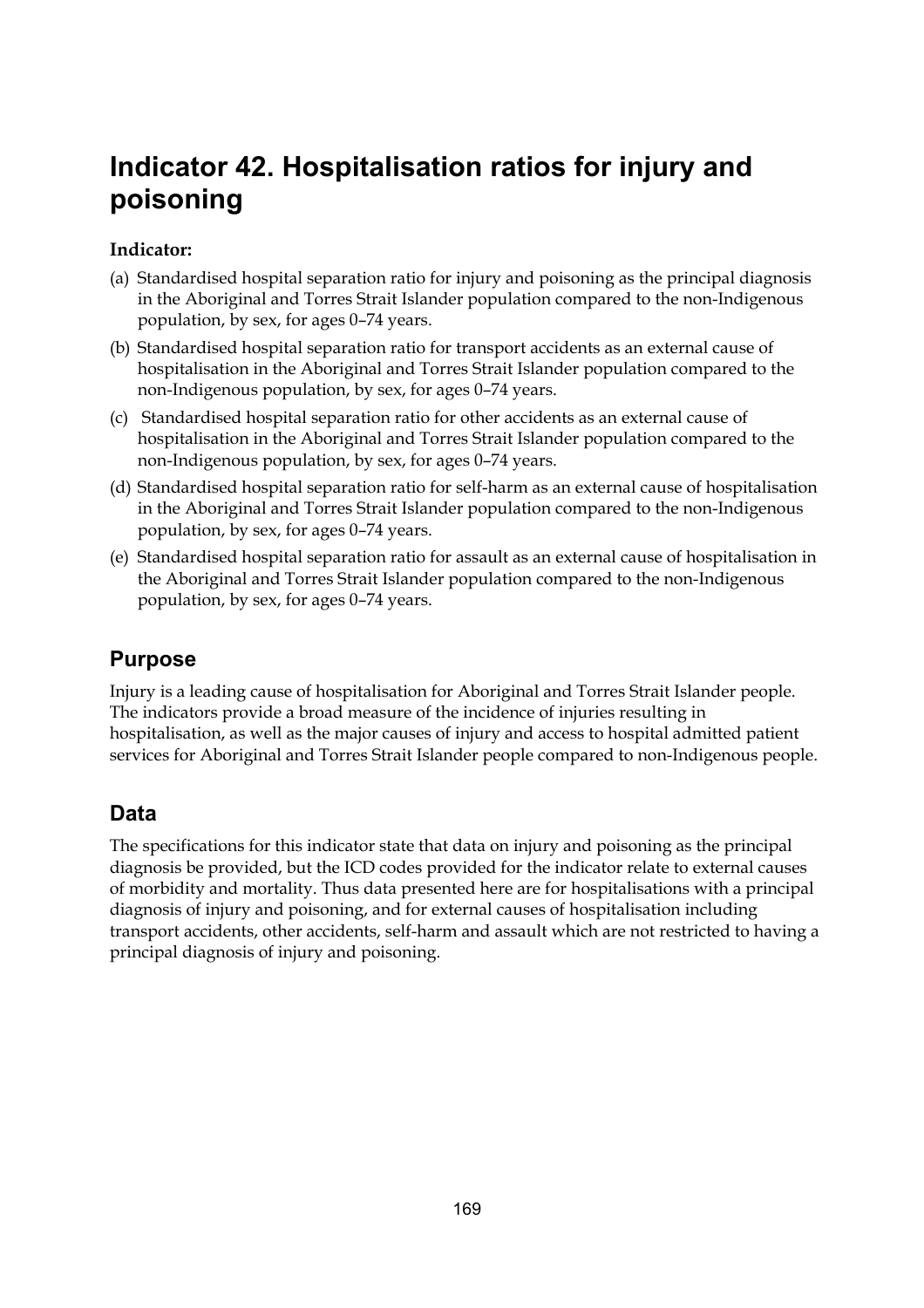## **Injury and poisoning**

This category includes all injury and poisoning.

|                              | Qld     | <b>WA</b> | SA     | NT <sup>(b)</sup> | Total <sup>(c)</sup> | <b>NSW</b> | <b>Vic</b> | $\text{Tas}^{\text{(b)}}$ | ACT <sup>(b)</sup> | Aust <sup>(d)</sup> |
|------------------------------|---------|-----------|--------|-------------------|----------------------|------------|------------|---------------------------|--------------------|---------------------|
| Indigenous                   |         |           |        |                   |                      |            |            |                           |                    |                     |
| Males                        | 5,252   | 4,264     | 1,182  | 2,980             | 13,678               | 4,391      | 755        | 160                       | 56                 | 19,048              |
| Females                      | 3,719   | 3,874     | 1,073  | 2,616             | 11,282               | 2,835      | 507        | 118                       | 49                 | 14,798              |
| Persons                      | 8,971   | 8,138     | 2,255  | 5,596             | 24,960               | 7,226      | 1,262      | 278                       | 105                | 33,846              |
| Non-Indigenous               |         |           |        |                   |                      |            |            |                           |                    |                     |
| Males                        | 83,400  | 39,547    | 31,712 | 3,494             | 158,153              | 143,688    | 105,080    | 6,752                     | 4,093              | 419,621             |
| Females                      | 46,986  | 23,433    | 20,402 | 1,404             | 92,225               | 84,043     | 67,775     | 3,967                     | 2,439              | 251,806             |
| Persons                      | 130,386 | 62,980    | 52,114 | 4,898             | 250,378              | 227,731    | 172,855    | 10,719                    | 6,532              | 671,427             |
| <b>Subtotal</b>              | 139,357 | 71,118    | 54,369 | 10,494            | 275,338              | 234,957    | 174,117    | 10,997                    | 6,637              | 705,273             |
| Not stated                   | 10,001  | 25        | 1,470  | 28                | 11,524               | 2,135      | 165        | 812                       | 80                 | 18,245              |
| <b>Total</b>                 | 149,358 | 71,143    | 55,839 | 10,522            | 286,862              | 237,092    | 174,282    | 11,809                    | 6,717              | 723,518             |
| Proportion not<br>stated (%) | 6.7     | 0.0       | 2.6    | 0.3               | 4.0                  | 0.9        | 0.1        | 6.9                       | 1.2                | 2.5                 |

**Table 42.1: Hospitalisations for injury and poisoning(a) for persons aged 0–74 years, by Indigenous status and sex, by state and territory, 2002–03 to 2003–04** 

(a) ICD-10-AM codes S00–T98.

(b) Excludes data for private hospitals.

(c) Queensland, Western Australia, South Australia and Northern Territory combined.

(d) Does not include 'Other Territories'.

*Notes* 

1. Shading indicates that the Indigenous identification for hospital data in these jurisdictions is in need of improvement. This is based on an analysis of Indigenous identification in hospital records by the AIHW (AIHW 2005c).

2. Data are for state and territory of usual residence.

- In the period 2002–03 to 2003–04 there were 723,518 hospitalisations among people aged 0–74 years due to injury and poisoning. Of these 33,846 hospitalisations (4.7%) were of Indigenous people and for 2.5%, Indigenous status was not stated.
- Males made up 56% of the Indigenous hospitalisations from injury and poisoning, compared with 62% of the non-Indigenous hospitalisations.
- In Queensland, Western Australia, South Australia and the Northern Territory, there were 286,862 hospitalisations for injury and poisoning. Of these, 24,960 or 8.7% were of Indigenous people and for 4.0% of hospitalisations Indigenous status was not stated.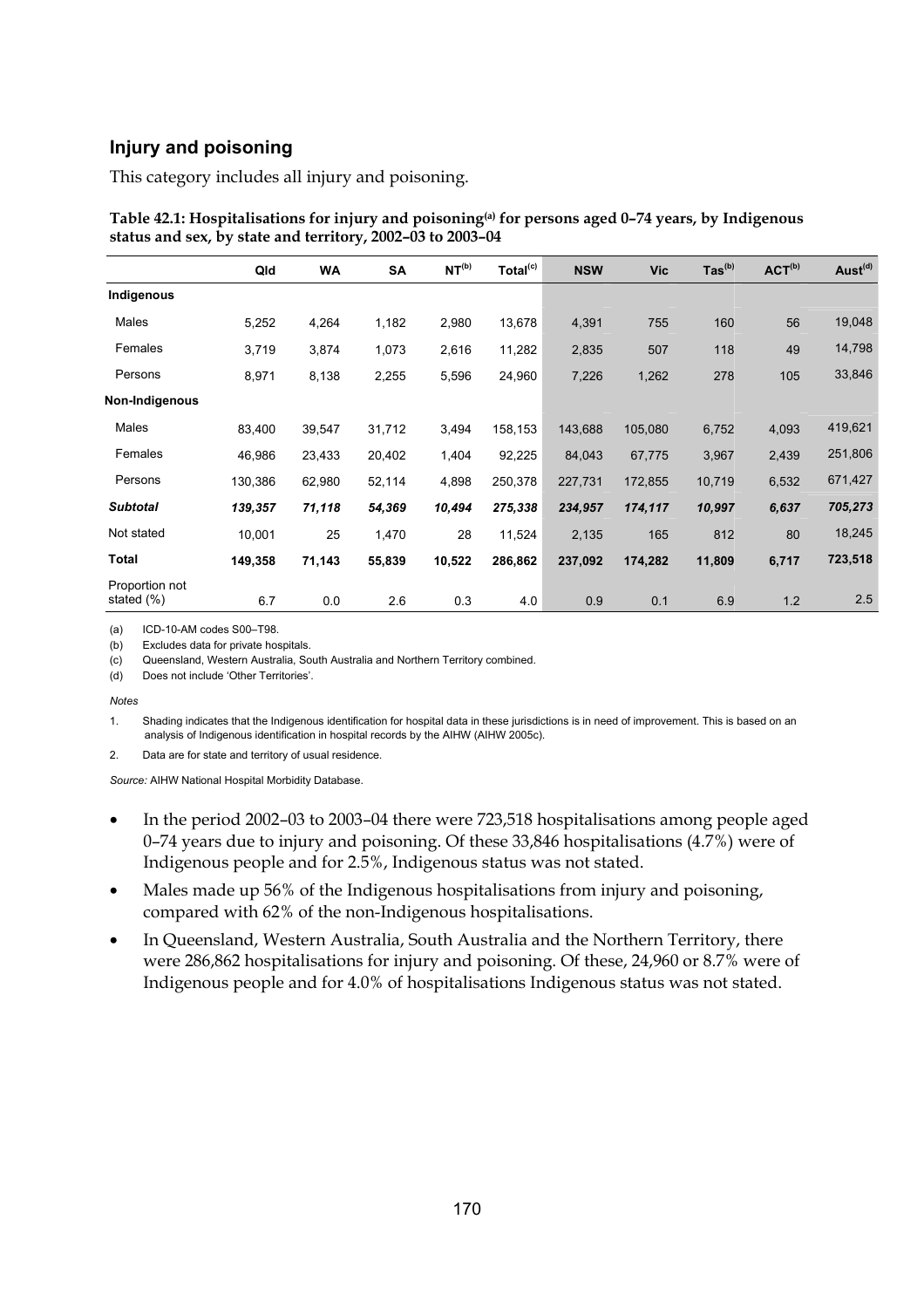| Table 42.2: Age-standardised hospitalisation rates and standardised hospital separation ratios for            |
|---------------------------------------------------------------------------------------------------------------|
| injury and poisoning <sup>(a)</sup> for persons aged $0-74$ years, by Indigenous status and sex, by state and |
| territory, 2002–03 to 2003–04                                                                                 |

|                        | Qld  | <b>WA</b>      | <b>SA</b> | NT <sup>(b)</sup> | Total <sup>(c)</sup> | <b>NSW</b>                                            | Vic  | $\text{Tas}^{\text{(b)}}$ | ACT <sup>(b)</sup> | Aust <sup>(d)</sup> |  |  |
|------------------------|------|----------------|-----------|-------------------|----------------------|-------------------------------------------------------|------|---------------------------|--------------------|---------------------|--|--|
|                        |      | Rate per 1,000 |           |                   |                      |                                                       |      |                           |                    |                     |  |  |
| Indigenous males       | 40.3 | 61.7           | 44.3      | 49.4              | 47.8                 | 31.4                                                  | 25.7 | 8.8                       | 13.4               | 40.0                |  |  |
| Non-Indigenous males   | 23.8 | 21.9           | 22.7      | 23.8              | 23.0                 | 23.3                                                  | 22.9 | 15.9                      | 13.3               | 22.9                |  |  |
|                        |      |                |           |                   |                      |                                                       |      |                           |                    |                     |  |  |
| Indigenous females     | 29.9 | 60.4           | 42.7      | 48.0              | 68.4                 | 21.9                                                  | 18.6 | 7.1                       | 12.9               | 33.4                |  |  |
| Non-Indigenous females | 13.7 | 13.3           | 14.6      | 11.6              | 22.3                 | 13.8                                                  | 14.7 | 9.1                       | 8.1                | 13.9                |  |  |
|                        |      |                |           |                   |                      |                                                       |      |                           |                    |                     |  |  |
| Indigenous persons     | 34.8 | 60.4           | 43.1      | 48.2              | 55.0                 | 26.5                                                  | 22.1 | 7.9                       | 12.9               | 36.4                |  |  |
| Non-Indigenous persons | 18.7 | 17.6           | 18.7      | 18.2              | 22.8                 | 18.6                                                  | 18.8 | 12.5                      | 10.7               | 18.4                |  |  |
|                        |      |                |           |                   |                      | Standardised hospital separation ratio <sup>(e)</sup> |      |                           |                    |                     |  |  |
| Males                  | 1.7  | 2.6            | 1.9       | 2.1               | 2.0                  | 1.3                                                   | 1.1  | 0.4                       | 0.6                | 1.7                 |  |  |
| Females                | 2.0  | 4.1            | 2.9       | 3.3               | 2.9                  | 1.5                                                   | 1.3  | 0.5                       | 0.9                | 2.3                 |  |  |
| Persons                | 1.8  | 3.1            | 2.2       | 2.5               | 2.3                  | 1.4                                                   | 1.1  | 0.4                       | 0.7                | 1.9                 |  |  |

(a) ICD-10-AM codes S00–T98.

(b) Excludes data for private hospitals.

(c) Queensland, Western Australia, South Australia and Northern Territory combined.

(d) Does not include 'Other Territories'.

(e) Observed number of hospitalisations for Indigenous people divided by the expected number of hospitalisations based on the age-specific rates for the total Australian population.

#### *Notes*

1. Shading indicates that the Indigenous identification for hospital data in these jurisdictions is in need of improvement. This is based on an analysis of Indigenous identification in hospital records by the AIHW (AIHW 2005c).

- 2. Hospitalisations for which Indigenous status was not stated were excluded from the calculation of rates.
- 3. Data are for state and territory of usual residence.

- In 2002–03 to 2003–04 in Queensland, Western Australia, South Australia and the Northern Territory, Indigenous people were hospitalised for injury and poisoning at 2 to 3 times the rate of non-Indigenous people.
- In these four states and territories, the hospitalisation rates of Indigenous females for injury and poisoning were approximately 2 to 4 times those of non-Indigenous females.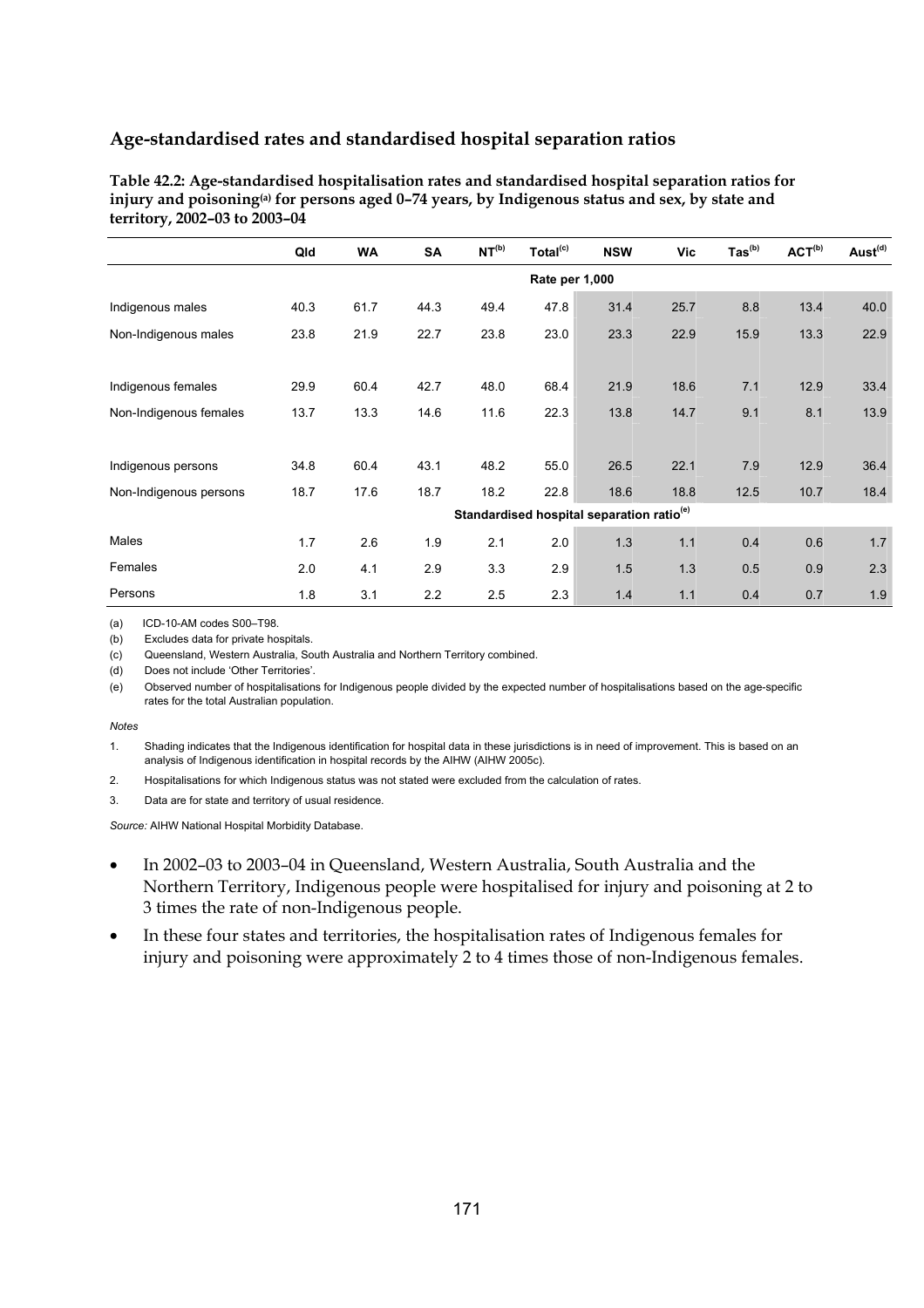## **Transport accidents**

This category includes injuries caused by accidents involving cars, buses, trucks, motorcycles, bicycles and pedestrians. It excludes other land transport accidents, water transport accidents, air and space transport accidents and other and unspecified transport accidents.

|                                  |        |           |       |                   |                      |            |            |                           | ACT <sup>(b)</sup> |                     |
|----------------------------------|--------|-----------|-------|-------------------|----------------------|------------|------------|---------------------------|--------------------|---------------------|
|                                  | Qld    | <b>WA</b> | SA    | NT <sup>(b)</sup> | Total <sup>(c)</sup> | <b>NSW</b> | <b>Vic</b> | $\text{Tas}^{\text{(b)}}$ |                    | Aust <sup>(d)</sup> |
| Indigenous                       |        |           |       |                   |                      |            |            |                           |                    |                     |
| Males                            | 554    | 513       | 117   | 330               | 1,514                | 533        | 85         | 30                        | n.p.               | 2,172               |
| Females                          | 252    | 279       | 75    | 149               | 755                  | 232        | 44         | 13                        | n.p.               | 1,047               |
| Persons                          | 806    | 792       | 192   | 479               | 2,269                | 765        | 129        | 43                        | 13                 | 3,219               |
| Non-Indigenous                   |        |           |       |                   |                      |            |            |                           |                    |                     |
| Males                            | 13,070 | 6,080     | 4,817 | 601               | 24,568               | 21,352     | 15,910     | 988                       | 728                | 63,656              |
| Females                          | 4,770  | 2,177     | 2,072 | 209               | 9,228                | 9,281      | 7,555      | 422                       | 288                | 26,831              |
| Persons                          | 17,840 | 8,257     | 6,889 | 810               | 33,796               | 30,633     | 23,465     | 1,410                     | 1,016              | 90,487              |
| <b>Subtotal</b>                  | 18,646 | 9,049     | 7,081 | 1,289             | 36,065               | 31,398     | 23,594     | 1,453                     | 1,029              | 93,706              |
| Not stated                       | 835    | 6         | 305   | 4                 | 1,150                | 434        | 53         | 190                       | 16                 | 2,085               |
| Total                            | 19,481 | 9,055     | 7,386 | 1,293             | 37,215               | 31,832     | 23,647     | 1,643                     | 1,045              | 95,791              |
| Proportion not<br>stated $(\% )$ | 4.3    | 0.1       | 4.1   | 0.3               | 3.1                  | 1.4        | 0.2        | 11.6                      | 1.5                | 2.2                 |

**Table 42.3: Hospitalisations for transport accidents(a) for persons aged 0–74 years by Indigenous status and sex, by state and territory, 2002–03 to 2003–04** 

n.p. Not publishable where numbers were less than 5.

(a) ICD-10-AM codes V01–V79.

(b) Excludes data for private hospitals.

(c) Queensland, Western Australia, South Australia and Northern Territory combined.

(d) Does not include 'Other Territories'.

#### *Notes*

1. Shading indicates that the Indigenous identification for hospital data in these jurisdictions is in need of improvement. This is based on an analysis of Indigenous identification in hospital records by the AIHW (AIHW 2005c).

2. Data are for state and territory of usual residence.

- In 2002–03 to 2003–04 there were 95,791 hospitalisations among people aged 0–74 years due to transport accidents. Of these 3,219 hospitalisations (3.4%) were of Indigenous people, and for 2.2%, Indigenous status was not stated.
- Females made up 33% of hospitalisations among Indigenous people as a result of motor vehicle accidents, compared with 30% of hospitalisations among non-Indigenous people.
- In the four states and territories where the recording of Indigenous status in hospitalisation data is considered most complete, 2.0% of hospitalisations for transport accidents were of Indigenous people, and for 3.1%, Indigenous status was not stated.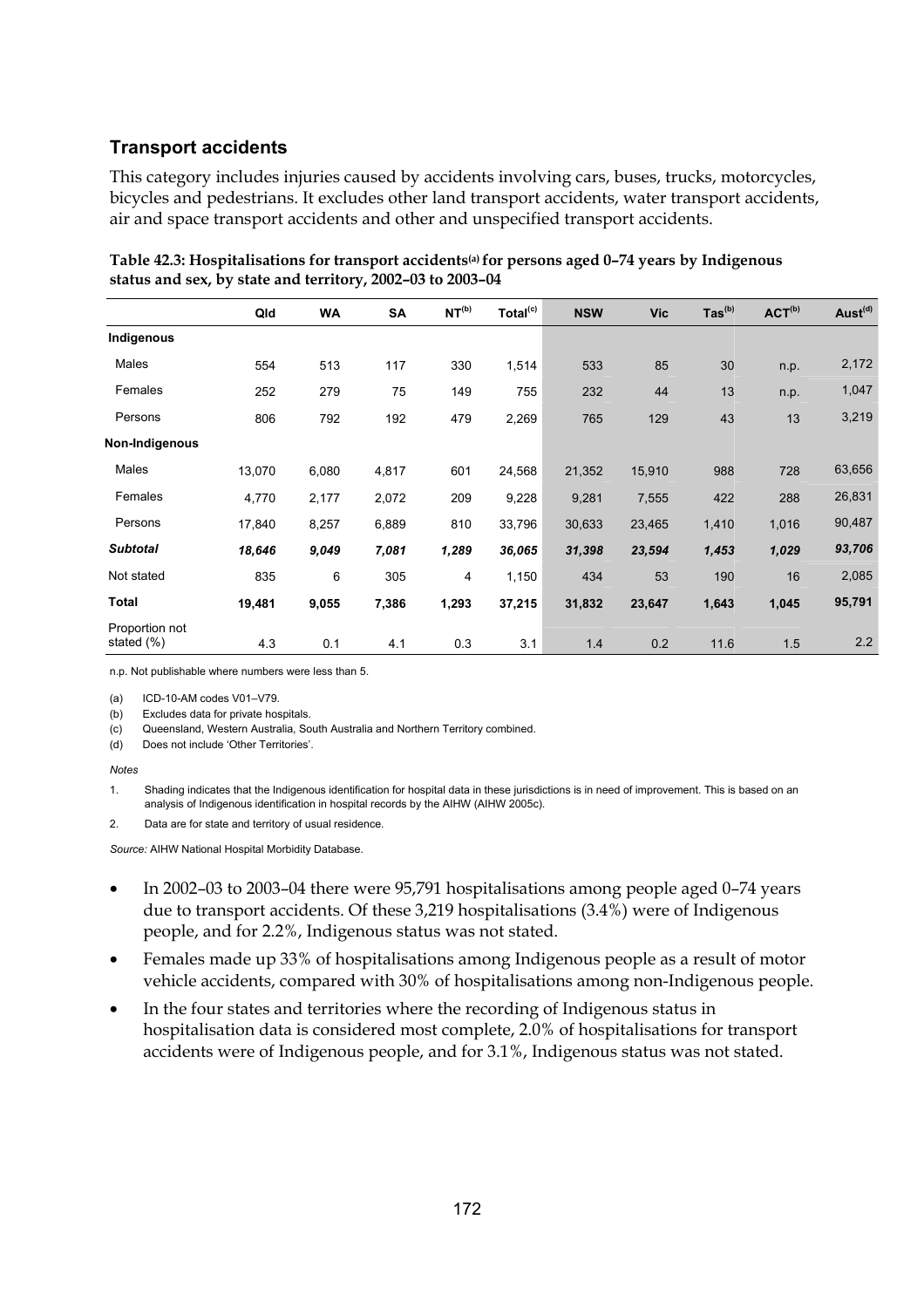| Table 42.4: Age-standardised hospitalisation rates and standardised hospital separation ratios for         |
|------------------------------------------------------------------------------------------------------------|
| transport accidents <sup>(a)</sup> for persons aged 0-74 years, by Indigenous status and sex, by state and |
| territory, 2002–03 to 2003–04                                                                              |

|                        | Qld | <b>WA</b> | <b>SA</b> | NT <sup>(b)</sup> | Total <sup>(c)</sup> | <b>NSW</b>                                            | Vic | $\text{Tas}^{(b)}$ | ACT <sup>(b)</sup> | Aust <sup>(d)</sup> |
|------------------------|-----|-----------|-----------|-------------------|----------------------|-------------------------------------------------------|-----|--------------------|--------------------|---------------------|
|                        |     |           |           |                   | Rate per 1,000       |                                                       |     |                    |                    |                     |
| Indigenous males       | 4.0 | 6.9       | 4.0       | 5.0               | 4.9                  | 3.6                                                   | 2.7 | 1.5                | n.p.               | 4.2                 |
| Non-Indigenous males   | 3.7 | 3.3       | 3.5       | 4.0               | 3.6                  | 3.5                                                   | 3.5 | 2.4                | 2.3                | 3.5                 |
|                        |     |           |           |                   |                      |                                                       |     |                    |                    |                     |
| Indigenous females     | 1.9 | 4.0       | 2.8       | 2.5               | 6.0                  | 1.7                                                   | 1.5 | 0.7                | n.p.               | 2.2                 |
| Non-Indigenous females | 1.4 | 1.2       | 1.5       | 1.7               | 3.2                  | 1.5                                                   | 1.6 | 1.0                | 0.9                | 1.5                 |
|                        |     |           |           |                   |                      |                                                       |     |                    |                    |                     |
| Indigenous persons     | 2.9 | 5.4       | 3.4       | 3.8               | 5.2                  | 2.6                                                   | 2.1 | 1.1                | 1.5                | 3.2                 |
| Non-Indigenous persons | 2.6 | 2.3       | 2.5       | 2.9               | 3.5                  | 2.5                                                   | 2.6 | 1.7                | 1.6                | 2.5                 |
|                        |     |           |           |                   |                      | Standardised hospital separation ratio <sup>(e)</sup> |     |                    |                    |                     |
| Males                  | 1.1 | 1.9       | 1.1       | 1.4               | 1.4                  | 1.0                                                   | 0.8 | 0.4                | n.p.               | 1.2                 |
| Females                | 1.2 | 2.6       | 1.8       | 1.6               | 1.7                  | 1.1                                                   | 1.0 | 0.5                | n.p.               | 1.4                 |
| Persons                | 1.1 | 2.1       | 1.3       | 1.5               | 1.5                  | 1.0                                                   | 0.8 | 0.4                | 0.6                | 1.2                 |

n.p. Not publishable where numbers were less than 5.

(a) ICD-10-AM codes V01–V79.

(b) Excludes data for private hospitals.

(c) Queensland, Western Australia, South Australia and Northern Territory combined.

(d) Does not include 'Other Territories'.

(e) Observed number of hospitalisations for Indigenous people divided by the expected number of hospitalisations based on the age-specific rates for the total Australian population.

#### *Notes*

1. Shading indicates that the Indigenous identification for hospital data in these jurisdictions is in need of improvement. This is based on an analysis of Indigenous identification in hospital records by the AIHW (AIHW 2005c).

2. Hospitalisations for which Indigenous status was not stated were excluded from the calculation of rates.

3. Data are for state and territory of usual residence.

- In 2002–03 to 2003–04 in Western Australia and the Northern Territory, Indigenous people were hospitalised for transport accidents at up to twice the rate of non-Indigenous people.
- In Queensland and South Australia, the hospitalisation rates for transport accidents were similar for Indigenous and non-Indigenous people.
- The standardised hospital separation ratios were higher for females than males in all four jurisdictions with the most complete coverage of Indigenous hospitalisations.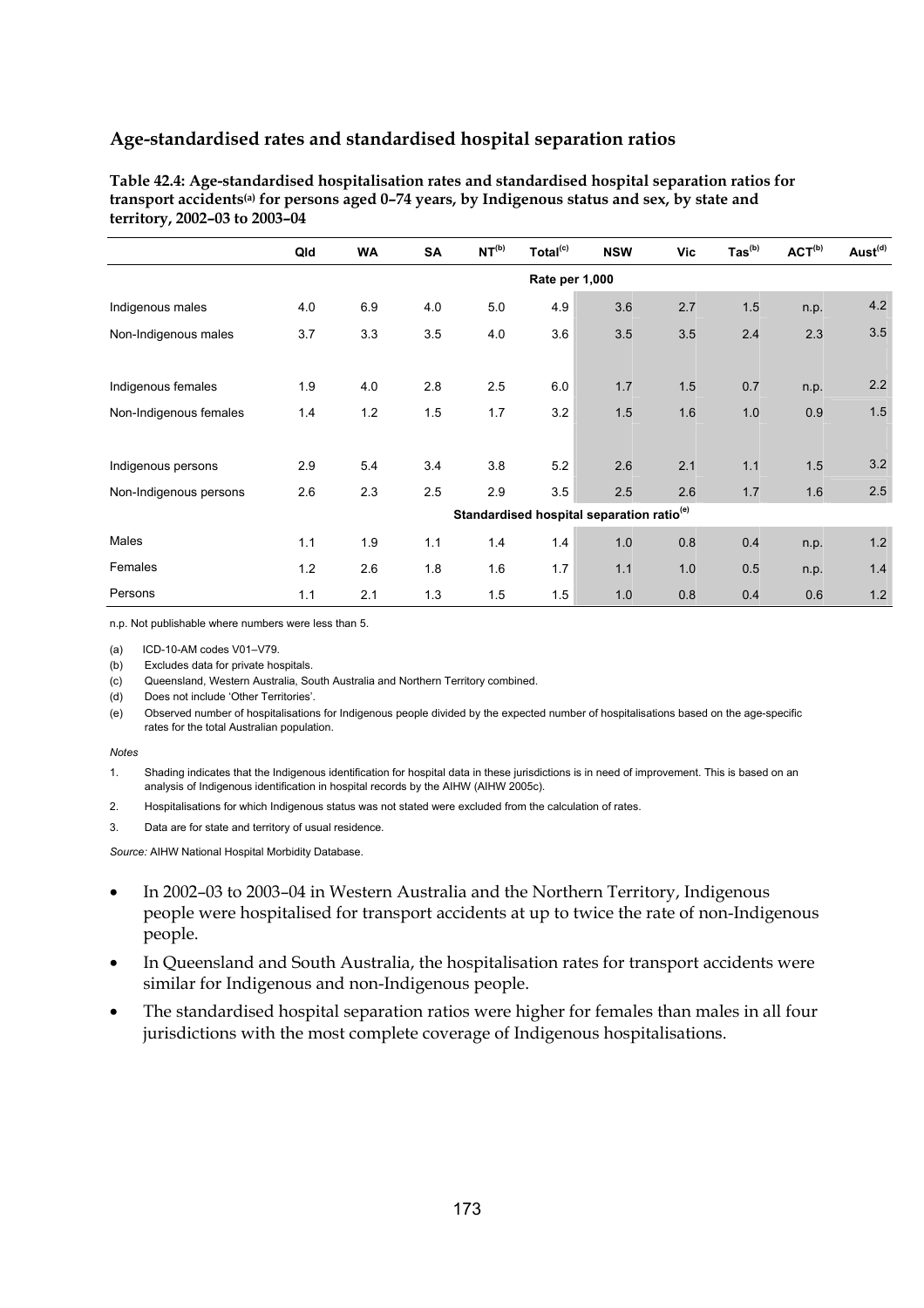## **Other accidents**

This category includes other land transport accidents, water transport accidents, falls, drowning and poisoning.

|                              | Qld     | <b>WA</b> | <b>SA</b> | NT <sup>(b)</sup> | Total <sup>(c)</sup> | <b>NSW</b> | <b>Vic</b> | $\text{Tas}^{\text{(b)}}$ | ACT <sup>(b)</sup> | Aust <sup>(d)</sup> |
|------------------------------|---------|-----------|-----------|-------------------|----------------------|------------|------------|---------------------------|--------------------|---------------------|
| Indigenous                   |         |           |           |                   |                      |            |            |                           |                    |                     |
| Males                        | 3,504   | 2,585     | 732       | 1,820             | 8,641                | 2,893      | 515        | 97                        | 31                 | 12,195              |
| Females                      | 1,991   | 1,720     | 492       | 1,120             | 5,323                | 1,617      | 305        | 73                        | 23                 | 7,350               |
| Persons                      | 5,495   | 4,305     | 1,224     | 2,940             | 13,964               | 4,510      | 820        | 170                       | 54                 | 19,545              |
| Non-Indigenous               |         |           |           |                   |                      |            |            |                           |                    |                     |
| Males                        | 63,006  | 28,283    | 22,202    | 2,412             | 115,903              | 103,586    | 73,674     | 4,377                     | 2,830              | 301,707             |
| Females                      | 34,496  | 15,364    | 13,355    | 954               | 64,169               | 59,475     | 44,019     | 2,420                     | 1,682              | 172,544             |
| Persons                      | 97,502  | 43,647    | 35,557    | 3,366             | 180,072              | 163,061    | 117,693    | 6,797                     | 4,512              | 474,251             |
| <b>Subtotal</b>              | 102,997 | 47,952    | 36,781    | 6,306             | 194,036              | 167,571    | 118,513    | 6,967                     | 4,566              | 493,796             |
| Not stated                   | 7,114   | 19        | 926       | 18                | 8,077                | 1,276      | 114        | 502                       | 46                 | 12,525              |
| Total                        | 110,111 | 47,971    | 37,707    | 6,324             | 202,113              | 168,847    | 118,627    | 7,469                     | 4,612              | 506,321             |
| Proportion not<br>stated (%) | 6.5     | 0.0       | 2.5       | 0.3               | 4.0                  | 0.8        | 0.1        | 6.7                       | 1.0                | 2.5                 |

| Table 42.5: Hospitalisations for other accidents <sup>(a)</sup> for persons aged 0-74 years, by Indigenous status |  |
|-------------------------------------------------------------------------------------------------------------------|--|
| and sex, by state and territory, 2002–03 and 2003–04                                                              |  |

(a) ICD-10-AM codes V80–X59.

(b) Excludes data for private hospitals.

(c) Queensland, Western Australia, South Australia and Northern Territory combined.

(d) Does not include 'Other Territories'.

*Notes* 

1. Shading indicates that the Indigenous identification for hospital data in these jurisdictions is in need of improvement. This is based on an analysis of Indigenous identification in hospital records by the AIHW (AIHW 2005c).

2. Data are for state and territory of usual residence.

- In the period 2002–03 to 2003–04, there were 506,321 hospitalisations among people aged 0–74 years due to other accidents. Of these 19,545 hospitalisations (3.9%) were for people identified as Indigenous and for 2.5% of hospitalisations, Indigenous status was not stated.
- Females made up 38% of the Indigenous hospitalisations as a result of other accidents, compared with 36% of the non-Indigenous hospitalisations.
- In Queensland, Western Australia, South Australia and the Northern Territory, there were 202,113 hospitalisations for other accidents. Of these, 13,964 or 6.9% were Indigenous people and for 4.0% Indigenous status was not stated.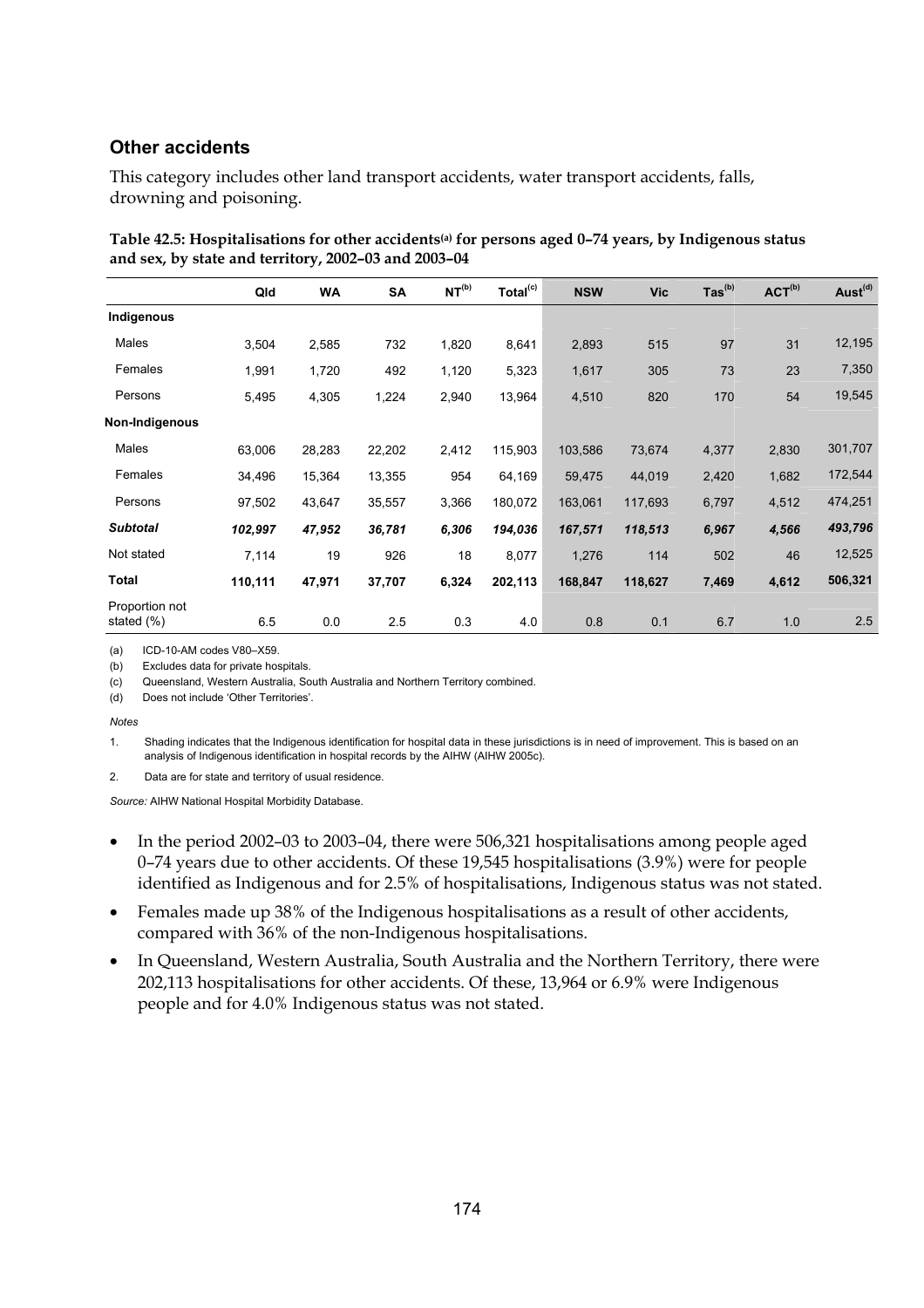**Table 42.6: Age-standardised hospitalisation rates and standardised hospital separation ratios for other accidents(a) for persons aged 0–74 years, by Indigenous status and sex, by state and territory, 2002–03 to 2003–04** 

|                        | Qld  | <b>WA</b>      | <b>SA</b> | NT <sup>(b)</sup> | Total <sup>(c)</sup> | <b>NSW</b>                                            | Vic  | $\mathsf{ Tas}^{(b)}$ | ACT <sup>(b)</sup> | Aust <sup>(d)</sup> |  |
|------------------------|------|----------------|-----------|-------------------|----------------------|-------------------------------------------------------|------|-----------------------|--------------------|---------------------|--|
|                        |      | Rate per 1,000 |           |                   |                      |                                                       |      |                       |                    |                     |  |
| Indigenous males       | 26.4 | 36.9           | 27.1      | 30.0              | 29.8                 | 20.3                                                  | 17.4 | 5.3                   | 7.3                | 25.2                |  |
| Non-Indigenous males   | 17.9 | 15.7           | 15.9      | 16.5              | 16.9                 | 16.8                                                  | 16.1 | 10.2                  | 9.2                | 16.5                |  |
|                        |      |                |           |                   |                      |                                                       |      |                       |                    |                     |  |
| Indigenous females     | 15.7 | 26.5           | 19.4      | 20.5              | 33.8                 | 12.3                                                  | 11.0 | 4.4                   | 6.0                | 16.3                |  |
| Non-Indigenous females | 10.1 | 8.8            | 9.5       | 8.1               | 16.5                 | 9.7                                                   | 9.6  | 5.5                   | 5.7                | 9.5                 |  |
|                        |      |                |           |                   |                      |                                                       |      |                       |                    |                     |  |
| Indigenous persons     | 20.9 | 31.5           | 23.1      | 25.2              | 31.0                 | 16.2                                                  | 14.1 | 4.8                   | 6.6                | 20.7                |  |
| Non-Indigenous persons | 14.0 | 12.3           | 12.7      | 12.7              | 16.8                 | 13.3                                                  | 12.8 | 7.9                   | 7.5                | 13.0                |  |
|                        |      |                |           |                   |                      | Standardised hospital separation ratio <sup>(e)</sup> |      |                       |                    |                     |  |
| Males                  | 1.6  | 2.2            | 1.6       | 1.8               | 1.8                  | 1.2                                                   | 1.0  | 0.3                   | 0.4                | 1.5                 |  |
| Females                | 1.6  | 2.7            | 2.0       | 2.1               | 2.0                  | 1.2                                                   | 1.1  | 0.4                   | 0.6                | 1.6                 |  |
| Persons                | 1.6  | 2.3            | 1.7       | 1.9               | 1.8                  | 1.2                                                   | 1.1  | 0.4                   | 0.5                | 1.5                 |  |

(a) ICD-10-AM codes V80–X59.

(b) Excludes data for private hospitals.

(c) Queensland, Western Australia, South Australia and Northern Territory combined.

Does not include 'Other Territories'

(e) Observed number of hospitalisations for Indigenous people divided by the expected number of hospitalisations based on the age-specific rates for the total Australian population.

#### *Notes*

1. Shading indicates that the Indigenous identification for hospital data in these jurisdictions is in need of improvement. This is based on an analysis of Indigenous identification in hospital records by the AIHW (AIHW 2005c).

- 2. Hospitalisations for which Indigenous status was not stated were excluded from the calculation of rates.
- 3. Data are for state and territory of usual residence.

- In 2002–03 to 2003–04 in Queensland, South Australia, Western Australia and the Northern Territory, Indigenous persons were hospitalised for other accidents at around twice the rate for non-Indigenous persons.
- The standardised hospital separation ratios were slightly higher for females than for males in most jurisdictions.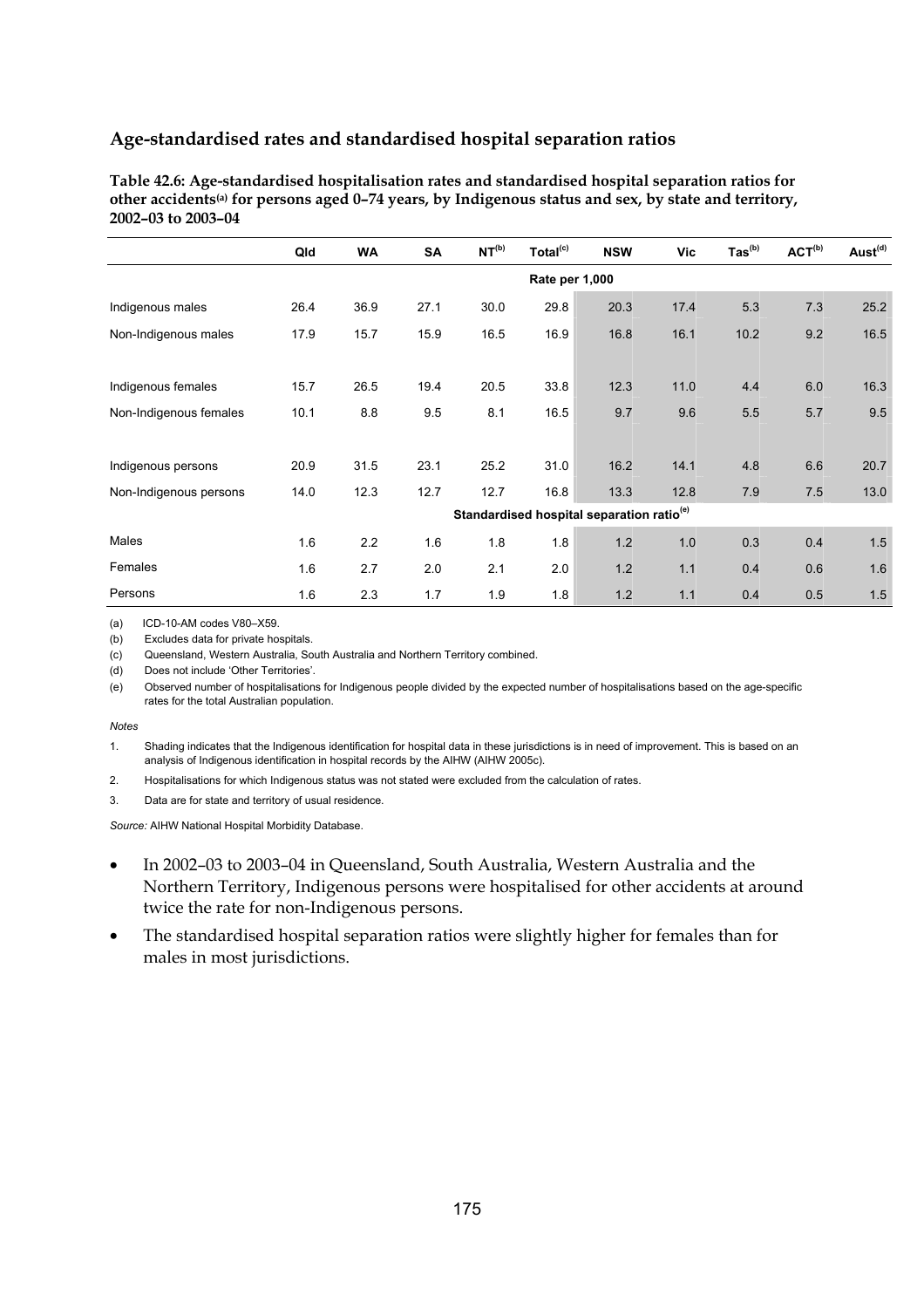## **Self-harm**

|                              | Qld    | <b>WA</b> | <b>SA</b> | NT <sup>(b)</sup> | Total <sup>(c)</sup> | <b>NSW</b> | <b>Vic</b>     | $\text{Tas}^{\text{(b)}}$ | ACT <sup>(b)</sup> | Aust <sup>(d)</sup> |
|------------------------------|--------|-----------|-----------|-------------------|----------------------|------------|----------------|---------------------------|--------------------|---------------------|
| Indigenous                   |        |           |           |                   |                      |            |                |                           |                    |                     |
| Males                        | 271    | 308       | 109       | 149               | 837                  | 341        | 65             | 13                        | n.p.               | 1,261               |
| Females                      | 366    | 320       | 162       | 135               | 983                  | 513        | 102            | 32                        | n.p.               | 1,644               |
| Persons                      | 637    | 628       | 271       | 284               | 1,820                | 854        | 167            | 45                        | 17                 | 2,905               |
| Non-Indigenous               |        |           |           |                   |                      |            |                |                           |                    |                     |
| Males                        | 4,112  | 2,255     | 1,802     | 138               | 8,307                | 7,166      | 4,583          | 584                       | 187                | 20,866              |
| Females                      | 6,345  | 3,478     | 2,895     | 136               | 12,854               | 10,904     | 7,906          | 842                       | 430                | 33,041              |
| Persons                      | 10,457 | 5,733     | 4,697     | 274               | 21,161               | 18,070     | 12,489         | 1,426                     | 617                | 53,907              |
| <b>Subtotal</b>              | 11,094 | 6,361     | 4,968     | 558               | 22,981               | 18,924     | 12,656         | 1,471                     | 634                | 56,812              |
| Not stated                   | 329    | 0         | 170       | 1                 | 500                  | 199        | $\overline{7}$ | 142                       | 5                  | 926                 |
| <b>Total</b>                 | 11,423 | 6,361     | 5,138     | 559               | 23,481               | 19,123     | 12,663         | 1,613                     | 639                | 57,738              |
| Proportion not<br>stated (%) | 2.9    | 0.0       | 3.3       | 0.2               | 2.1                  | 1.0        | 0.1            | 8.8                       | 0.8                | 1.6                 |

#### **Table 42.7: Hospitalisations for self-harm(a) for persons aged 0–74 years, by Indigenous status and sex, by state and territory, 2002–03 to 2003–04**

N.p. Not published where numbers were less than 5.

(a) ICD-10-AM codes X60–X84.

(b) Excludes data for private hospitals.

(c) Queensland, Western Australia, South Australia and Northern Territory combined.

(d) Does not include 'Other Territories'.

*Notes* 

1. Shading indicates that the Indigenous identification for hospital data in these jurisdictions is in need of improvement. This is based on an analysis of Indigenous identification in hospital records by the AIHW (AIHW 2005c).

2. Data are for state and territory of usual residence.

- In 2002–03 to 2003–04 there were 57,738 hospitalisations for which self harm was reported as a cause of injury among people aged 0–74. Of these 2,905 hospitalisations (5.0%) were for people identified as Indigenous, and for 1.6% of hospitalisations, Indigenous status was not stated.
- Females made up 57% of hospitalisations among Indigenous people as a result of self-harm, and 61% of hospitalisations among non-Indigenous females.
- In Queensland, Western Australia, South Australia and the Northern Territory, where recording of Indigenous status in hospitalisation data is more complete, there were 23,481 hospitalisations for which self harm was reported as a cause of injury. Of these, 1,820 or 7.8% were of Indigenous people and for 2.1% Indigenous status was not stated.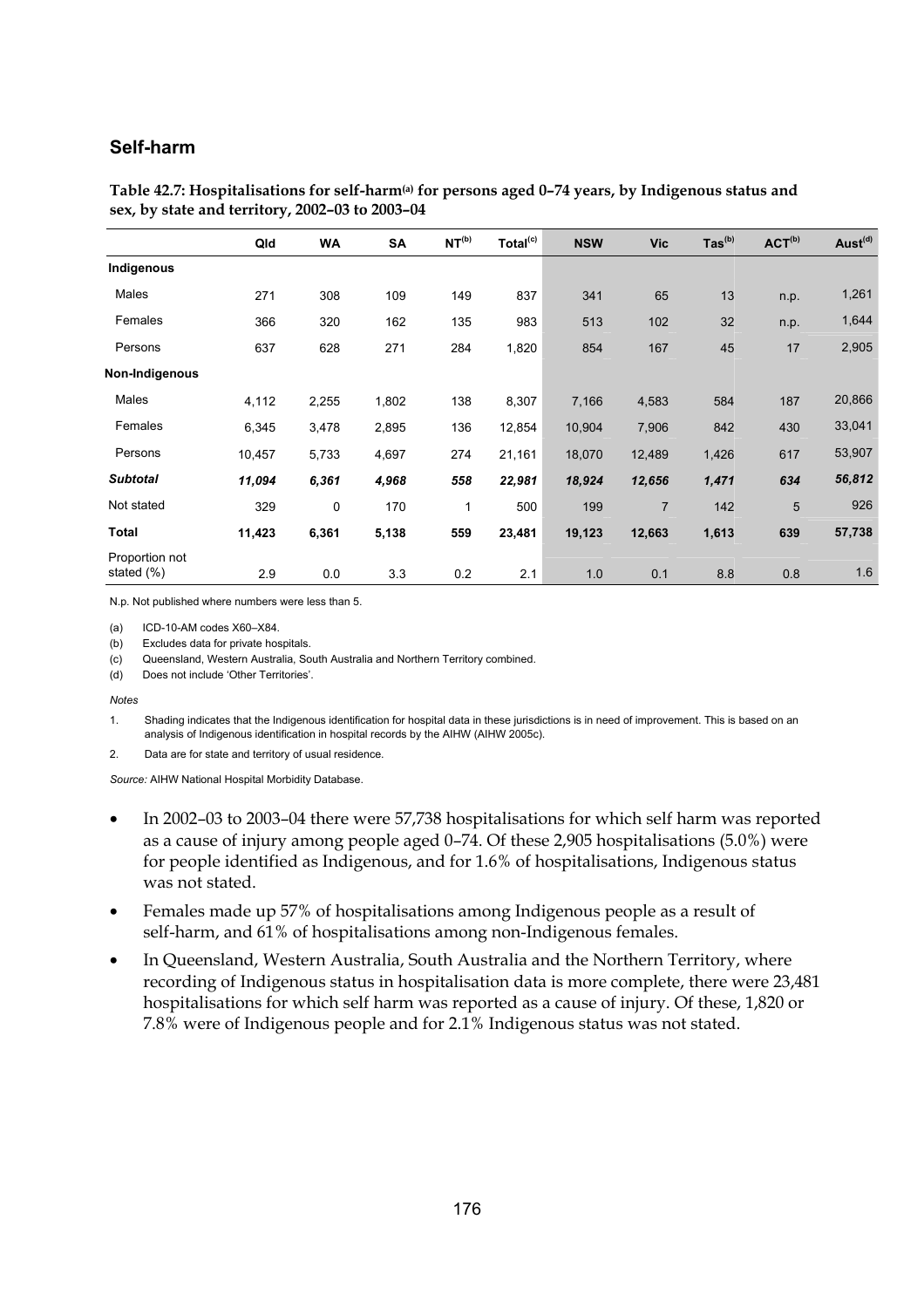**Table 42.8: Age-standardised hospitalisation rates and standardised hospital separation ratios for self-harm(a) for persons aged 0–74 years, by Indigenous status and sex, by state and territory, 2002–03 to 2003–04** 

|                        | Qld            | <b>WA</b> | <b>SA</b> | NT <sup>(b)</sup> | Total <sup>(c)</sup> | <b>NSW</b>                                            | Vic | $\mathsf{ Tas}^{(\mathsf{b})}$ | ACT <sup>(b)</sup> | Aust <sup>(d)</sup> |  |  |
|------------------------|----------------|-----------|-----------|-------------------|----------------------|-------------------------------------------------------|-----|--------------------------------|--------------------|---------------------|--|--|
|                        | Rate per 1,000 |           |           |                   |                      |                                                       |     |                                |                    |                     |  |  |
| Indigenous males       | 2.4            | 5.0       | 4.5       | 2.7               | 3.3                  | 2.8                                                   | 2.5 | 0.8                            | n.p.               | 3.0                 |  |  |
| Non-Indigenous males   | $1.2$          | 1.2       | 1.3       | 0.9               | 1.2                  | 1.2                                                   | 1.0 | 1.4                            | 0.6                | 1.1                 |  |  |
|                        |                |           |           |                   |                      |                                                       |     |                                |                    |                     |  |  |
| Indigenous females     | 2.8            | 4.7       | 6.1       | 2.3               | 2.2                  | 3.8                                                   | 3.6 | 1.8                            | n.p.               | 3.5                 |  |  |
| Non-Indigenous females | 1.8            | 1.9       | 2.1       | 1.0               | 1.2                  | 1.8                                                   | 1.7 | 2.0                            | 1.3                | 1.8                 |  |  |
|                        |                |           |           |                   |                      |                                                       |     |                                |                    |                     |  |  |
| Indigenous persons     | 2.6            | 4.8       | 5.3       | 2.4               | 2.6                  | 3.3                                                   | 3.0 | 1.3                            | 2.1                | 3.2                 |  |  |
| Non-Indigenous persons | 1.5            | 1.6       | 1.7       | 0.9               | 1.2                  | 1.5                                                   | 1.4 | 1.7                            | 1.0                | 1.5                 |  |  |
|                        |                |           |           |                   |                      | Standardised hospital separation ratio <sup>(e)</sup> |     |                                |                    |                     |  |  |
| Males                  | 2.0            | 4.2       | 3.8       | 2.2               | 2.8                  | 2.4                                                   | 2.1 | 0.7                            | n.p.               | 2.5                 |  |  |
| Females                | 1.5            | 2.5       | 3.2       | 1.2               | 1.8                  | 2.0                                                   | 1.9 | 1.0                            | n.p.               | 1.9                 |  |  |
| Persons                | 1.7            | 3.1       | 3.4       | 1.6               | 2.2                  | 2.2                                                   | 2.0 | 0.9                            | 1.4                | 2.1                 |  |  |

(a) ICD-10-AM codes X60–X84.

(b) Excludes data for private hospitals.

(c) Queensland, Western Australia, South Australia and Northern Territory combined.

(d) Does not include 'Other Territories'

(e) Observed number of hospitalisations for Indigenous people divided by the expected number of hospitalisations based on the age-specific rates for the total Australian population.

#### *Notes*

1. Shading indicates that the Indigenous identification for hospital data in these jurisdictions is in need of improvement. This is based on an analysis of Indigenous identification in hospital records by the AIHW (AIHW 2005c).

- 2. Hospitalisations for which Indigenous status was not stated were excluded from the calculation of rates.
- 3. Data are for state and territory of usual residence.

- In 2002–03 to 2003–04 in Queensland, Western Australia, South Australia and the Northern Territory, Indigenous people were hospitalised for self-harm as a cause of injury at 2 to 3 times the rate for non-Indigenous persons.
- Standardised hospital separation ratios were higher for males than females in the four jurisdictions with the most complete coverage of Indigenous hospitalisations.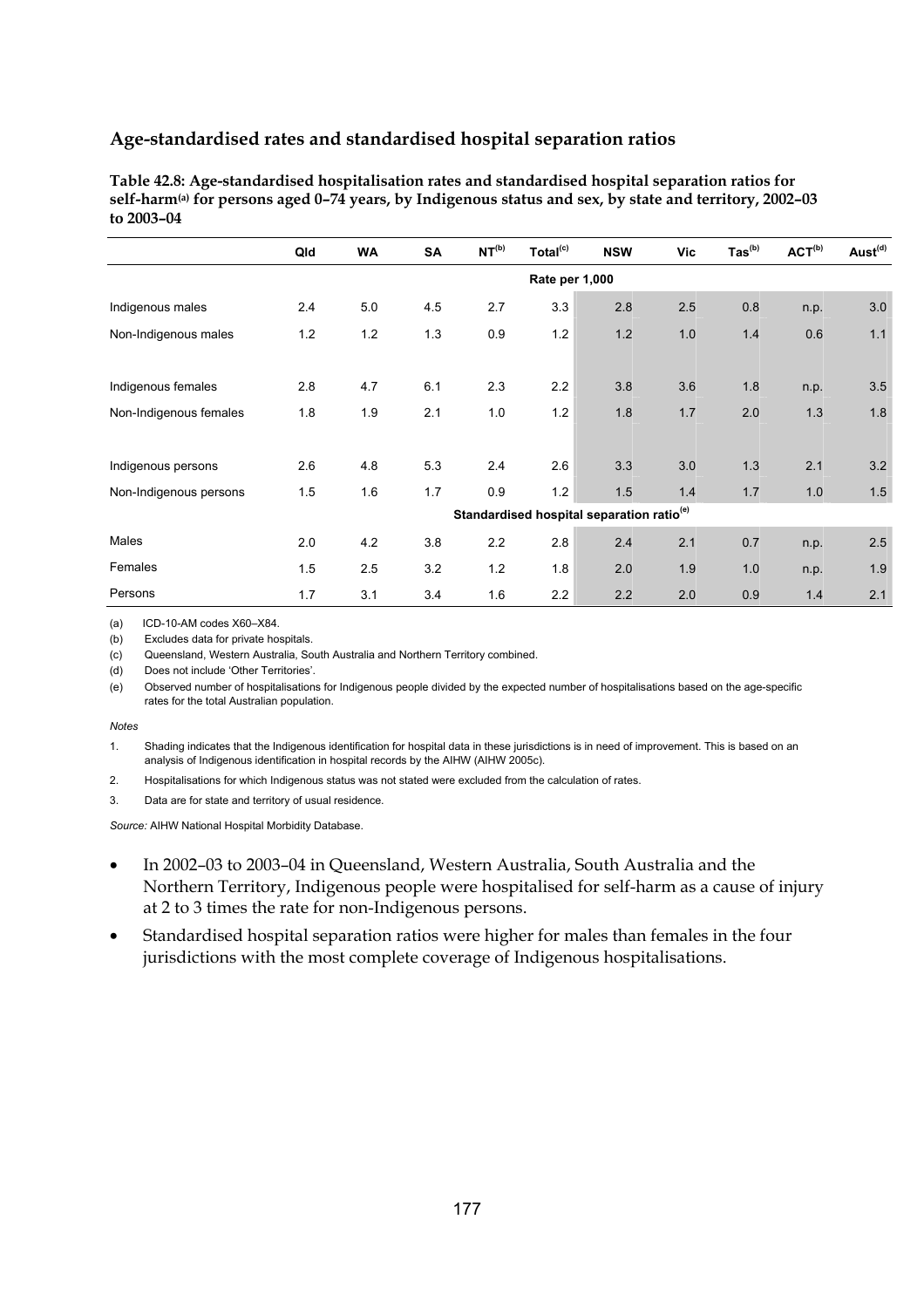## **Assault**

|                              | Qld   | <b>WA</b>      | <b>SA</b> | NT <sup>(b)</sup> | Total <sup>(c)</sup> | <b>NSW</b> | <b>Vic</b>     | $\text{Tas}^{\text{(b)}}$ | ACT <sup>(b)</sup> | Aust <sup>(d)</sup> |
|------------------------------|-------|----------------|-----------|-------------------|----------------------|------------|----------------|---------------------------|--------------------|---------------------|
| Indigenous                   |       |                |           |                   |                      |            |                |                           |                    |                     |
| Males                        | 1,047 | 1,403          | 310       | 944               | 3,704                | 671        | 118            | 26                        | 6                  | 4,525               |
| Females                      | 925   | 1,847          | 400       | 1,337             | 4,509                | 587        | 71             | 15                        | 6                  | 5,188               |
| Persons                      | 1,972 | 3,250          | 710       | 2,281             | 8,213                | 1,258      | 189            | 41                        | 12                 | 9,713               |
| Non-Indigenous               |       |                |           |                   |                      |            |                |                           |                    |                     |
| Males                        | 4,739 | 2,269          | 1,648     | 375               | 9,031                | 8,176      | 5,374          | 519                       | 223                | 23,359              |
| Females                      | 1,256 | 743            | 535       | 78                | 2,612                | 2,313      | 1,563          | 126                       | 42                 | 6,663               |
| Persons                      | 5,995 | 3,012          | 2,183     | 453               | 11,643               | 10,489     | 6,937          | 645                       | 265                | 30,022              |
| <b>Subtotal</b>              | 7,967 | 6,262          | 2,893     | 2,734             | 19,856               | 11,747     | 7,126          | 686                       | 277                | 39,735              |
| Not stated                   | 251   | $\overline{2}$ | 103       | 5                 | 361                  | 183        | $\overline{4}$ | 54                        | 3                  | 659                 |
| Total                        | 8,218 | 6,264          | 2,996     | 2,739             | 20,217               | 11,930     | 7,130          | 740                       | 280                | 40,394              |
| Proportion not<br>stated (%) | 3.1   | 0.0            | 3.4       | 0.2               | 1.8                  | 1.5        | 0.1            | 7.3                       | 1.1                | 1.6                 |

Table 42.9: Hospitalisations for assault<sup>(a)</sup> for persons aged 0-74 years, by Indigenous status and sex, **by state and territory, 2002–03 to 2003–04** 

(a) ICD-10-AM codes X85–Y09.

(b) Excludes data for private hospitals.

(c) Queensland, Western Australia, South Australia and Northern Territory combined.

(d) Does not include 'Other Territories'.

*Notes* 

1. Shading indicates that the Indigenous identification for these data is in need of improvement. This is based on an analysis of Indigenous identification in hospital records by the AIHW (AIHW 2005c).

2. Data are for state and territory of usual residence.

- In the period 2002–03 to 2003–04 there were 40,394 hospitalisations in Australia among people aged 0–74 years for which assault was a cause of injury. Of these 9,713 hospitalisations (24%) were of Indigenous people, and for 1.6% of hospitalisations, Indigenous status was not stated.
- Females made up 53% of the Indigenous hospitalisations due to assault, compared to only 22% of the non-Indigenous hospitalisations.
- In the four states and territories where the recording of Indigenous status in hospitalisation records is most complete, there were 8,213 hospitalisations of Indigenous people for which assault was reported as a cause of injury, which represented 41% of total hospitalisations related to assault in these states and territories.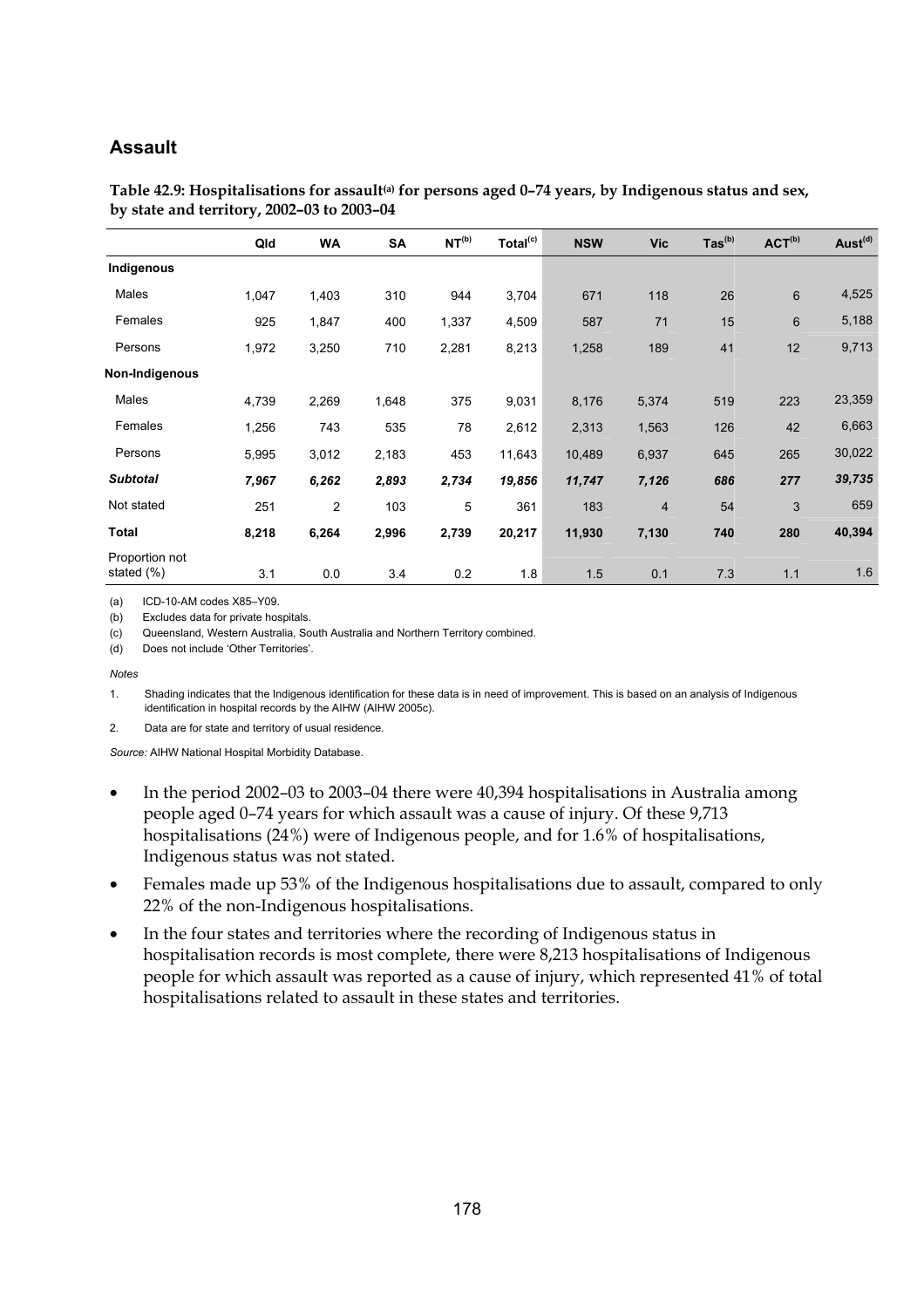**Table 42.10: Age-standardised hospitalisation rates and standardised hospital separation ratios for assault(a) for persons aged 0–74 years, by Indigenous status and sex, by state and territory, 2002–03 to 2003–04** 

|                        | Qld            | <b>WA</b> | <b>SA</b> | NT <sup>(b)</sup> | Total <sup>(c)</sup> | <b>NSW</b>                                            | Vic | $\text{Tas}^{(b)}$ | $ACT^{(b)}$ | Aust <sup>(d)</sup> |  |  |  |
|------------------------|----------------|-----------|-----------|-------------------|----------------------|-------------------------------------------------------|-----|--------------------|-------------|---------------------|--|--|--|
|                        | Rate per 1,000 |           |           |                   |                      |                                                       |     |                    |             |                     |  |  |  |
| Indigenous males       | 8.1            | 20.1      | 11.4      | 14.8              | 12.8                 | 4.9                                                   | 4.0 | 1.5                | 1.4         | 9.5                 |  |  |  |
| Non-Indigenous males   | 1.4            | 1.2       | 1.2       | 2.4               | 1.3                  | 1.3                                                   | 1.2 | 1.3                | 0.7         | 1.3                 |  |  |  |
|                        |                |           |           |                   |                      |                                                       |     |                    |             |                     |  |  |  |
| Indigenous females     | 6.7            | 25.9      | 14.4      | 21.1              | 35.1                 | 4.2                                                   | 2.4 | 0.8                | 1.4         | 10.6                |  |  |  |
| Non-Indigenous females | 0.4            | 0.4       | 0.4       | 0.6               | 0.9                  | 0.4                                                   | 0.3 | 0.3                | 0.1         | 0.4                 |  |  |  |
|                        |                |           |           |                   |                      |                                                       |     |                    |             |                     |  |  |  |
| Indigenous persons     | 7.4            | 23.0      | 12.9      | 17.9              | 19.4                 | 4.6                                                   | 3.2 | 1.1                | 1.4         | 10.0                |  |  |  |
| Non-Indigenous persons | 0.9            | 0.8       | 0.8       | 1.5               | 1.2                  | 0.9                                                   | 0.8 | 0.8                | 0.4         | 0.8                 |  |  |  |
|                        |                |           |           |                   |                      | Standardised hospital separation ratio <sup>(e)</sup> |     |                    |             |                     |  |  |  |
| Males                  | 5.4            | 13.3      | 7.5       | 9.8               | 8.5                  | 3.3                                                   | 2.6 | 1.0                | 0.9         | 6.3                 |  |  |  |
| Females                | 10.4           | 40.2      | 22.4      | 32.8              | 23.3                 | 6.5                                                   | 3.7 | 1.3                | 2.1         | 16.4                |  |  |  |
| Persons                | 6.9            | 21.3      | 11.9      | 16.6              | 12.9                 | 4.2                                                   | 2.9 | 1.1                | 1.3         | 9.3                 |  |  |  |

(a) ICD-10-AM codes X85–Y09.

(b) Excludes data for private hospitals.

(c) Queensland, Western Australia, South Australia and Northern Territory combined.

(d) Does not include 'Other Territories'.

(e) Observed number of hospitalisations for Indigenous people divided by the expected number of hospitalisations based on the age-specific rates for the total Australian population.

#### *Notes*

1. Shading indicates that the Indigenous identification for hospital data in these jurisdictions is in need of improvement. This is based on an analysis of Indigenous identification in hospital records by the AIHW (AIHW 2005c).

- 2. Hospitalisations for which Indigenous status was not stated were excluded from the calculation of rates.
- 3. Data are for state and territory of usual residence.

- In 2002–03 to 2003–04 in Queensland, Western Australia, South Australia and the Northern Territory, Indigenous people were hospitalised for assault at between 7 and 21 times the rate for non-Indigenous people.
- Indigenous females had substantially higher rates of hospitalisations from assaults compared to non-Indigenous females in Queensland, Western Australia, South Australia and the Northern Territory (ratios of 10, 40, 22 and 33 respectively).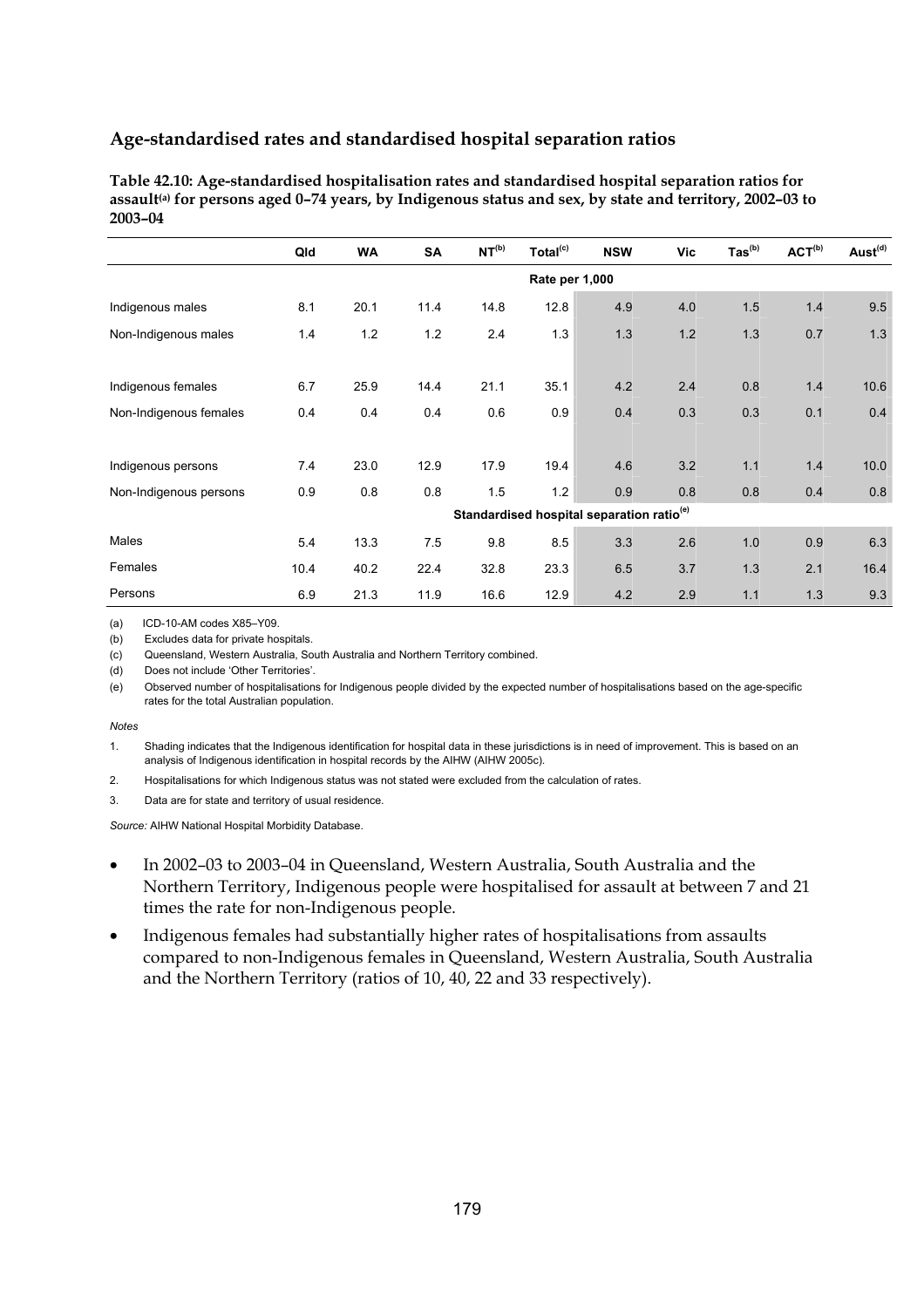# **Indicator 43. Hospitalisation ratios for respiratory diseases and lung cancer**

## **Indicator:**

- (a) Standardised hospital separation ratio for all respiratory diseases as the principal diagnosis in the Aboriginal and Torres Strait Islander population compared to the non-Indigenous population, by sex, for those aged 0–74 years.
- (b) Standardised hospital separation ratio for pneumonia as the principal diagnosis in the Aboriginal and Torres Strait Islander population compared to the non-Indigenous population, by sex, for those aged 0–74 years.
- (c) Standardised hospital separation ratio for lung cancer as the principal diagnosis in the Aboriginal and Torres Strait Islander population compared to the non-Indigenous population, by sex, for those aged 0–74 years.

# **Purpose**

The indicator provides a measure of the occurrence of respiratory disease and lung cancer and use of admitted patient services for Aboriginal and Torres Strait Islander people compared to non-Indigenous people. A considerable proportion of respiratory diseases and lung cancers may be preventable if risk behaviours such as smoking are avoided.

# **Data**

Data are provided for all respiratory diseases, and separately for pneumonia and for lung cancer.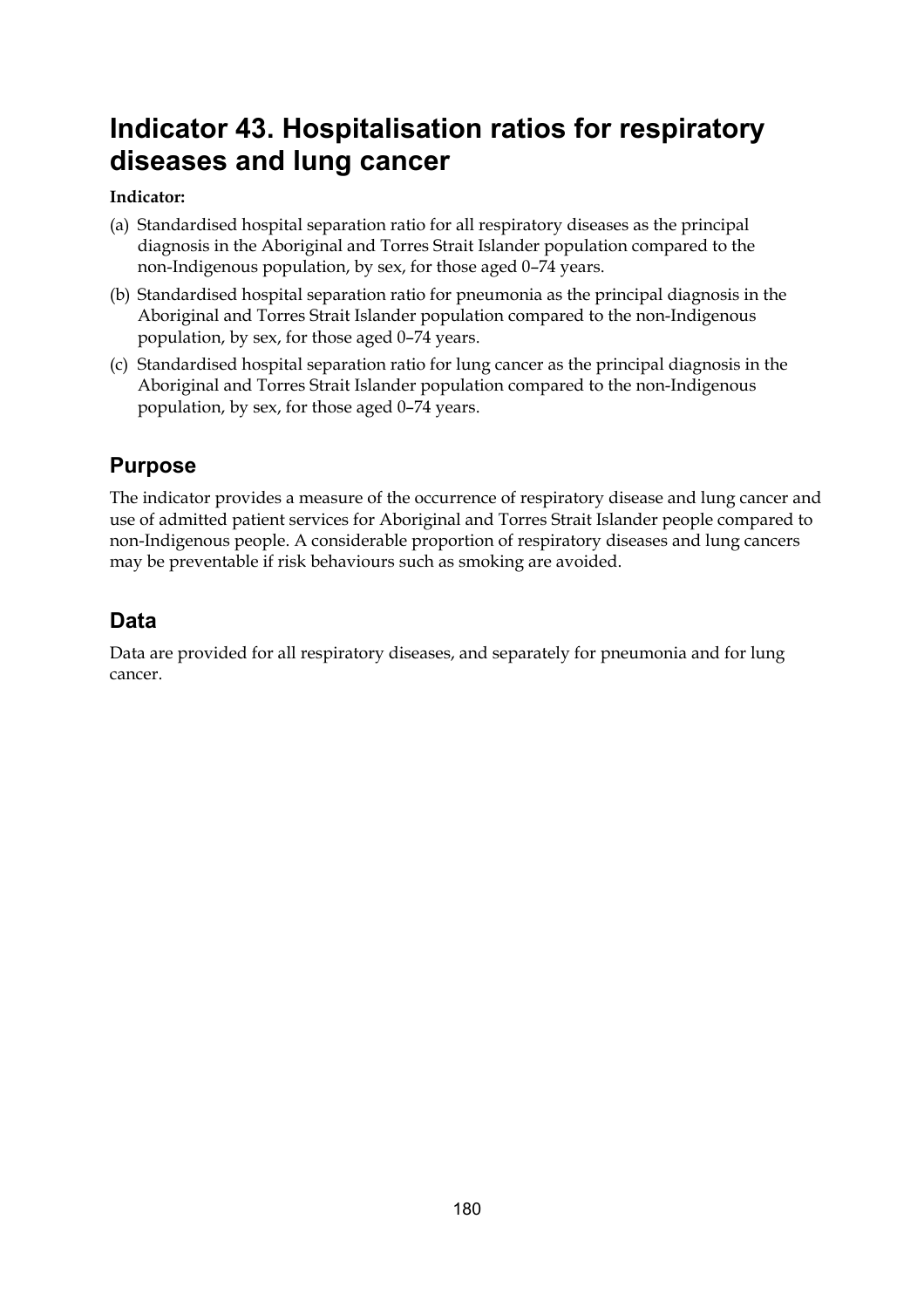#### **Respiratory diseases**

|                              | Qld    | <b>WA</b> | <b>SA</b> | NT <sup>(b)</sup> | Total <sup>(c)</sup> | <b>NSW</b> | <b>Vic</b> | $\text{Tas}^{\text{(b)}}$ | ACT <sup>(b)</sup> | Aust <sup>(d)</sup> |
|------------------------------|--------|-----------|-----------|-------------------|----------------------|------------|------------|---------------------------|--------------------|---------------------|
|                              |        |           |           |                   |                      |            |            |                           |                    |                     |
| Indigenous                   |        |           |           |                   |                      |            |            |                           |                    |                     |
| Males                        | 3,721  | 3,315     | 946       | 2,938             | 10,920               | 3,384      | 540        | 90                        | 32                 | 14,977              |
| Females                      | 3,369  | 3,571     | 1,084     | 2,813             | 10,837               | 3,379      | 511        | 125                       | 33                 | 14,891              |
| Persons                      | 7,090  | 6,886     | 2,030     | 5,751             | 21,757               | 6,763      | 1,051      | 215                       | 65                 | 29,868              |
| Non-Indigenous               |        |           |           |                   |                      |            |            |                           |                    |                     |
| Males                        | 42,748 | 24,425    | 23,943    | 1,635             | 92,751               | 89,652     | 62,963     | 3,141                     | 1,913              | 252,020             |
| Females                      | 36,257 | 20,791    | 21,023    | 1,034             | 79,105               | 73,415     | 55,914     | 2,906                     | 1,823              | 214,616             |
| Persons                      | 79,005 | 45,216    | 44,966    | 2,669             | 171,856              | 163,067    | 118,877    | 6,047                     | 3,736              | 466,636             |
| <b>Subtotal</b>              | 86,095 | 52,102    | 46,996    | 8,420             | 193,613              | 169,830    | 119,928    | 6,262                     | 3,801              | 496,504             |
| Not stated                   | 10,021 | 21        | 888       | 13                | 10,943               | 884        | 58         | 468                       | 54                 | 14,642              |
| Total                        | 96,116 | 52,123    | 47,884    | 8,433             | 204,556              | 170,714    | 119,986    | 6,730                     | 3,855              | 511,146             |
| Proportion not<br>stated (%) | 10.4   | 0.0       | 1.9       | 0.2               | 5.3                  | 0.5        | 0.0        | 7.0                       | 1.4                | 2.9                 |

Table 43.1: Hospitalisations for respiratory diseases<sup>(a)</sup> for persons aged 0–74 years, by Indigenous **status and sex, by state and territory, 2002–03 to 2003–04** 

(a) ICD-10-AM codes J00–J99.

(b) Excludes data for private hospitals.

(c) Queensland, Western Australia, South Australia and Northern Territory combined.

(d) Does not include 'Other Territories'.

*Notes* 

1. Shading indicates that the Indigenous identification for hospital data in these jurisdictions is in need of improvement. This is based on an analysis of Indigenous identification in hospital records by the AIHW (AIHW 2005c).

2. Data are for state and territory of usual residence.

- From 2002–03 to 2003–04, there were 511,146 hospitalisations for respiratory diseases in Australia where Indigenous status was recorded (Table 43.1). Of these, 29,868 hospitalisations (5.8%) were of Indigenous people and for 2.9% of hospitalisations, Indigenous status was not stated.
- An equal proportion of all Indigenous hospitalisations were of males (50%) and females (50%), compared with the non-Indigenous population where 54% of hospitalisations were of males and only 46% were of females.
- In Queensland, Western Australia, South Australia and the Northern Territory, there were 204,556 hospitalisations for respiratory diseases, 21,757 or 10.6% of which were of Indigenous people. For 5.3% of hospitalisations in these states and territories, Indigenous status was not stated.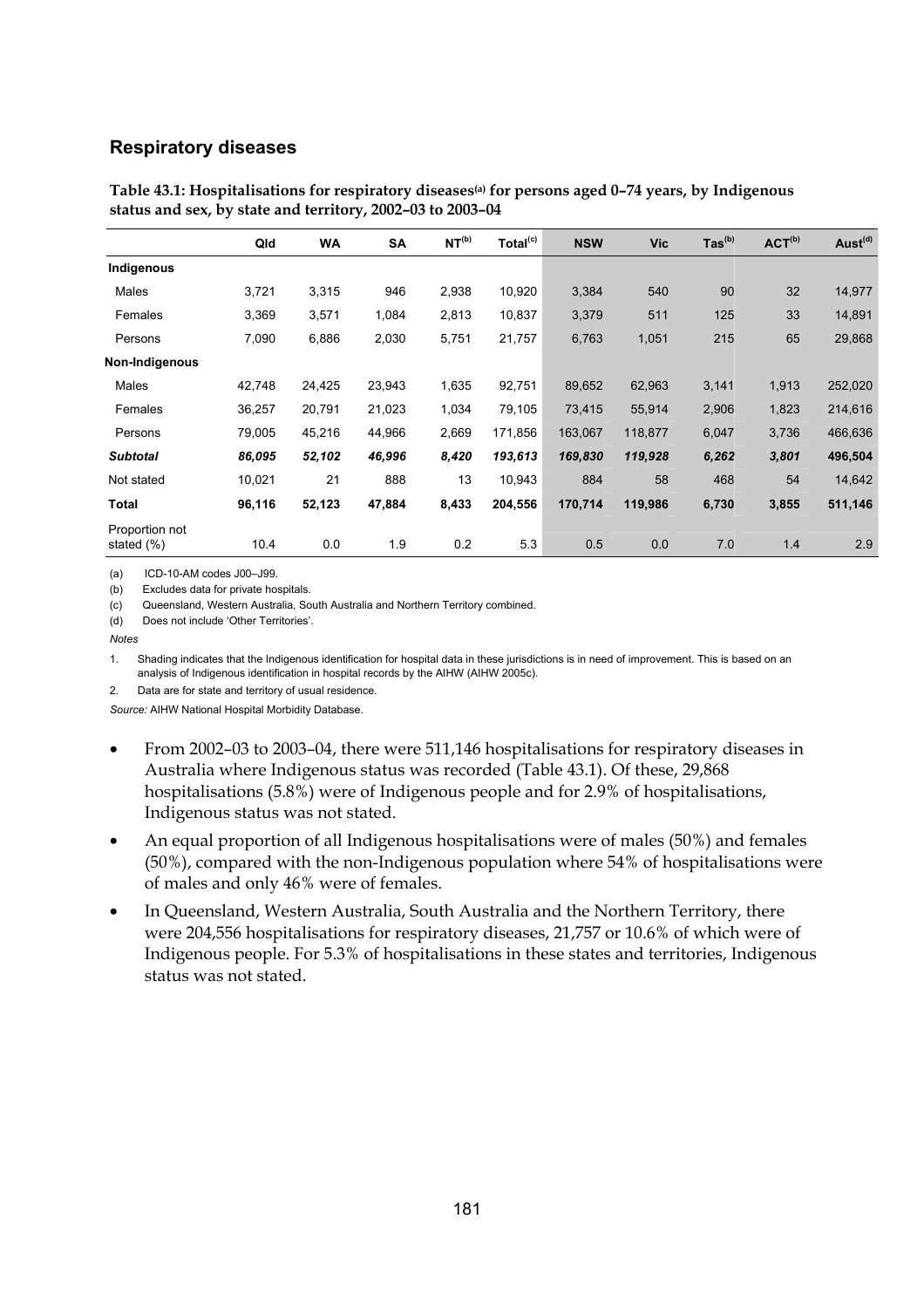| Table 43.2: Age-standardised hospitalisation rates and standardised hospital separation ratios for          |
|-------------------------------------------------------------------------------------------------------------|
| respiratory diseases <sup>(a)</sup> for persons aged 0-74 years, by Indigenous status and sex, by state and |
| territory, 2002–03 to 2003–04                                                                               |

|                        | Qld            | <b>WA</b> | <b>SA</b> | NT <sup>(b)</sup> | Total <sup>(c)</sup> | <b>NSW</b>                                            | Vic  | $\text{ Tas}^{\text{(b)}}$ | ACT <sup>(b)</sup> | Aust <sup>d)</sup> |  |  |  |
|------------------------|----------------|-----------|-----------|-------------------|----------------------|-------------------------------------------------------|------|----------------------------|--------------------|--------------------|--|--|--|
|                        | Rate per 1,000 |           |           |                   |                      |                                                       |      |                            |                    |                    |  |  |  |
| Indigenous males       | 25.4           | 43.9      | 33.1      | 46.5              | 34.8                 | 21.4                                                  | 17.3 | 4.5                        | 7.1                | 28.5               |  |  |  |
| Non-Indigenous males   | 12.2           | 13.8      | 17.2      | 11.8              | 13.6                 | 14.5                                                  | 13.8 | 7.1                        | 6.6                | 13.8               |  |  |  |
|                        |                |           |           |                   |                      |                                                       |      |                            |                    |                    |  |  |  |
| Indigenous females     | 23.5           | 48.6      | 37.9      | 46.0              | 40.6                 | 22.6                                                  | 16.5 | 6.6                        | 7.6                | 29.2               |  |  |  |
| Non-Indigenous females | 10.6           | 11.9      | 15.1      | 8.6               | 13.6                 | 12.0                                                  | 12.2 | 6.7                        | 6.2                | 11.9               |  |  |  |
|                        |                |           |           |                   |                      |                                                       |      |                            |                    |                    |  |  |  |
| Indigenous persons     | 24.4           | 46.1      | 35.4      | 46.2              | 37.4                 | 21.9                                                  | 16.8 | 5.5                        | 7.3                | 28.8               |  |  |  |
| Non-Indigenous persons | 11.4           | 12.9      | 16.1      | 10.3              | 13.6                 | 13.3                                                  | 13.0 | 6.9                        | 6.4                | 12.8               |  |  |  |
|                        |                |           |           |                   |                      | Standardised hospital separation ratio <sup>(e)</sup> |      |                            |                    |                    |  |  |  |
| Males                  | 1.8            | 3.0       | 2.3       | 3.2               | 2.4                  | 1.5                                                   | 1.2  | 0.3                        | 0.5                | 1.9                |  |  |  |
| Females                | 1.9            | 3.9       | 3.0       | 3.7               | 2.8                  | 1.8                                                   | 1.3  | 0.5                        | 0.6                | 2.3                |  |  |  |
| Persons                | 1.8            | 3.4       | 2.6       | 3.4               | 2.6                  | 1.6                                                   | 1.2  | 0.4                        | 0.5                | 2.1                |  |  |  |

(a) ICD-10-AM codes J00–J99.

(b) Excludes data for private hospitals.

(c) Queensland, Western Australia, South Australia and Northern Territory combined.

(d) Does not include 'Other Territories'.

(e) Observed number of hospitalisations for Indigenous people divided by the expected number of hospitalisations based on the age-specific rates for the total Australian population.

#### *Notes*

1. Shading indicates that the Indigenous identification for hospital data in these jurisdictions is in need of improvement. This is based on an analysis of Indigenous identification in hospital records by the AIHW (AIHW 2005c).

- 2. Hospitalisations for which Indigenous status was not stated were excluded from the calculation of rates.
- 3. Data are for state and territory of usual residence.

*Source:* AIHW National Hospital Morbidity Database.

• The largest differences in age-standardised hospitalisation rates for respiratory diseases were in the Northern Territory and Western Australia, where rates for Indigenous males were 3 times those for non-Indigenous males, and rates for Indigenous females were up to 4 times those for non-Indigenous females.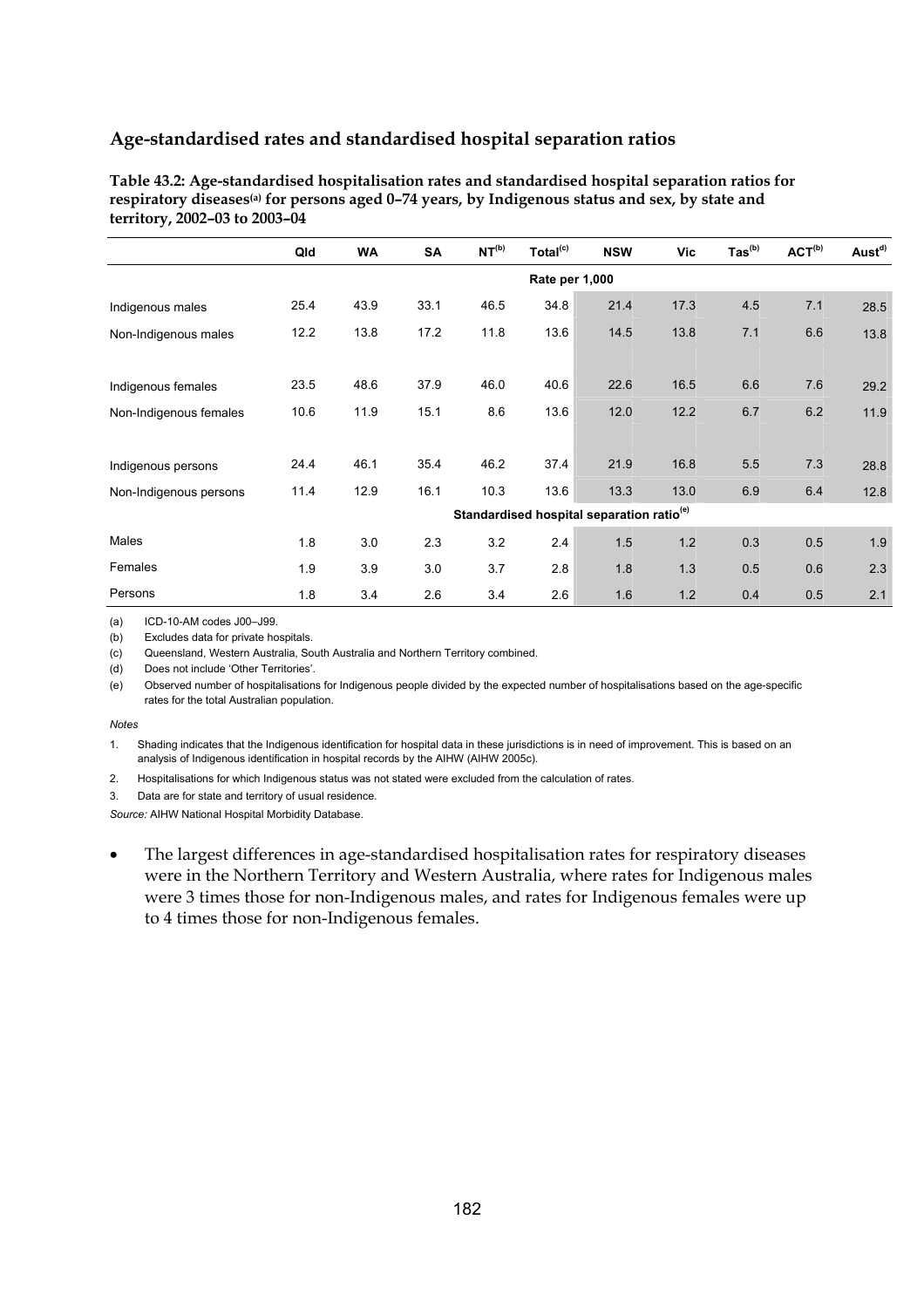### **Pneumonia**

| Table 43.3: Hospitalisations for a principal diagnosis of pneumonia <sup>(a)</sup> for persons aged 0-74 years, by |
|--------------------------------------------------------------------------------------------------------------------|
| Indigenous status and sex, by state and territory, 2002–03 to 2003–04                                              |

|                                 | Qld    | <b>WA</b> | SA    | NT <sup>(b)</sup> | Total <sup>(c)</sup> | <b>NSW</b> | <b>Vic</b> | $\text{Tas}^{\text{(b)}}$ | ACT <sup>(b)</sup> | Aust <sup>(d)</sup> |
|---------------------------------|--------|-----------|-------|-------------------|----------------------|------------|------------|---------------------------|--------------------|---------------------|
| Indigenous                      |        |           |       |                   |                      |            |            |                           |                    |                     |
| Males                           | 951    | 1,046     | 273   | 1,311             | 3,581                | 688        | 88         | 10                        | 9                  | 4,377               |
| Females                         | 837    | 972       | 302   | 1,157             | 3,268                | 630        | 99         | 15                        | $\overline{7}$     | 4,019               |
| Persons                         | 1,788  | 2,018     | 575   | 2,468             | 6,849                | 1,318      | 187        | 25                        | 16                 | 8,396               |
| Non-Indigenous                  |        |           |       |                   |                      |            |            |                           |                    |                     |
| Males                           | 7,444  | 3,523     | 3,378 | 301               | 14,646               | 14,822     | 10,904     | 633                       | 494                | 41,638              |
| Females                         | 6,546  | 2,973     | 2,830 | 213               | 12,562               | 12,102     | 9,049      | 531                       | 460                | 34,845              |
| Persons                         | 13,990 | 6,496     | 6,208 | 514               | 27,208               | 26,924     | 19,953     | 1,164                     | 954                | 76,483              |
| <b>Subtotal</b>                 | 15,778 | 8,514     | 6,783 | 2,982             | 34,057               | 28,242     | 20,140     | 1,189                     | 970                | 84,879              |
| Not stated                      | 1,085  | 1         | 120   | 3                 | 1,209                | 156        | 13         | 85                        | $\overline{4}$     | 1,764               |
| <b>Total</b>                    | 16,863 | 8,515     | 6,903 | 2,985             | 35,266               | 28,398     | 20,153     | 1,274                     | 974                | 86,643              |
| Proportion not<br>stated $(\%)$ | 6.4    |           | 1.7   | 0.1               | 3.4                  | 0.5        | 0.1        | 6.7                       | 0.4                | 2.0                 |

(a) ICD-10-AM codes J10–J18.

(b) Excludes data for private hospitals.

(c) Queensland, Western Australia, South Australia and Northern Territory combined.

(d) Does not include 'Other Territories'.

#### *Notes*

1. Shading indicates that the Indigenous identification for hospital data in these jurisdictions is in need of improvement. This is based on an analysis of Indigenous identification in hospital records by the AIHW (AIHW 2005c).

2. Data are for state and territory of usual residence.

- In 2002–03 to 2003–04 there were 86,643 hospitalisations due to pneumonia in Australia among people aged less than 75 years. Of these, 8,396 hospitalisations (9.7%) were of Indigenous people and for 2.0% of hospitalisations Indigenous status was not stated.
- Males made up 52% of the Indigenous hospitalisations for pneumonia, and 54% of the non-Indigenous hospitalisations.
- In the four states and territories with the more complete coverage of Indigenous hospitalisations, there were 35,266 hospitalisations for respiratory diseases, 19.4% of which were of Indigenous people. For 3.4% of hospitalisations, Indigenous status was not stated.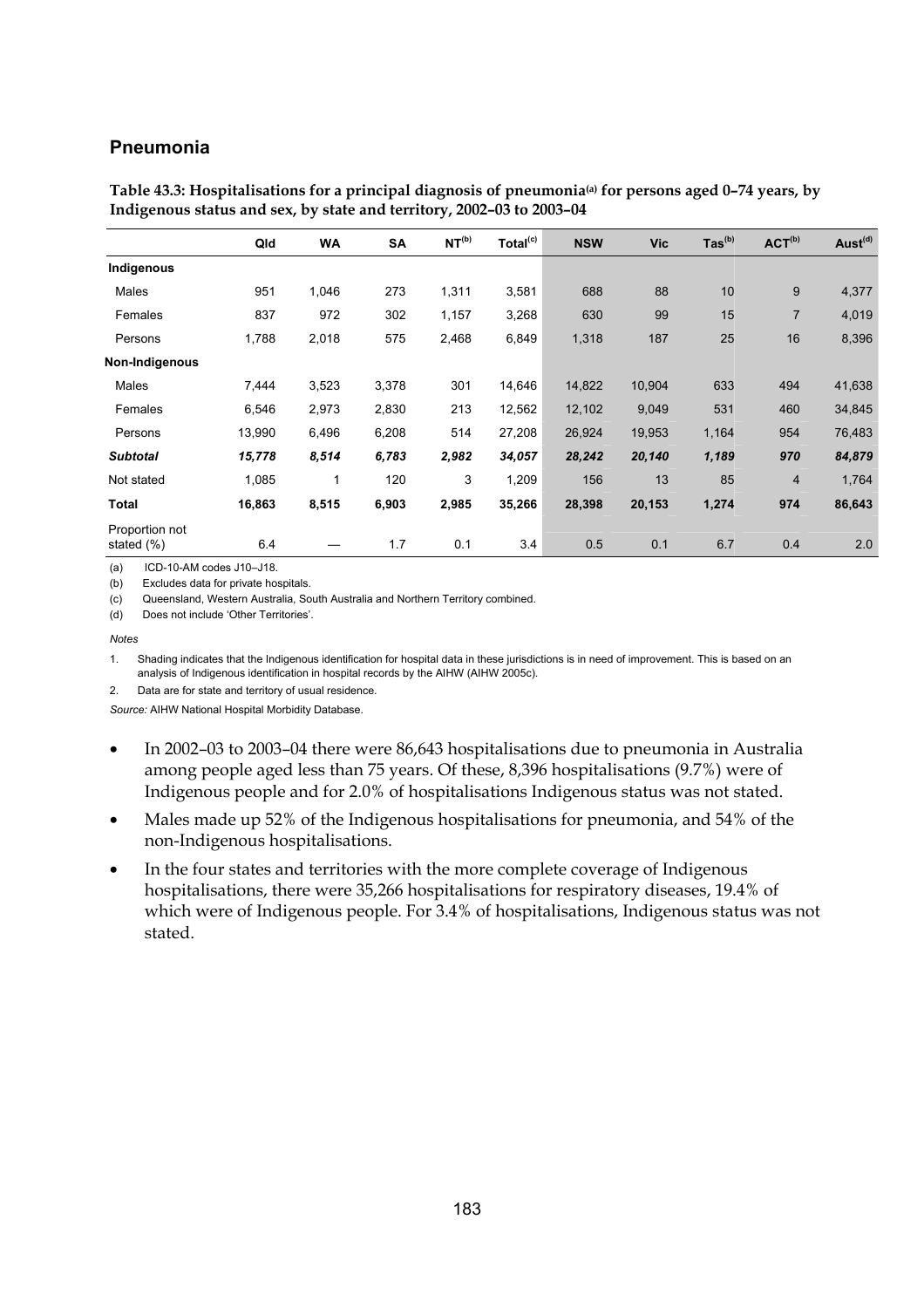| Table 43.4: Age-standardised hospital separation rates and standardised hospital separation ratios               |
|------------------------------------------------------------------------------------------------------------------|
| for a principal diagnosis of pneumonia <sup>(a)</sup> for persons aged 0-74 years, by Indigenous status and sex, |
| by state and territory, 2002–03 to 2003–04                                                                       |

|                        | Qld            | <b>WA</b> | <b>SA</b> | NT <sup>(b)</sup> | Total <sup>(c)</sup> | <b>NSW</b>                                            | Vic | $\text{Tas}^{\text{(b)}}$ | ACT <sup>(b)</sup> | Aust <sup>(d)</sup> |  |  |  |
|------------------------|----------------|-----------|-----------|-------------------|----------------------|-------------------------------------------------------|-----|---------------------------|--------------------|---------------------|--|--|--|
|                        | Rate per 1,000 |           |           |                   |                      |                                                       |     |                           |                    |                     |  |  |  |
| Indigenous males       | 7.7            | 16.3      | 11.2      | 24.3              | 13.4                 | 5.1                                                   | 3.3 | 0.6                       | 2.4                | 9.8                 |  |  |  |
| Non-Indigenous males   | 2.1            | 2.0       | 2.4       | 2.2               | 2.1                  | 2.4                                                   | 2.4 | 1.4                       | 1.8                | 2.3                 |  |  |  |
|                        |                |           |           |                   |                      |                                                       |     |                           |                    |                     |  |  |  |
| Indigenous females     | 6.5            | 14.7      | 11.7      | 21.0              | 13.8                 | 4.7                                                   | 3.5 | 0.9                       | 1.8                | 8.8                 |  |  |  |
| Non-Indigenous females | 1.9            | 1.7       | 2.0       | 1.8               | 2.2                  | 2.0                                                   | 2.0 | 1.2                       | 1.6                | 1.9                 |  |  |  |
|                        |                |           |           |                   |                      |                                                       |     |                           |                    |                     |  |  |  |
| Indigenous persons     | 7.1            | 15.5      | 11.5      | 22.6              | 13.6                 | 4.9                                                   | 3.4 | 0.7                       | 2.1                | 9.3                 |  |  |  |
| Non-Indigenous persons | 2.0            | 1.9       | 2.2       | 2.0               | 2.2                  | 2.2                                                   | 2.2 | 1.3                       | 1.7                | 2.1                 |  |  |  |
|                        |                |           |           |                   |                      | Standardised hospital separation ratio <sup>(d)</sup> |     |                           |                    |                     |  |  |  |
| Males                  | 3.1            | 6.6       | 4.5       | 9.8               | 5.4                  | 2.1                                                   | 1.3 | 0.2                       | 1.0                | 3.9                 |  |  |  |
| Females                | 3.1            | 6.9       | 5.5       | 9.9               | 5.6                  | 2.2                                                   | 1.7 | 0.4                       | 0.9                | 4.1                 |  |  |  |
| Persons                | 3.1            | 6.7       | 5.0       | 9.8               | 5.5                  | 2.1                                                   | 1.5 | 0.3                       | 0.9                | 4.0                 |  |  |  |

(a) ICD-10-AM codes J10–J18.

(b) Excludes data for private hospitals.

(c) Queensland, Western Australia, South Australia and Northern Territory combined.

(d) Does not include 'Other Territories'.

(e) Observed number of hospitalisations for Indigenous people divided by the expected number of hospitalisations based on the age-specific rates for the total Australian population.

#### *Notes*

1. Shading indicates that the Indigenous identification for hospital data in these jurisdictions is in need of improvement. This is based on an analysis of Indigenous identification in hospital records by the AIHW (AIHW 2005c).

- 2. Hospitalisations for which Indigenous status was not stated were excluded from the calculation of rates.
- 3. Data are for state and territory of usual residence.

- In 2002–03 to 2003–04 in Queensland, Western Australia, South Australia and the Northern Territory, Indigenous people were hospitalised for pneumonia at between 3 and 10 times the rate of non-Indigenous people.
- Standardised hospital separation ratios for pneumonia were around 7 for males and females in Western Australia and around 10 for males and females in the Northern Territory.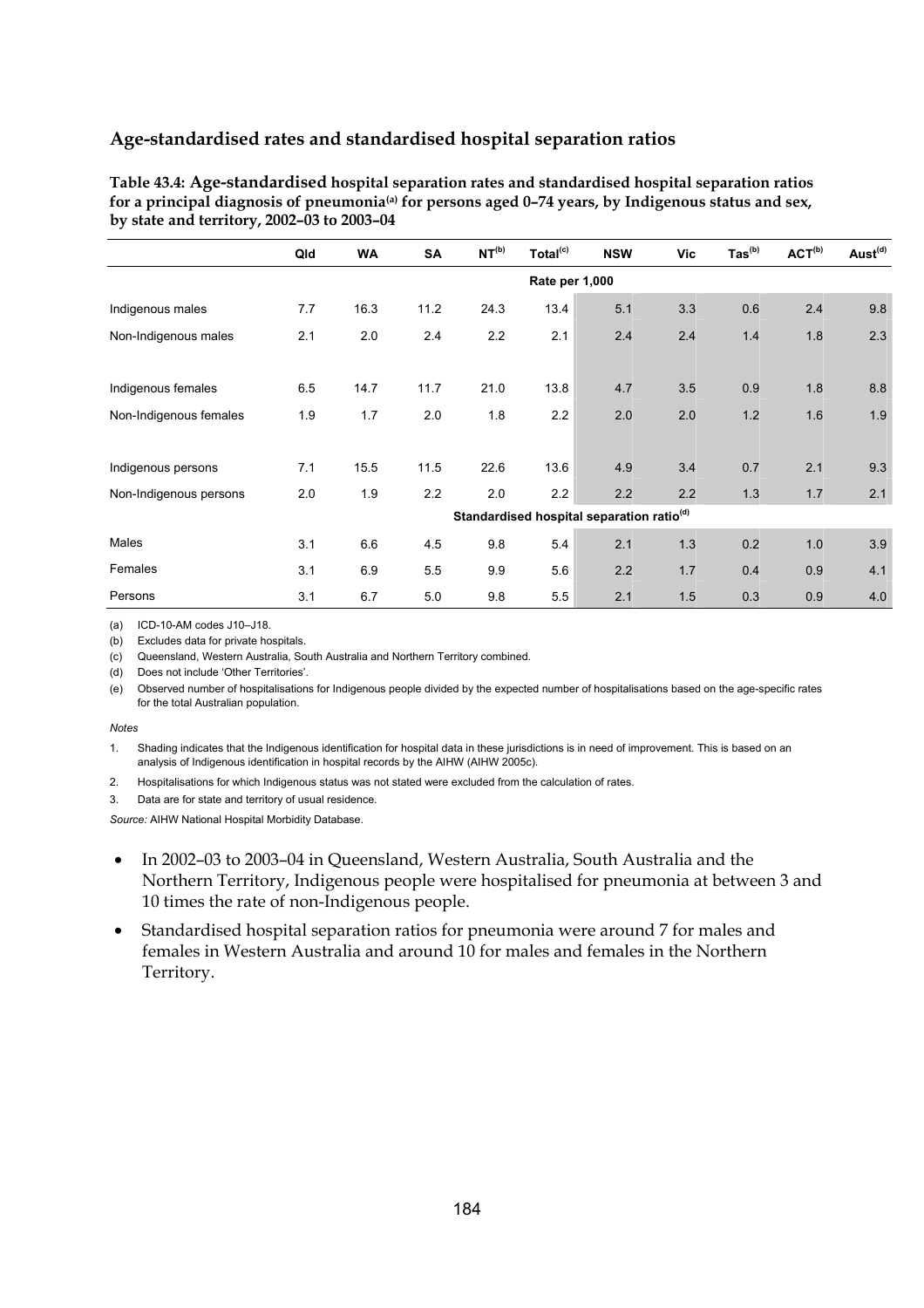#### **Lung cancer**

| Table 43.5: Hospitalisations for lung cancer <sup>(a)</sup> for persons aged 0-74 years, by Indigenous status and |  |
|-------------------------------------------------------------------------------------------------------------------|--|
| sex, by state and territory, 2002–03 to 2003–04                                                                   |  |

|                           | Qld   | WA    | <b>SA</b> | NT <sup>(b)</sup> | Total <sup>(c)</sup> | <b>NSW</b> | <b>Vic</b>     | Aust <sup>(d)</sup> |
|---------------------------|-------|-------|-----------|-------------------|----------------------|------------|----------------|---------------------|
| Indigenous                |       |       |           |                   |                      |            |                |                     |
| Males                     | 42    | 33    | 14        | 33                | 122                  | 51         | $6\phantom{1}$ | 180                 |
| Females                   | 44    | 31    | 13        | 26                | 114                  | 43         | 11             | 175                 |
| Persons                   | 86    | 64    | 27        | 59                | 236                  | 94         | 17             | 355                 |
| Non-Indigenous            |       |       |           |                   |                      |            |                |                     |
| Males                     | 2,747 | 1,385 | 1,444     | 67                | 5,643                | 4,424      | 3,631          | 14,121              |
| Females                   | 1,532 | 838   | 833       | 11                | 3,214                | 2,524      | 2,112          | 8,128               |
| Persons                   | 4,279 | 2,223 | 2,277     | 78                | 8,857                | 6,948      | 5,743          | 22,249              |
| <b>Subtotal</b>           | 4,365 | 2,287 | 2,304     | 137               | 9,093                | 7,042      | 5,760          | 22,604              |
| Not stated                | 592   | 0     | 48        | 0                 | 640                  | 49         | 2              | 868                 |
| <b>Total</b>              | 4,957 | 2,287 | 2,352     | 137               | 9,733                | 7,091      | 5,762          | 23,472              |
| Proportion not stated (%) | 11.9  | 0.0   | 2.0       | 0.0               | 6.6                  | 0.7        | 0.0            | 3.7                 |

(a) ICD-10-AM codes C33–C34.

(b) Excludes data for private hospitals.

(c) Queensland, Western Australia, South Australia and Northern Territory combined.

(d) Due to low numbers for rheumatic heart disease in the Australian Capital Territory and Tasmania, these states and territories were not included in the table but were included in the Australian total. Does not include 'Other Territories'.

#### *Notes*

1. Shading indicates that the Indigenous identification for hospital data in these jurisdictions is in need of improvement. This is based on an analysis of Indigenous identification in hospital records by the AIHW (AIHW 2005c).

2. Data are for state and territory of usual residence.

- In the period 2002–03 to 2003–04, in Australia, 23,472 hospitalisations were recorded for lung cancer among people aged less than 75 years. Of these, 355 hospitalisations (1.5%) were of Indigenous people. However, it is likely that this disease is under-diagnosed in people living in remote areas.
- Males made up 61% of the Indigenous hospitalisations from lung cancer, compared with 63% of the non-Indigenous hospitalisations.
- In Queensland, Western Australia, South Australia and the Northern Territory, there were 9,733 hospitalisations due to lung cancer, of which 2.4% were of Indigenous people. For 6.6% of hospitalisations in these states and territories, Indigenous status was not stated.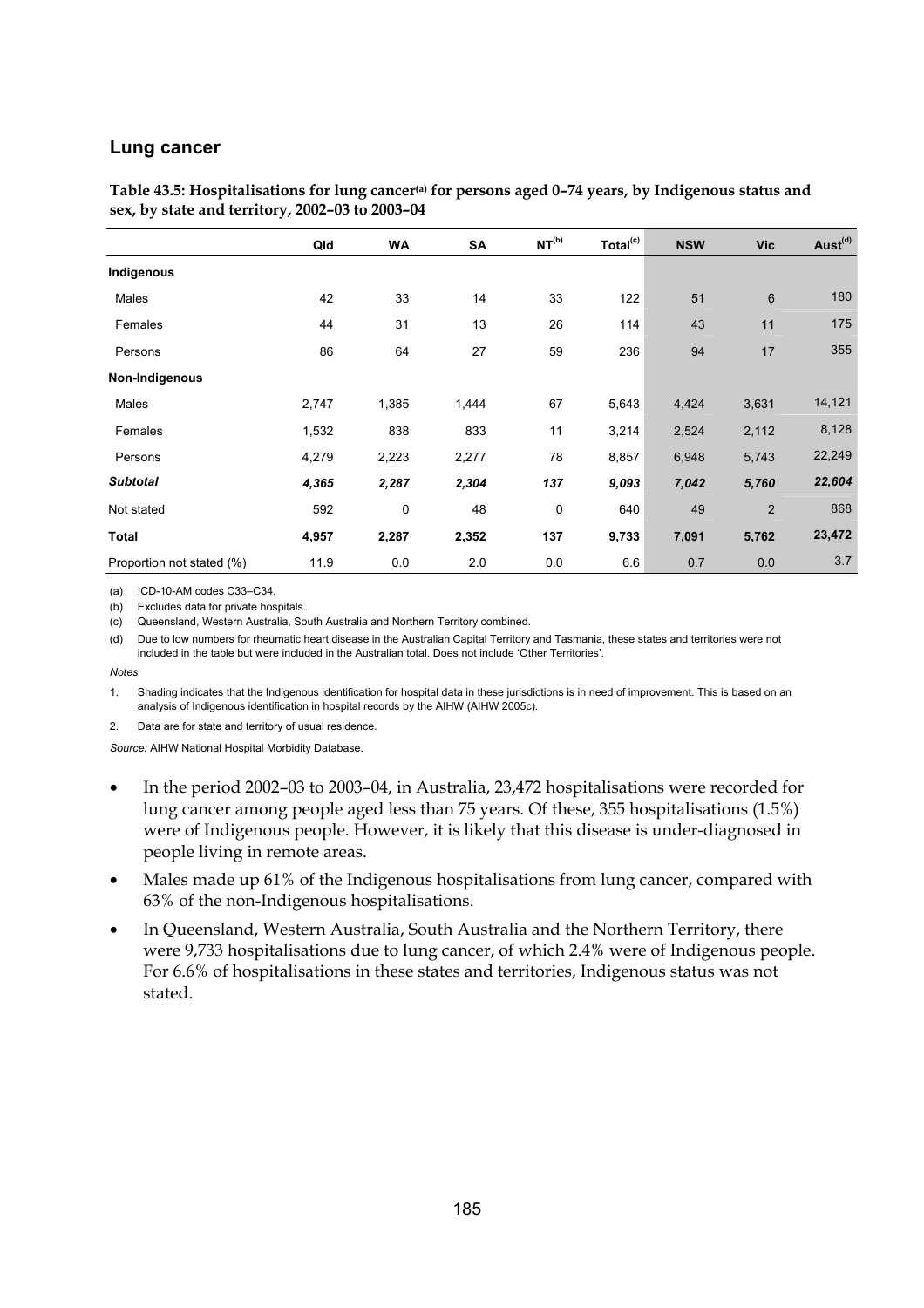**Table 43.6: Age-standardised hospital separation rates and standardised hospital separation ratios for lung cancer(a) for persons aged 0–74 years, by Indigenous status and sex, by state and territory, 2002–03 to 2003–04** 

|                        | Qld | <b>WA</b> | SA                                                    | NT <sup>(b)</sup> | Total <sup>(c)</sup> | <b>NSW</b> | Vic | Aust <sup>(d)</sup> |
|------------------------|-----|-----------|-------------------------------------------------------|-------------------|----------------------|------------|-----|---------------------|
|                        |     |           |                                                       | Rate per 1,000    |                      |            |     |                     |
| Indigenous males       | 1.0 | 1.5       | 1.6                                                   | 1.8               | 1.3                  | 1.0        | 0.6 | $1.1$               |
| Non-Indigenous males   | 0.8 | 0.8       | 0.9                                                   | 0.6               | 0.8                  | 0.7        | 0.8 | 0.8                 |
|                        |     |           |                                                       |                   |                      |            |     |                     |
| Indigenous females     | 0.9 | 1.1       | 1.2                                                   | 1.1               | 1.7                  | 0.8        | 0.9 | 0.9                 |
| Non-Indigenous females | 0.4 | 0.5       | 0.5                                                   | 0.1               | 0.8                  | 0.4        | 0.5 | 0.4                 |
|                        |     |           |                                                       |                   |                      |            |     |                     |
| Indigenous persons     | 1.0 | 1.3       | 1.4                                                   | 1.4               | 1.5                  | 0.9        | 0.8 | 1.0                 |
| Non-Indigenous persons | 0.6 | 0.6       | 0.7                                                   | 0.4               | 0.8                  | 0.5        | 0.6 | 0.6                 |
|                        |     |           | Standardised hospital separation ratio <sup>(e)</sup> |                   |                      |            |     |                     |
| Males                  | 1.3 | 1.9       | 2.1                                                   | 2.3               | 1.7                  | 1.3        | 0.8 | 1.4                 |
| Females                | 1.9 | 2.5       | 2.6                                                   | 2.4               | 2.2                  | 1.7        | 2.1 | 2.0                 |
| Persons                | 1.5 | 2.1       | 2.2                                                   | 2.3               | 1.9                  | 1.4        | 1.3 | 1.7                 |

(a) ICD-10-AM codes C33–C34.

(b) Excludes data for private hospitals.

(c) Queensland, Western Australia, South Australia and Northern Territory combined.

(d) Due to low numbers for lung cancer in the Australian Capital Territory and Tasmania, data for these states and territories were not included in the table separately but are included in the Australian total. Does not include 'Other Territories'.

(e) Observed number of hospitalisations for Indigenous people divided by the expected number of hospitalisations based on the age-specific rates for the total Australian population.

#### *Notes*

1. Shading indicates that the Indigenous identification for hospital data in these jurisdictions is in need of improvement. This is based on an analysis of Indigenous identification in hospital records by the AIHW (AIHW 2005c).

- 2. Hospitalisations for which Indigenous status was not stated were excluded from the calculation of rates.
- 3. Data are for state and territory of usual residence.

- In 2002–03 to 2003–04, Indigenous people in Queensland, Western Australia, South Australia and the Northern Territory were hospitalised for lung cancer at around twice the rate for non-Indigenous people in these states and territories.
- Standardised hospital separation ratios were higher for females than for males in these four jurisdictions.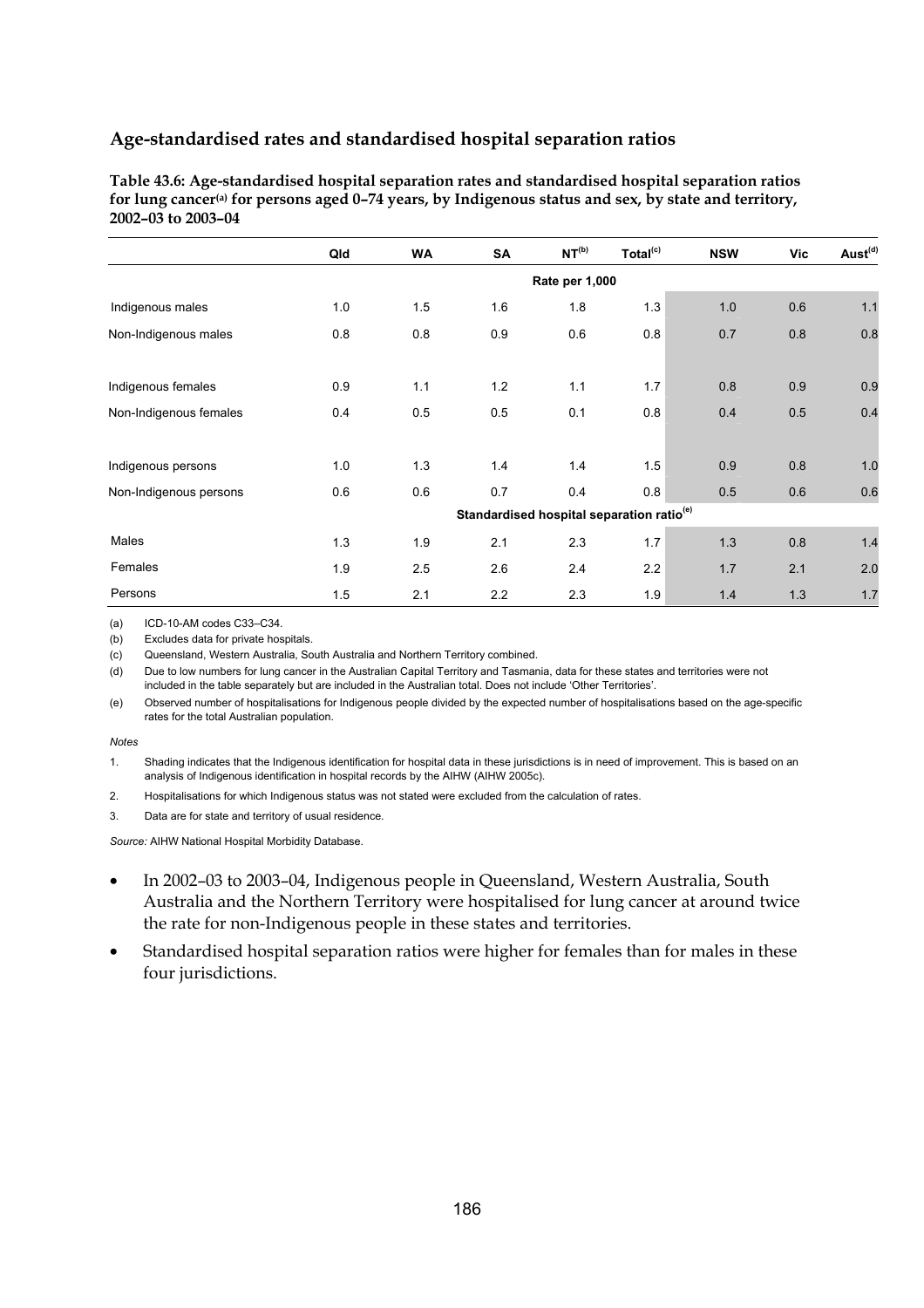# **Indicator 44. Hospitalisation ratios for diabetes**

## **Indicator:**

- (a) Standardised hospital separation ratio for diabetes as the principal diagnosis in the Aboriginal and Torres Strait Islander population compared to the non-Indigenous population, by sex, for those aged 0–74 years.
- (b) Standardised hospital separation ratio for diabetes as an associated diagnosis in the Aboriginal and Torres Strait Islander population compared to the non-Indigenous population, by sex, for those aged 0–74 years.
- (c) Standardised hospital separation ratio for diabetes as a principal or an associated diagnosis in the Aboriginal and Torres Strait Islander population compared to the non-Indigenous population, by sex, for those aged 0–74 years.

## **Purpose**

Diabetes is a significant contributor to morbidity and mortality in the Aboriginal and Torres Strait Islander population. The indicator provides a broad measure of the occurrence of diabetes and access to hospital admitted patient services for Aboriginal and Torres Strait Islander people compared to non-Indigenous people.

Diabetes is often reported as an associated diagnosis, in particular in association with principal diagnoses of coronary heart disease, stroke and kidney disease. To assess the impact of diabetes on the Indigenous population, diabetes as both a principal and an associated diagnosis needs to be considered.

# **Data**

Data were provided for hospitalisations where diabetes was the principal diagnosis, and where diabetes was an associated diagnosis, and the total of these two categories. 'Associated diagnosis' refers to 'a condition or complaint either coexisting with the principal diagnosis or arising during the episode of care or attendance at a health care facility'.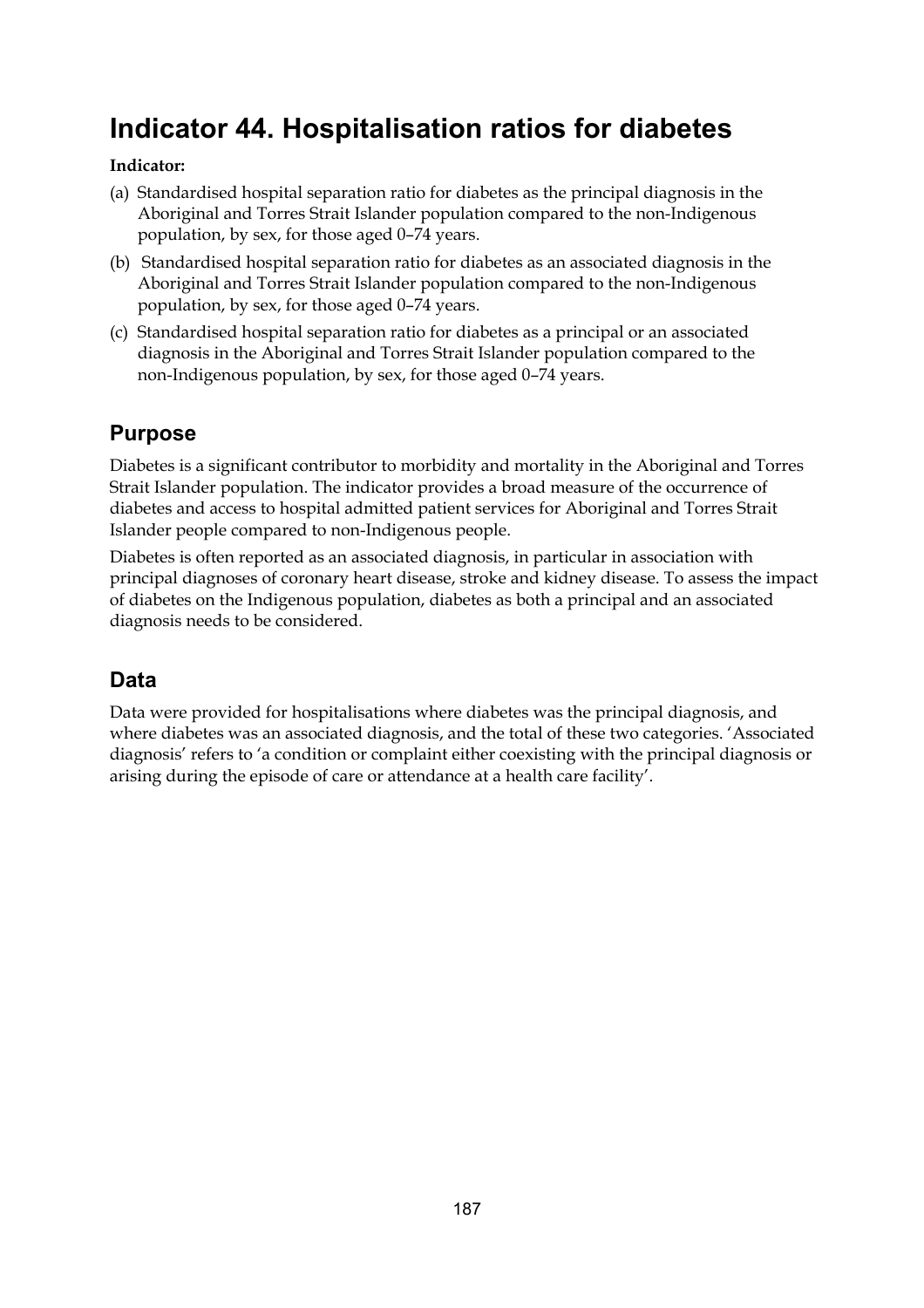#### **Diabetes as the principal diagnosis**

|                              | Qld    | <b>WA</b> | <b>SA</b> | NT <sup>(b)</sup> | Total <sup>(c)</sup> | <b>NSW</b> | <b>Vic</b>     | $\text{Tas}^{\text{(b)}}$ | ACT <sup>(b)</sup> | Aust <sup>(d)</sup> |
|------------------------------|--------|-----------|-----------|-------------------|----------------------|------------|----------------|---------------------------|--------------------|---------------------|
| Indigenous                   |        |           |           |                   |                      |            |                |                           |                    |                     |
| Males                        | 785    | 503       | 243       | 564               | 2,095                | 476        | 91             | 39                        | 5                  | 2,706               |
| Females                      | 1,281  | 860       | 351       | 743               | 3,235                | 630        | 150            | 13                        | $\overline{7}$     | 4,035               |
| Persons                      | 2,066  | 1,363     | 594       | 1,307             | 5,330                | 1,106      | 241            | 52                        | 12                 | 6,741               |
| Non-Indigenous               |        |           |           |                   |                      |            |                |                           |                    |                     |
| Males                        | 6,859  | 3,829     | 4,670     | 808               | 16,166               | 11,195     | 11,624         | 708                       | 240                | 40,169              |
| Females                      | 6,858  | 3,591     | 5,246     | 236               | 15,931               | 12,565     | 12,559         | 789                       | 314                | 42,457              |
| Persons                      | 13,717 | 7,420     | 9,916     | 1,044             | 32,097               | 23,760     | 24,183         | 1,497                     | 554                | 82,626              |
| <b>Subtotal</b>              | 15,783 | 8,783     | 10,510    | 2,351             | 37,427               | 24,866     | 24,424         | 1,549                     | 566                | 89,367              |
| Not stated                   | 1,003  |           | 220       | $\overline{2}$    | 1,226                | 96         | $\overline{4}$ | 235                       | 53                 | 2,205               |
| Total                        | 16,786 | 8,784     | 10,730    | 2,353             | 38,653               | 24,962     | 24,428         | 1,784                     | 619                | 91,572              |
| Proportion not<br>stated (%) | 6.0    |           | 2.1       | 0.1               | 3.2                  | 0.4        |                | 13.2                      | 8.6                | 2.4                 |

**Table 44.1: Hospitalisations for diabetes(a) as the principal diagnosis for persons aged 0–74 years, by Indigenous status and sex, by state and territory, 2002–03 to 2003–04.** 

(a) ICD-10-AM codes E10–E14, O24.

(b) Excludes data for private hospitals.

(c) Queensland, Western Australia, South Australia and Northern Territory combined.

(d) Does not include 'Other Territories'.

#### *Notes*

1. Shading indicates that the Indigenous identification for hospital data in these jurisdictions is in need of improvement. This is based on an analysis of Indigenous identification in hospital records by the AIHW (AIHW 2005c).

2. Data are for state and territory of usual residence.

- In the period 2002–03 to 2003–04 there were 91,572 hospitalisations among people aged 0–74 years with a principal diagnosis of diabetes. Of these 6,741 hospitalisations (7.4%) were for people identified as Indigenous and 2.4% of hospitalisations had a 'not stated' Indigenous status.
- Females made up 60% of the hospitalisations from diabetes among Indigenous people, compared to only 49% of hospitalisations among non-Indigenous people.
- In Queensland, Western Australia, South Australia and the Northern Territory, where the recording of Indigenous status in hospital records is most complete, 13.8% of hospitalisations for diabetes were among Indigenous people. For 3.2% of hospitalisations in these jurisdictions Indigenous status was not stated.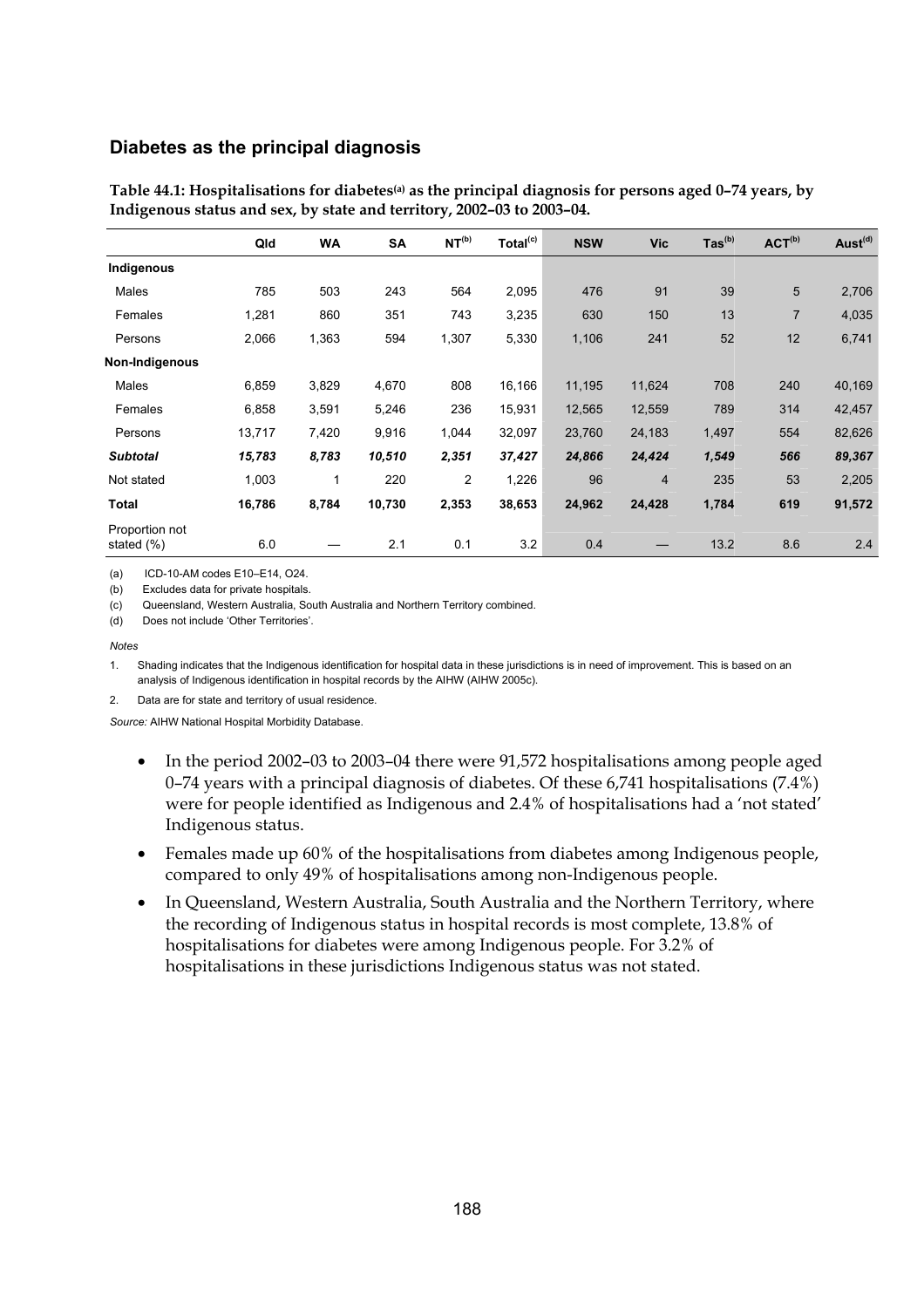| Table 44.2: Age-standardised hospitalisation rates and standardised hospital separation ratios for               |
|------------------------------------------------------------------------------------------------------------------|
| diabetes <sup>(a)</sup> as the principal diagnosis for persons aged 0–74 years, by Indigenous status and sex, by |
| state and territory, 2002–03 to 2003–04                                                                          |

|                        | Qld            | <b>WA</b> | <b>SA</b> | NT <sup>(b)</sup> | Total <sup>(c)</sup> | <b>NSW</b>                                            | Vic | $\text{Tas}^{(b)}$ | ACT <sup>(b)</sup> | Aust <sup>(d)</sup> |  |
|------------------------|----------------|-----------|-----------|-------------------|----------------------|-------------------------------------------------------|-----|--------------------|--------------------|---------------------|--|
|                        | Rate per 1,000 |           |           |                   |                      |                                                       |     |                    |                    |                     |  |
| Indigenous males       | 11.6           | 13.8      | 17.2      | 18.2              | 14.0                 | 6.2                                                   | 5.7 | 3.8                | 2.5                | 10.7                |  |
| Non-Indigenous males   | 1.9            | 2.1       | 3.1       | 6.6               | 2.3                  | 1.8                                                   | 2.5 | 1.5                | 0.9                | 2.2                 |  |
|                        |                |           |           |                   |                      |                                                       |     |                    |                    |                     |  |
| Indigenous females     | 13.3           | 17.2      | 17.9      | 16.9              | 14.0                 | 6.3                                                   | 7.0 | 1.0                | 2.5                | 11.7                |  |
| Non-Indigenous females | 2.0            | 2.1       | 3.7       | 2.1               | 2.2                  | 2.0                                                   | 2.7 | 1.8                | 1.1                | 2.3                 |  |
|                        |                |           |           |                   |                      |                                                       |     |                    |                    |                     |  |
| Indigenous persons     | 12.6           | 15.7      | 17.4      | 17.2              | 14.1                 | 6.2                                                   | 6.4 | 2.3                | 2.5                | 11.2                |  |
| Non-Indigenous persons | 2.0            | 2.1       | 3.4       | 4.5               | 2.2                  | 1.9                                                   | 2.6 | 1.7                | 1.0                | 2.2                 |  |
|                        |                |           |           |                   |                      | Standardised hospital separation ratio <sup>(e)</sup> |     |                    |                    |                     |  |
| Males                  | 5.0            | 6.0       | 7.5       | 7.9               | 6.1                  | 2.7                                                   | 2.5 | 1.7                | 1.1                | 4.6                 |  |
| Females                | 5.3            | 6.8       | 7.0       | 6.7               | 6.1                  | 2.5                                                   | 2.8 | 0.4                | 1.0                | 4.6                 |  |
| Persons                | 5.2            | 6.5       | 7.2       | 7.1               | 6.1                  | 2.6                                                   | 2.7 | 1.0                | 1.0                | 4.6                 |  |

(a) ICD-10-AM codes E10–E14, O24.

(b) Excludes data for private hospitals.

(c) Queensland, Western Australia, South Australia and Northern Territory combined.

(d) Does not include 'Other Territories'.

(e) Observed number of hospitalisations for Indigenous people divided by the expected number of hospitalisations based on the age-specific rates for the total Australian population.

#### *Notes*

1. Shading indicates that the Indigenous identification for hospital data in these jurisdictions is in need of improvement. This is based on an analysis of Indigenous identification in hospital records by the AIHW (AIHW 2005c).

2. Hospitalisations for which Indigenous status was not stated were excluded from the calculation of rates.

3. Data are for state and territory of usual residence.

*Source:* AIHW National Hospital Morbidity Database.

• In 2002–03 to 2003–04, in Queensland, Western Australia, South Australia and the Northern Territory, Indigenous persons were hospitalised for diabetes as a principal diagnosis at between 5 and 7 times the rate for non-Indigenous persons.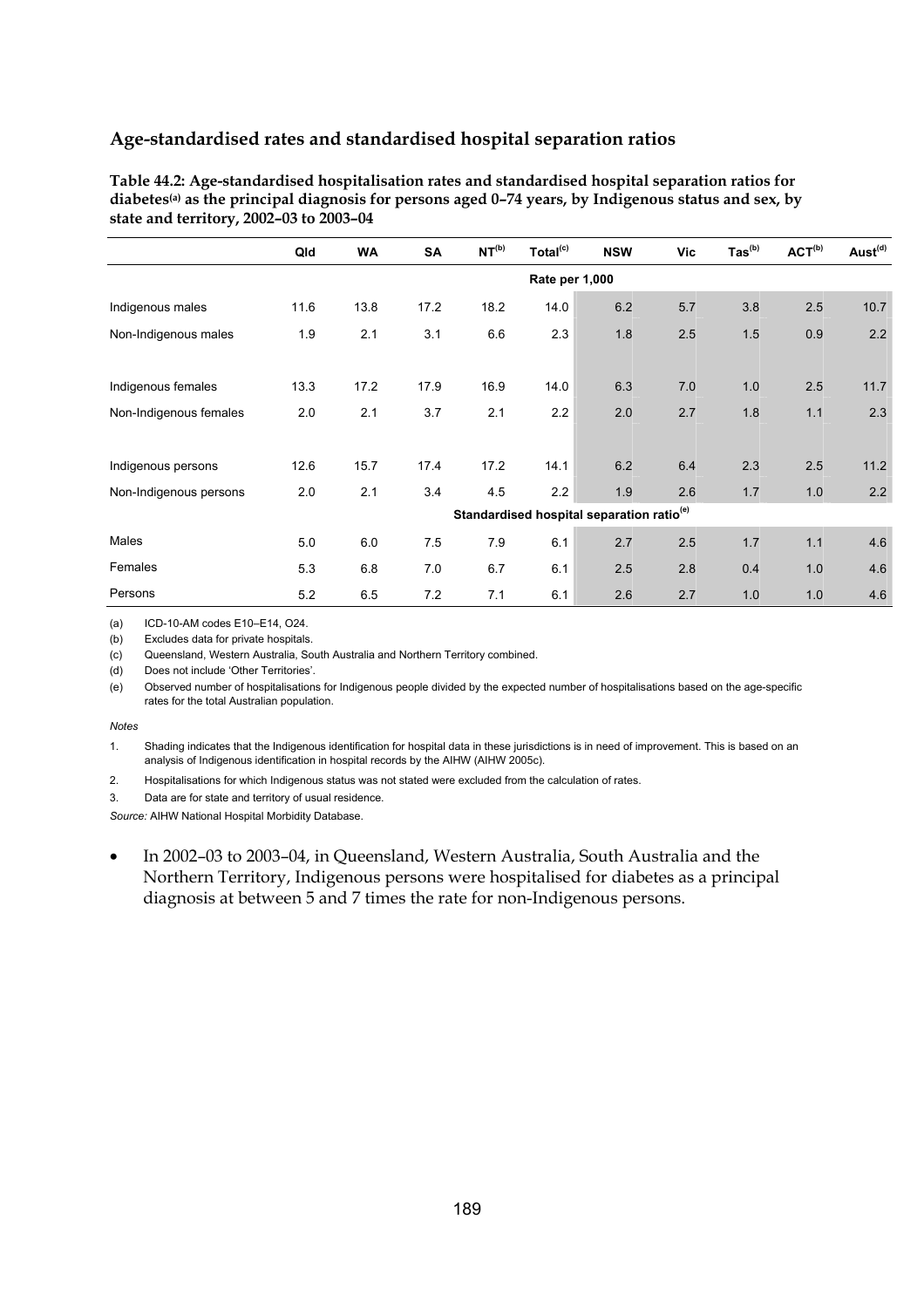#### **Diabetes as an associated diagnosis**

|                              | Qld    | WA     | <b>SA</b> | NT <sup>(b)</sup> | Total <sup>(c)</sup> | <b>NSW</b> | <b>Vic</b> | $\text{Tas}^{\text{(b)}}$ | ACT <sup>(b)</sup> | Aust <sup>(d)</sup> |
|------------------------------|--------|--------|-----------|-------------------|----------------------|------------|------------|---------------------------|--------------------|---------------------|
| Indigenous                   |        |        |           |                   |                      |            |            |                           |                    |                     |
| Males                        | 3,140  | 3,030  | 1,111     | 2,132             | 9,413                | 2,270      | 480        | 69                        | 40                 | 12,282              |
| Females                      | 4,445  | 4,118  | 1,549     | 3,475             | 13,587               | 2,767      | 536        | 88                        | 37                 | 17,027              |
| Persons                      | 7,585  | 7,148  | 2,660     | 5,607             | 23,000               | 5,037      | 1,016      | 157                       | 77                 | 29,309              |
| Non-Indigenous               |        |        |           |                   |                      |            |            |                           |                    |                     |
| Males                        | 41,130 | 17,345 | 21,423    | 1,379             | 81,277               | 82,933     | 66,942     | 3,341                     | 1,703              | 237,724             |
| Females                      | 31,922 | 14,624 | 18,429    | 748               | 65,723               | 63,055     | 54,092     | 2,729                     | 1,331              | 188,239             |
| Persons                      | 73,052 | 31,969 | 39,852    | 2,127             | 147,000              | 145,988    | 121,034    | 6,070                     | 3,034              | 425,963             |
| <b>Subtotal</b>              | 80,637 | 39,117 | 42,512    | 7,734             | 170,000              | 151,025    | 122,050    | 6,227                     | 3, 111             | 455,272             |
| Not stated                   | 8,875  | 10     | 619       | 16                | 9,520                | 685        | 54         | 329                       | 108                | 13,647              |
| Total                        | 89,512 | 39,127 | 43,131    | 7,750             | 179,520              | 151,710    | 122,104    | 6,556                     | 3,219              | 468,919             |
| Proportion not<br>stated (%) | 9.9    | 0.0    | 1.4       | 0.2               | 5.3                  | 0.5        | 0.0        | 5.0                       | 3.4                | 2.9                 |

**Table 44.3: Hospitalisations for diabetes(a) as an associated diagnosis for persons aged 0–74 years, by Indigenous status and sex, by state and territory, 2002–03 to 2003–04** 

(a) ICD-10-AM codes E10–E14, O24. Excludes separations where principal diagnosis was routine dialysis (Z49.1 and Z49.2).

(b) Excludes data for private hospitals.

(c) Queensland, Western Australia, South Australia and Northern Territory combined.

(d) Does not include 'Other Territories'.

*Notes* 

1. Shading indicates that the Indigenous identification for hospital data in these jurisdictions is in need of improvement. This is based on an analysis of Indigenous identification in hospital records by the AIHW (AIHW 2005c).

2. Data are for state and territory of usual residence.

- In 2002–03 to 2003–04 there were 468,919 hospitalisations in Australia where diabetes was recorded as an associated diagnosis among people aged 0–74 years. Of these 29,309 hospitalisations (6.3%) were for people identified as Indigenous.
- Females made up 58% of the Indigenous hospitalisations from diabetes as an associated cause, compared to only 44% of the non-Indigenous hospitalisations.
- In the four states and territories with the most complete coverage of Indigenous hospitalisations, there were 23,000 hospitalisations of Indigenous people where diabetes was recorded as an associated diagnosis. For 5.3% of hospitalisations, Indigenous status was not stated.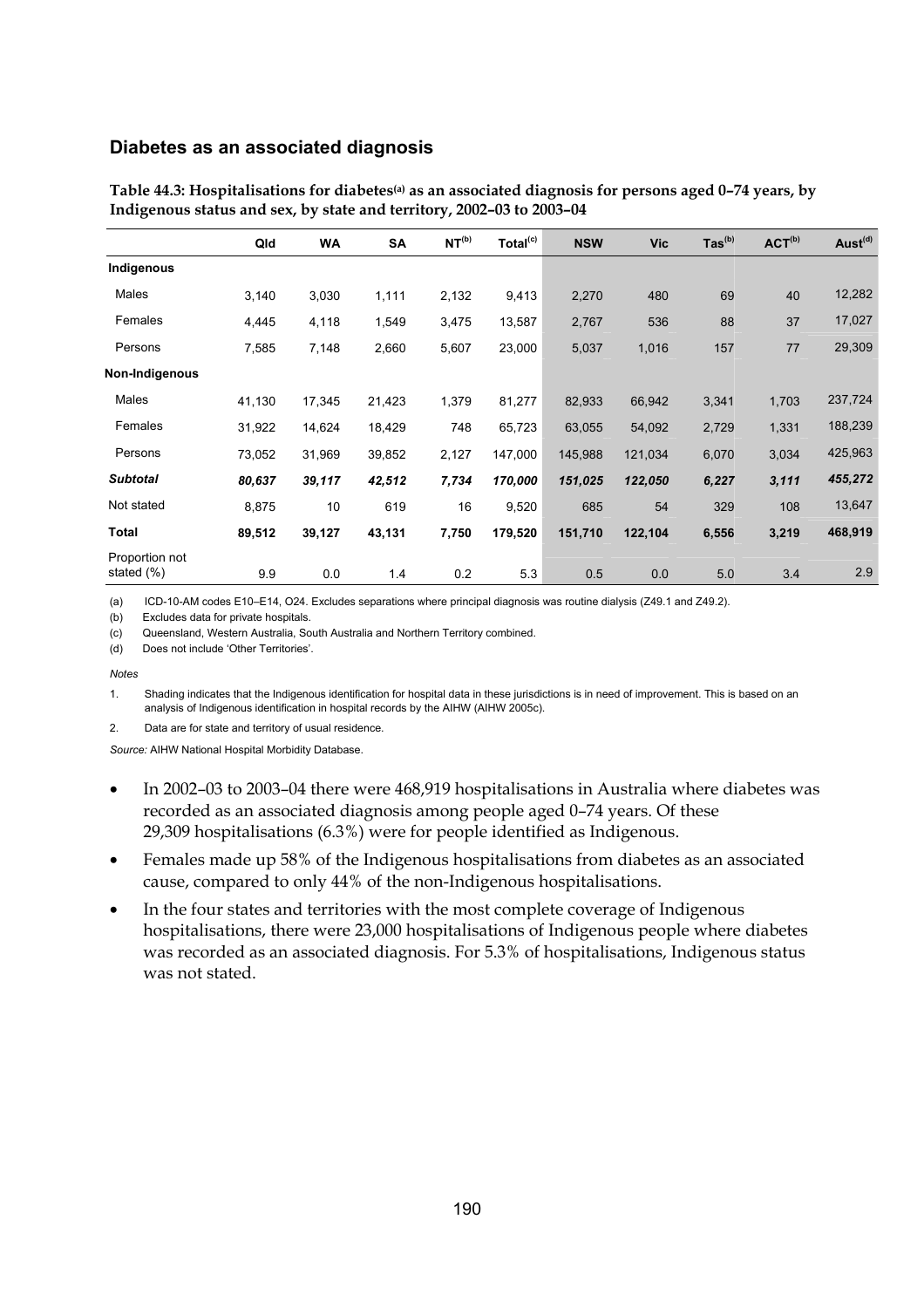| Table 44.4: Age-standardised hospitalisation rates and standardised hospital separation ratios for                 |
|--------------------------------------------------------------------------------------------------------------------|
| diabetes <sup>(a)</sup> as an associated diagnosis for persons aged $0-74$ years, by Indigenous status and sex, by |
| state and territory, 2002–03 to 2003–04                                                                            |

|                        | Qld            | <b>WA</b> | <b>SA</b> | NT <sup>(b)</sup> | Total <sup>(c)</sup> | <b>NSW</b>                                            | Vic  | $\text{Tas}^{(b)}$ | ACT <sup>(b)</sup> | Aust <sup>(d)</sup> |  |
|------------------------|----------------|-----------|-----------|-------------------|----------------------|-------------------------------------------------------|------|--------------------|--------------------|---------------------|--|
|                        | Rate per 1,000 |           |           |                   |                      |                                                       |      |                    |                    |                     |  |
| Indigenous males       | 64.5           | 115.2     | 108.4     | 95.5              | 87.5                 | 39.1                                                  | 40.5 | 9.0                | 29.9               | 66.2                |  |
| Non-Indigenous males   | 11.6           | 9.7       | 14.1      | 11.9              | 11.7                 | 13.1                                                  | 14.4 | 6.9                | 6.5                | 12.8                |  |
|                        |                |           |           |                   |                      |                                                       |      |                    |                    |                     |  |
| Indigenous females     | 71.4           | 122.9     | 116.6     | 120.6             | 118.8                | 40.6                                                  | 37.7 | 10.5               | 22.8               | 74.3                |  |
| Non-Indigenous females | 9.4            | 8.5       | 12.2      | 8.2               | 11.8                 | 10.1                                                  | 11.6 | 5.8                | 4.9                | 10.3                |  |
|                        |                |           |           |                   |                      |                                                       |      |                    |                    |                     |  |
| Indigenous persons     | 69.0           | 120.0     | 113.5     | 110.1             | 103.0                | 40.2                                                  | 39.2 | 9.9                | 26.3               | 71.1                |  |
| Non-Indigenous persons | 10.5           | 9.1       | 13.1      | 10.3              | 11.7                 | 11.6                                                  | 13.0 | 6.4                | 5.7                | 11.5                |  |
|                        |                |           |           |                   |                      | Standardised hospital separation ratio <sup>(e)</sup> |      |                    |                    |                     |  |
| Males                  | 4.8            | 8.5       | 8.0       | 7.1               | 6.5                  | 2.9                                                   | 3.0  | 0.7                | 2.2                | 4.8                 |  |
| Females                | 6.4            | 10.9      | 10.4      | 10.7              | 8.8                  | 3.6                                                   | 3.4  | 0.9                | 2.0                | 6.5                 |  |
| Persons                | 5.6            | 9.7       | 9.2       | 8.9               | 7.6                  | 3.2                                                   | 3.2  | 0.8                | 2.1                | 5.7                 |  |

(a) ICD-10-AM codes E10–E14, O24. Excludes separations where principal diagnosis was routine dialysis (Z49.1 and Z49.2).

(b) Excludes data for private hospitals.

(c) Queensland, Western Australia, South Australia and Northern Territory combined.

(d) Does not include 'Other Territories'.

(e) Observed number of hospitalisations for Indigenous people divided by the expected number of hospitalisations based on the age-specific rates for the total Australian population.

#### *Notes*

1. Shading indicates that the Indigenous identification for hospital data in these jurisdictions is in need of improvement. This is based on an analysis of Indigenous identification in hospital records by the AIHW (AIHW 2005c).

2. Hospitalisations for which Indigenous status was not stated were excluded from the calculation of rates.

3. Data are for state and territory of usual residence.

- In 2002–03 to 2003–04, in Queensland, Western Australia, South Australia and the Northern Territory, Indigenous people were hospitalised for diabetes as an associated diagnosis at between 6 and 10 times the rate for non-Indigenous people.
- Indigenous females were hospitalised at up to 11 times the rate of non-Indigenous females in Western Australia and the Northern Territory.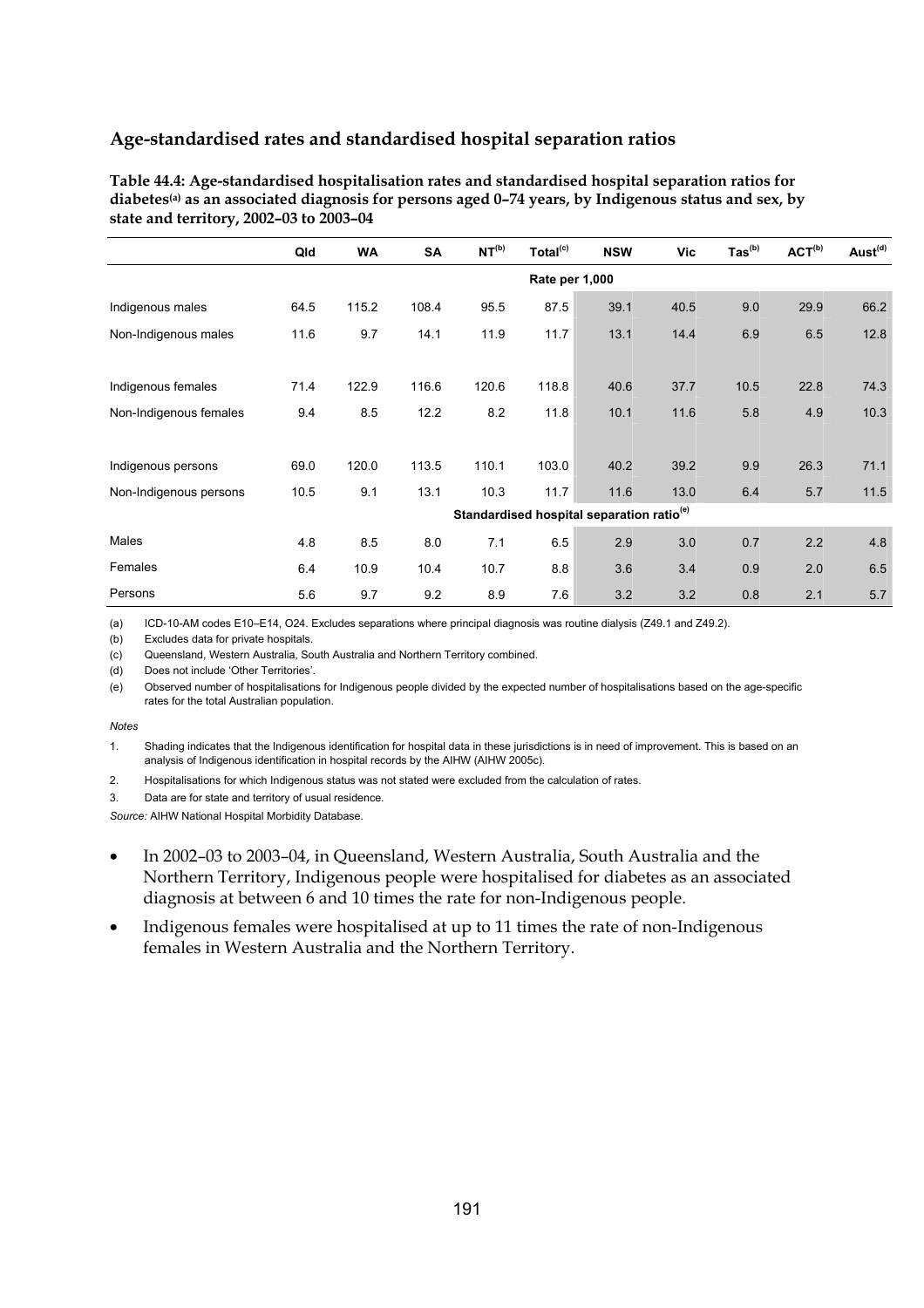#### **Diabetes as a principal or an associated diagnosis**

|                              | Qld     | <b>WA</b> | <b>SA</b> | NT <sup>(b)</sup> | Total <sup>(c)</sup> | <b>NSW</b> | <b>Vic</b> | $\text{Tas}^{(b)}$ | ACT <sup>(b)</sup> | Aust <sup>(d)</sup> |
|------------------------------|---------|-----------|-----------|-------------------|----------------------|------------|------------|--------------------|--------------------|---------------------|
| Indigenous                   |         |           |           |                   |                      |            |            |                    |                    |                     |
| Males                        | 3,617   | 3,299     | 1,272     | 2,477             | 10,665               | 2,622      | 530        | 102                | 41                 | 13,970              |
| Females                      | 5,220   | 4,569     | 1,762     | 3,857             | 15,408               | 3,197      | 651        | 94                 | 42                 | 19,404              |
| Persons                      | 8,837   | 7,868     | 3,034     | 6,334             | 26,073               | 5,819      | 1,181      | 196                | 83                 | 33,374              |
| Non-Indigenous               |         |           |           |                   |                      |            |            |                    |                    |                     |
| Males                        | 46,171  | 20,264    | 24,873    | 2,097             | 93,405               | 91,579     | 74,879     | 3,761              | 1,877              | 267,226             |
| Females                      | 36,582  | 17,263    | 21,852    | 920               | 76,617               | 71,977     | 62,667     | 3,160              | 1,554              | 217,498             |
| Persons                      | 82,753  | 37,527    | 46,725    | 3,017             | 170,022              | 163,556    | 137,546    | 6,921              | 3,431              | 484,724             |
| <b>Subtotal</b>              | 91,590  | 45,395    | 49,759    | 9,351             | 196,095              | 169,375    | 138,727    | 7,117              | 3,514              | 518,098             |
| Not stated                   | 9,542   | 11        | 785       | 18                | 10,356               | 766        | 57         | 444                | 155                | 15,174              |
| Total                        | 101,132 | 45,406    | 50,544    | 9,369             | 206,451              | 170,141    | 138,784    | 7,561              | 3,669              | 533,272             |
| Proportion not<br>stated (%) | 9.4     |           | 1.6       | 0.2               | 5.0                  | 0.5        |            | 5.9                | 4.2                | 2.8                 |

**Table 44.5: Hospitalisations for diabetes(a) as a principal or an associated diagnosis for persons aged 0–74 years, by Indigenous status and sex, by state and territory, 2002–03 and 2003–04** 

(a) ICD-10-AM codes E10–E14, O24. Excludes separations where principal diagnosis was routine dialysis (Z49.1 and Z49.2).

(b) Excludes data for private hospitals.

(c) Queensland, Western Australia, South Australia and Northern Territory combined.

(d) Does not include 'Other Territories'.

*Notes* 

1. Shading indicates that the Indigenous identification for hospital data in these jurisdictions is in need of improvement. This is based on an analysis of Indigenous identification in hospital records by the AIHW (AIHW 2005c).

2. Data are for state and territory of usual residence.

- In 2002–03 to 2003–04, there were 533,272 hospitalisations in Australia where diabetes was recorded as a principal or an associated diagnosis mong those aged 0–74 years. Of these, 33,374 hospitalisations (6.3%) were for people identified as Indigenous. For 2.8% of hospitalisations Indigenous status was not stated.
- Females made up 58% of the Indigenous hospitalisations with diabetes as a principal or associated diagnosis, compared to only 45% of the non-Indigenous hospitalisations.
- In Queensland, Western Australia, South Australia and the Northern Territory, there were 26,073 hospitalisations among Indigenous people where diabetes was recorded as a principal of associated diagnosis. This represented 12.6% of hospitalisations in these 4 states and territories. For 5.0% of hospitalisations, Indigenous status was not stated.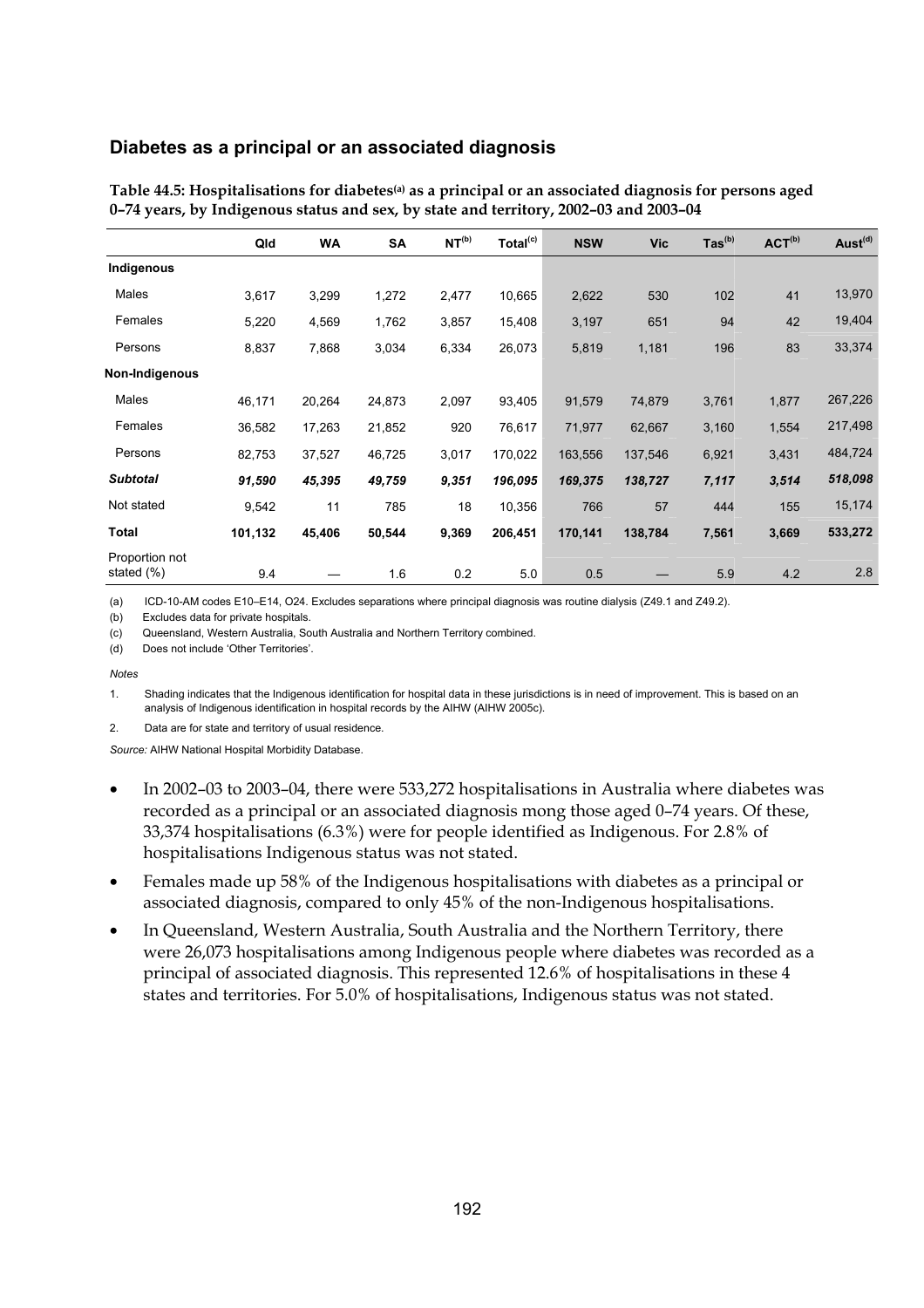| Table 44.6: Age-standardised hospitalisation rates and standardised hospital separation ratios for                    |
|-----------------------------------------------------------------------------------------------------------------------|
| diabetes <sup>(a)</sup> as a principal or associated cause for persons aged 0-74 years, by Indigenous status and sex, |
| by state and territory, $2002-03$ to $2003-04$                                                                        |

|                        | Qld  | <b>WA</b>      | <b>SA</b> | NT <sup>(b)</sup>                                     | Total <sup>(c)</sup> | <b>NSW</b> | Vic  | $\text{Tas}^{\text{(b)}}$ | ACT <sup>(b)</sup> | Aust <sup>(d)</sup> |  |  |  |
|------------------------|------|----------------|-----------|-------------------------------------------------------|----------------------|------------|------|---------------------------|--------------------|---------------------|--|--|--|
|                        |      | Rate per 1,000 |           |                                                       |                      |            |      |                           |                    |                     |  |  |  |
| Indigenous males       | 70.6 | 119.4          | 118.3     | 105.6                                                 | 94.3                 | 43.3       | 42.7 | 12.7                      | 28.9               | 71.8                |  |  |  |
| Non-Indigenous males   | 13.0 | 11.4           | 16.4      | 18.0                                                  | 13.4                 | 14.5       | 16.2 | 7.8                       | 7.1                | 14.4                |  |  |  |
|                        |      |                |           |                                                       |                      |            |      |                           |                    |                     |  |  |  |
| Indigenous females     | 78.5 | 128.4          | 125.1     | 125.9                                                 | 123.2                | 44.3       | 43.1 | 10.6                      | 23.7               | 79.6                |  |  |  |
| Non-Indigenous females | 10.7 | 10.0           | 14.6      | 9.8                                                   | 13.4                 | 11.5       | 13.4 | 6.8                       | 5.7                | 11.9                |  |  |  |
|                        |      |                |           |                                                       |                      |            |      |                           |                    |                     |  |  |  |
| Indigenous persons     | 75.8 | 125.0          | 122.6     | 117.5                                                 | 109.0                | 44.1       | 43.2 | 11.7                      | 26.3               | 76.7                |  |  |  |
| Non-Indigenous persons | 11.9 | 10.7           | 15.5      | 14.5                                                  | 13.4                 | 13.0       | 14.8 | 7.3                       | 6.4                | 13.1                |  |  |  |
|                        |      |                |           | Standardised hospital separation ratio <sup>(e)</sup> |                      |            |      |                           |                    |                     |  |  |  |
| Males                  | 4.6  | 7.8            | 7.8       | 6.9                                                   | 6.2                  | 2.8        | 2.8  | 0.8                       | 1.9                | 4.7                 |  |  |  |
| Females                | 6.1  | 9.9            | 9.7       | 9.7                                                   | 8.1                  | 3.4        | 3.3  | 0.8                       | 1.8                | 6.1                 |  |  |  |
| Persons                | 5.4  | 8.9            | 8.7       | 8.3                                                   | 7.2                  | 3.1        | 3.1  | 0.8                       | 1.9                | 5.4                 |  |  |  |

(a) ICD-10-AM codes E10–E14, O24. Excludes separations where primary diagnosis was routine dialysis (Z49.1 and Z49.2).

(b) Excludes data for private hospitals.

(c) Queensland, Western Australia, South Australia and Northern Territory combined.

(d) Does not include 'Other Territories'.

(e) Observed number of hospitalisations for Indigenous people divided by the expected number of hospitalisations based on the age-specific rates for the total Australian population.

#### *Notes*

1. Shading indicates that the Indigenous identification for hospital data in these jurisdictions is in need of improvement. This is based on an analysis of Indigenous identification in hospital records by the AIHW (AIHW 2005c).

2. Hospitalisations for which Indigenous status was not stated were excluded from the calculation of rates.

3. Data are for state and territory of usual residence.

- In 2002–03 to 2003–04 in Queensland, Western Australia, South Australia and the Northern Territory, Indigenous people were hospitalised with diabetes as a principal or an associated diagnosis at between 5 and 9 times the rate for non-Indigenous people.
- Indigenous females were hospitalised at around 10 times the rate of non-Indigenous females in Western Australia, South Australia and the Northern Territory. Indigenous males were hospitalised at round 8 times the rate of other males in Western Australia and South Australia.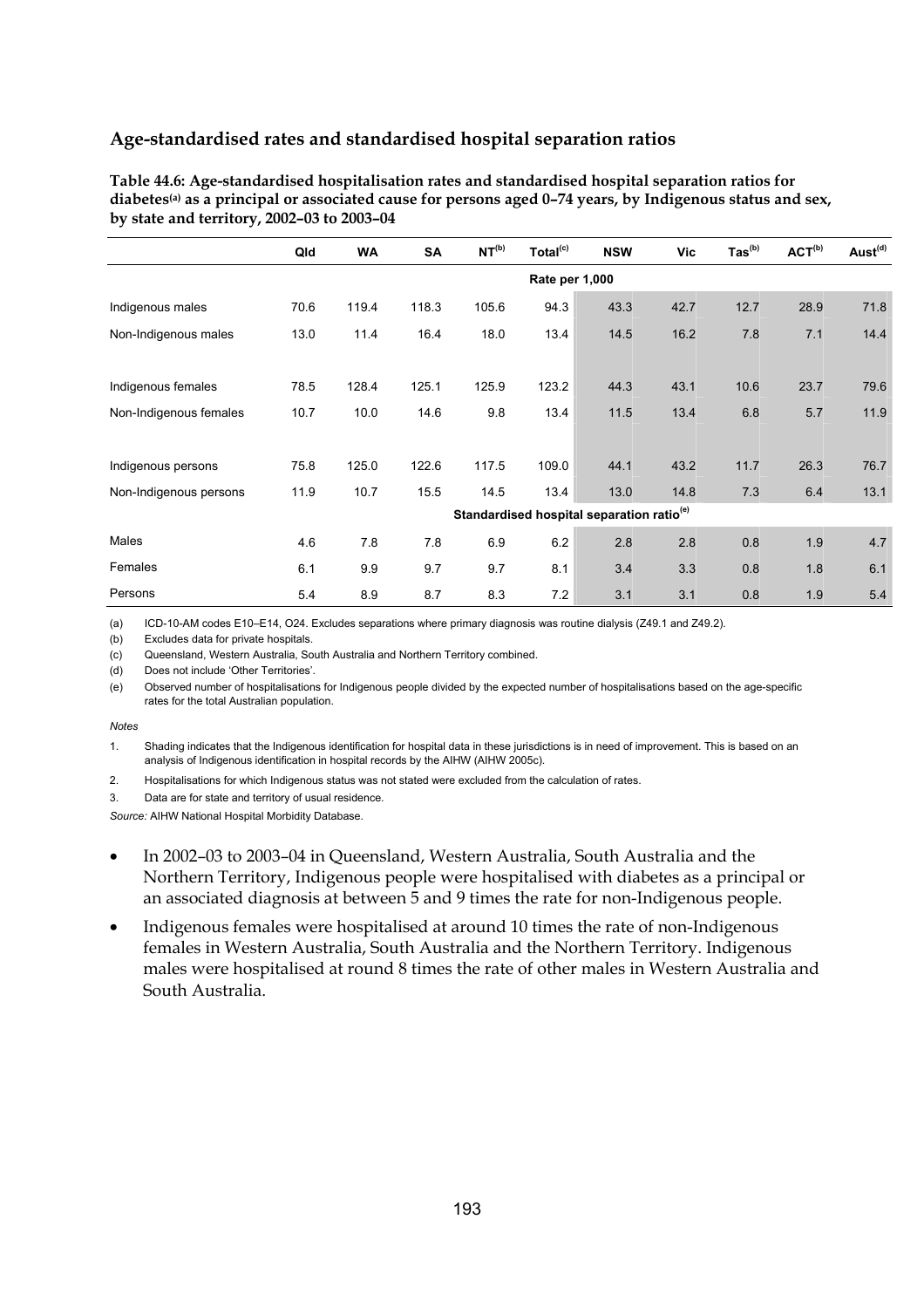# **Indicator 45. Hospitalisation ratios for tympanoplasty associated with otitis media**

**Indicator:** The standardised hospital separation ratios for tympanoplasty for otitis media as a procedure in the Aboriginal and Torres Strait Islander population compared to the non-Indigenous population, by sex, for those aged 0–14 years.

## **Purpose**

Tympanoplasty is a surgical procedure to repair the tympany, or eardrum, perforated as a result of chronic otitis media (infections of the middle ear). The procedure restores the hearing of children affected by a perforated eardrum. The indicator therefore provides a measure of the occurrence of chronic ear infection and perforations of the eardrum, as well as access to hospital treatment, in the Aboriginal and Torres Strait Islander population compared to the non-Indigenous population.

## **Data**

While the indicator specifies separations for tympanoplasty for otitis media, the codes specified were for tympanoplasty and otitis media.

|                                 | Qld  | <b>WA</b> | SA  | NT <sup>(b)</sup> | Total <sup>(c)</sup> | <b>NSW</b>     | Aust <sup>(d)</sup> |
|---------------------------------|------|-----------|-----|-------------------|----------------------|----------------|---------------------|
| Indigenous                      |      |           |     |                   |                      |                |                     |
| Males                           | 30   | 94        | 7   | 43                | 174                  | 15             | 194                 |
| Females                         | 25   | 109       | 5   | 44                | 183                  | 17             | 204                 |
| Persons                         | 55   | 203       | 12  | 87                | 357                  | 32             | 398                 |
| Non-Indigenous                  |      |           |     |                   |                      |                |                     |
| Males                           | 155  | 216       | 124 | 5                 | 500                  | 315            | 1,032               |
| Females                         | 123  | 137       | 119 | $\overline{2}$    | 381                  | 244            | 787                 |
| Persons                         | 278  | 353       | 243 | $\overline{7}$    | 881                  | 559            | 1,819               |
| <b>Subtotal</b>                 | 333  | 556       | 255 | 94                | 1,238                | 591            | 2,217               |
| Not stated                      | 107  | 0         | 3   | $\mathbf 0$       | 110                  | $\overline{2}$ | 127                 |
| <b>Total</b>                    | 440  | 556       | 258 | 94                | 1,348                | 593            | 2,344               |
| Proportion not stated<br>$(\%)$ | 24.3 | 0.0       | 1.2 | 0.0               | 8.2                  | 0.3            | 5.4                 |

Table 45.1: Hospitalisations for tympanoplasty and otitis media<sup>(a)</sup> for children aged 0-14 years, by **Indigenous status and sex, by state and territory, 2002–03 to 2003–04** 

(a) ICD-10-AM codes H65, H66, H72, [313] 41635–01, 41527–00, 41530–00, 41533–01, [315] 41542–00, 41638–01, [316] 90114–00, [325] 41551–00, 41560–00, 41560–01,41554–00, 41563–00, 41563–01.

(b) Excludes data for private hospitals.

(c) Queensland, Western Australia, South Australia and Northern Territory combined.

(d) Due to low numbers for tympanoplasty in Victoria, the Australian Capital Territory and Tasmania, data for these states and territories were not included separately in the table but are included in the Australian total. Does not include 'Other Territories'.

*Notes* 

1. Shading indicates that the Indigenous identification for hospital data in these jurisdictions is in need of improvement. This is based on an analysis of Indigenous identification in hospital records by the AIHW (AIHW 2005c).

2. Data are for state and territory of usual residence.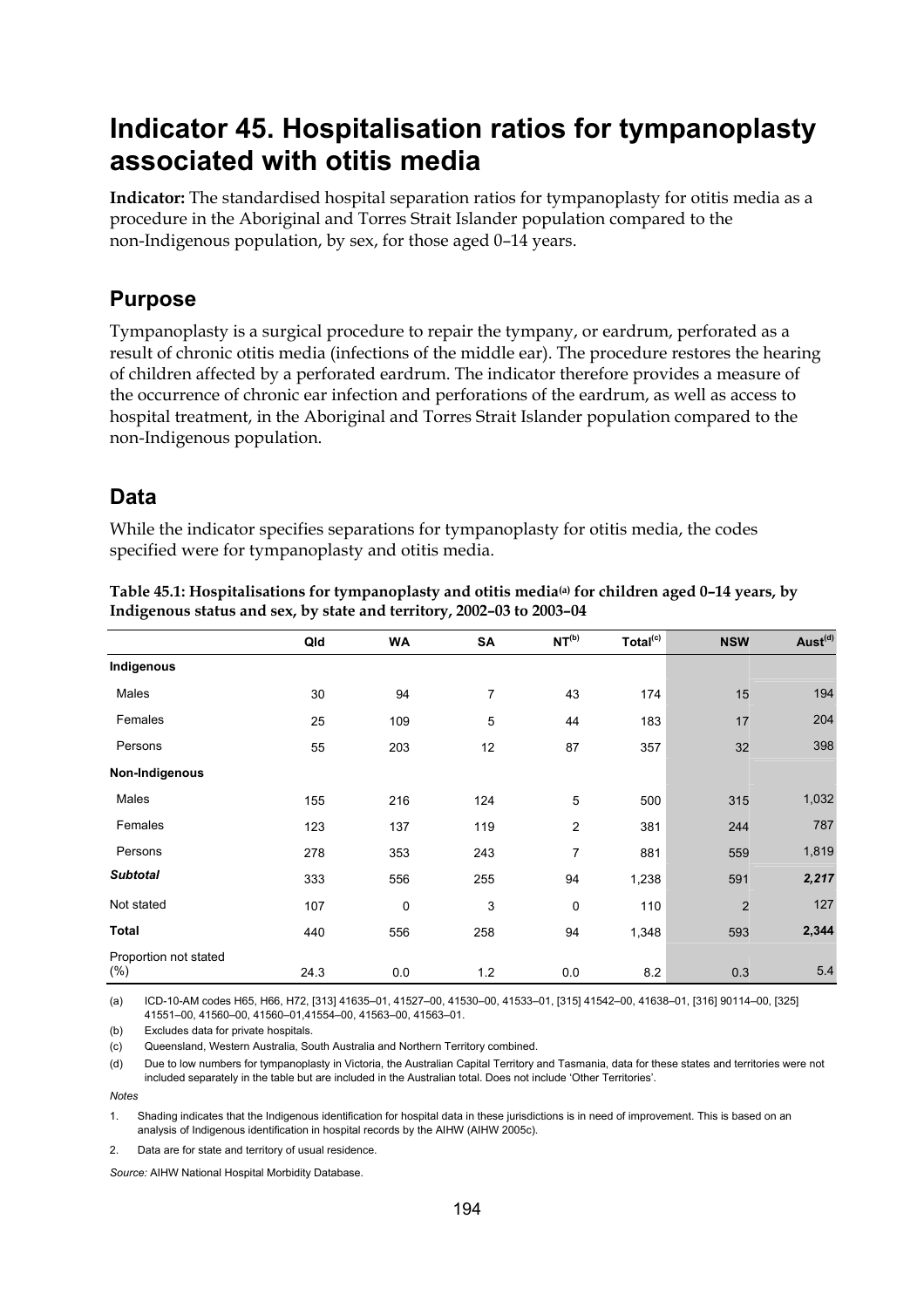- In the period 2002–03 to 2003–04, there were 2,344 hospitalisations in Australia of children aged 0–14 years with otitis media and tympanoplasty. Of these hospitalisations, 398 or 17.0% were identified as being Indigenous children and for 5.4% of hospitalisations Indigenous status was not stated.
- Males made up 49% of the Indigenous hospitalisations for tympanoplasty, compared to 57% of the non-Indigenous hospitalisations.
- In the four states and territories with the most complete coverage of Indigenous hospitalisations, there were 357 hospitalisations among Indigenous children aged 0–14 years, which represented 26% of hospitalisations for tympanoplasty in these jurisdictions.

**Table 45.2: Age-standardised hospitalisation rates and standardised hospital separation ratios for tympanoplasty and otitis media(a), for children aged 0–14 years, by Indigenous status and sex, by state and territory, 2002–03 and 2003–04** 

|                        | Qld            | <b>WA</b> | SA                                                    | NT <sup>(b)</sup> | Total <sup>(c)</sup> | <b>NSW</b> | Aust <sup>(d)</sup> |  |  |  |  |
|------------------------|----------------|-----------|-------------------------------------------------------|-------------------|----------------------|------------|---------------------|--|--|--|--|
|                        | Rate per 1,000 |           |                                                       |                   |                      |            |                     |  |  |  |  |
| Indigenous males       | 0.1            | 0.8       | 0.2                                                   | 0.4               | 0.3                  | 0.1        | 0.2                 |  |  |  |  |
| Non-Indigenous males   | 0.0            | 0.1       | 0.1                                                   | 0.0               | 0.1                  | 0.1        | 0.1                 |  |  |  |  |
|                        |                |           |                                                       |                   |                      |            |                     |  |  |  |  |
| Indigenous females     | 0.1            | 0.9       | 0.1                                                   | 0.5               | 0.5                  | 0.1        | 0.2                 |  |  |  |  |
| Non-Indigenous females | 0.0            | 0.1       | 0.1                                                   | 0.0               | 0.1                  | 0.0        | 0.0                 |  |  |  |  |
|                        |                |           |                                                       |                   |                      |            |                     |  |  |  |  |
| Indigenous person      | 0.1            | 0.9       | 0.1                                                   | 0.5               | 0.4                  | 0.1        | 0.2                 |  |  |  |  |
| Non-Indigenous person  | 0.0            | 0.1       | 0.1                                                   | 0.0               | 0.1                  | 0.0        | 0.1                 |  |  |  |  |
|                        |                |           | Standardised hospital separation ratio <sup>(e)</sup> |                   |                      |            |                     |  |  |  |  |
| Males                  | 1.8            | 11.5      | 2.3                                                   | 6.6               | 5.1                  | 0.9        | 3.3                 |  |  |  |  |
| Females                | 1.9            | 17.0      | 2.0                                                   | 8.7               | 6.7                  | 1.2        | 4.4                 |  |  |  |  |
| Persons                | 1.9            | 13.9      | 2.1                                                   | 7.5               | 5.8                  | 1.0        | 3.8                 |  |  |  |  |

(a) ICD-10-AM codes H65, H66, H72, [313] 41635–01, 41527–00, 41530–00, 41533–01, [315] 41542–00, 41638–01, [316] 90114–00, [325] 41551–00, 41560–00, 41560–01,41554–00, 41563–00, 41563–01.

(b) Excludes data for private hospitals.

(c) Queensland, Western Australia, South Australia and Northern Territory combined.

(d) Due to low numbers for tympanoplasty in Victoria, the Australian Capital Territory and Tasmania, data for these states and territories were not included in the table separately but are included in the Australian total. Does not include 'Other Territories'.

(e) Observed number of hospitalisations for Indigenous people divided by the expected number of hospitalisations based on the age-specific rates for the total Australian population.

#### *Notes*

1. Shading indicates that the Indigenous identification for hospital data in these jurisdictions is in need of improvement. This is based on an analysis of Indigenous identification in hospital records by the AIHW (AIHW 2005c).

2. Hospitalisations for which Indigenous status was not stated were excluded from the calculation of rates.

3. Data are for state and territory of usual residence.

*Source:* AIHW National Hospital Morbidity Database.

• In 2002–03 to 2003–04 in Western Australia and the Northern Territory, Indigenous children were hospitalised for tympanoplasty and otitis media at 14 and 8 times the rate for non-Indigenous children respectively. This indicates a much higher rate of chronic ear infections and perforations of the eardrum among Indigenous children.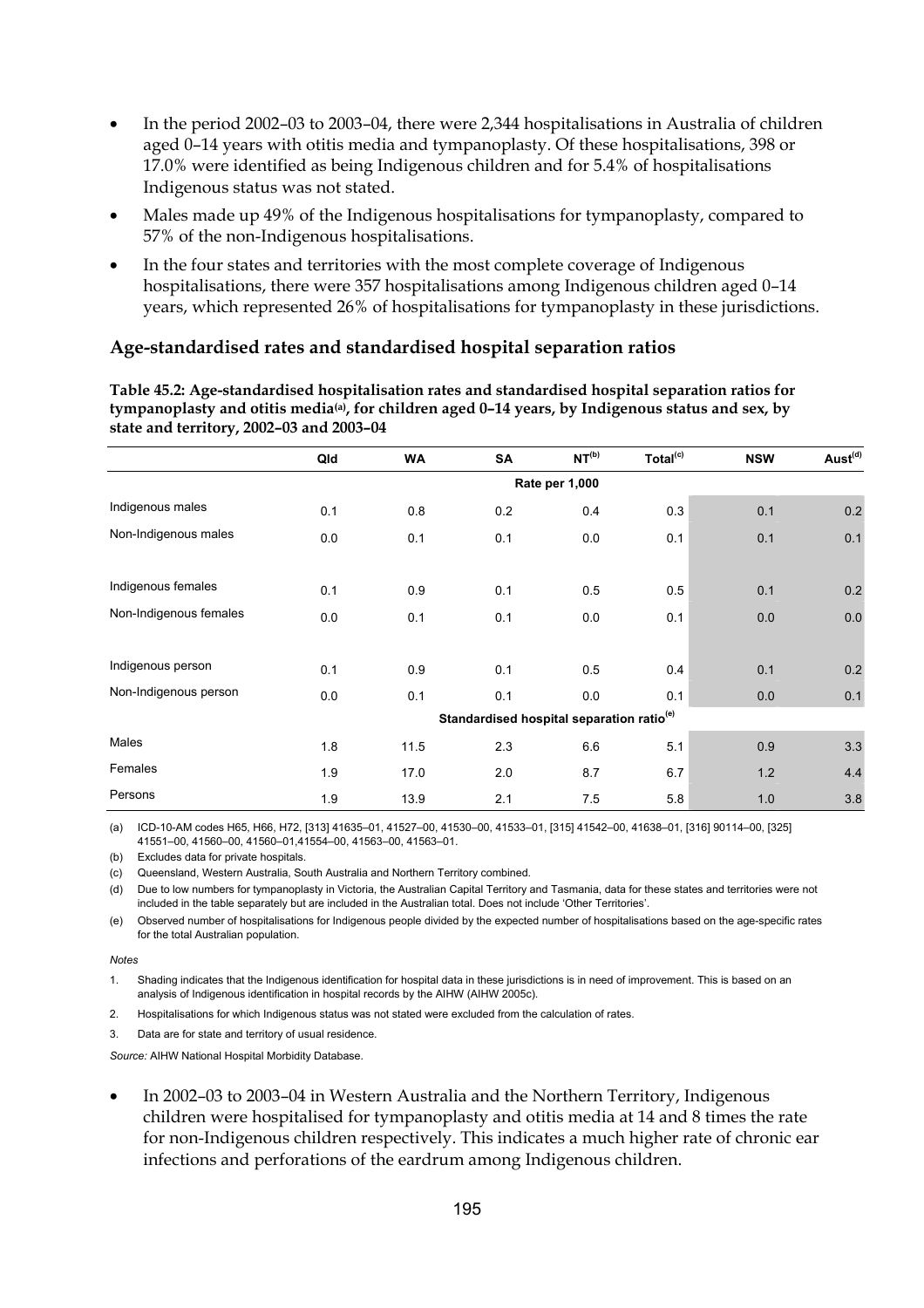# **Indicator 46. Hospitalisation ratios for mental health conditions**

## **Indicator:**

- (a) Standardised hospital separation ratio for depressive disorders as the principal diagnosis in the Aboriginal and Torres Strait Islander population compared to the non-Indigenous population, by sex, for those aged 0–74 years.
- (b) Standardised hospital separation ratio for anxiety disorders as the principal diagnosis in the Aboriginal and Torres Strait Islander population compared to the non-Indigenous population, by sex, for those aged 0–74 years.
- (c) Standardised hospital separation ratio for substance use disorders as the principal diagnosis in the Aboriginal and Torres Strait Islander population compared to the non-Indigenous population, by sex, for those aged 0–74 years.

# **Purpose**

There are limited data available on the mental health of Aboriginal and Torres Strait Islander people compared to the non-Indigenous population. A number of studies have shown an association between poor socio-economic status and living conditions and mental health problems (Turrell et al. 1999). This indicator only picks up a proportion of the mental health conditions that require hospitalisation. The indicator reflects access to hospital admitted patient services for mental health conditions for Aboriginal and Torres Strait Islander people compared to the non-Indigenous population.

# **Data**

Data were provided for three major mental health conditions—depressive disorders, anxiety disorders and substance use disorders. The technical specifications only included selected codes for these conditions, while the data provided include a broader range of codes for the different mental health conditions. For example, the codes specified for substance use disorders did not include codes for use of alcohol or volatile substances, but data are provided for these. Data for psychotic disorders, as included in the technical specifications, were not provided due to small numbers of hospitalisations.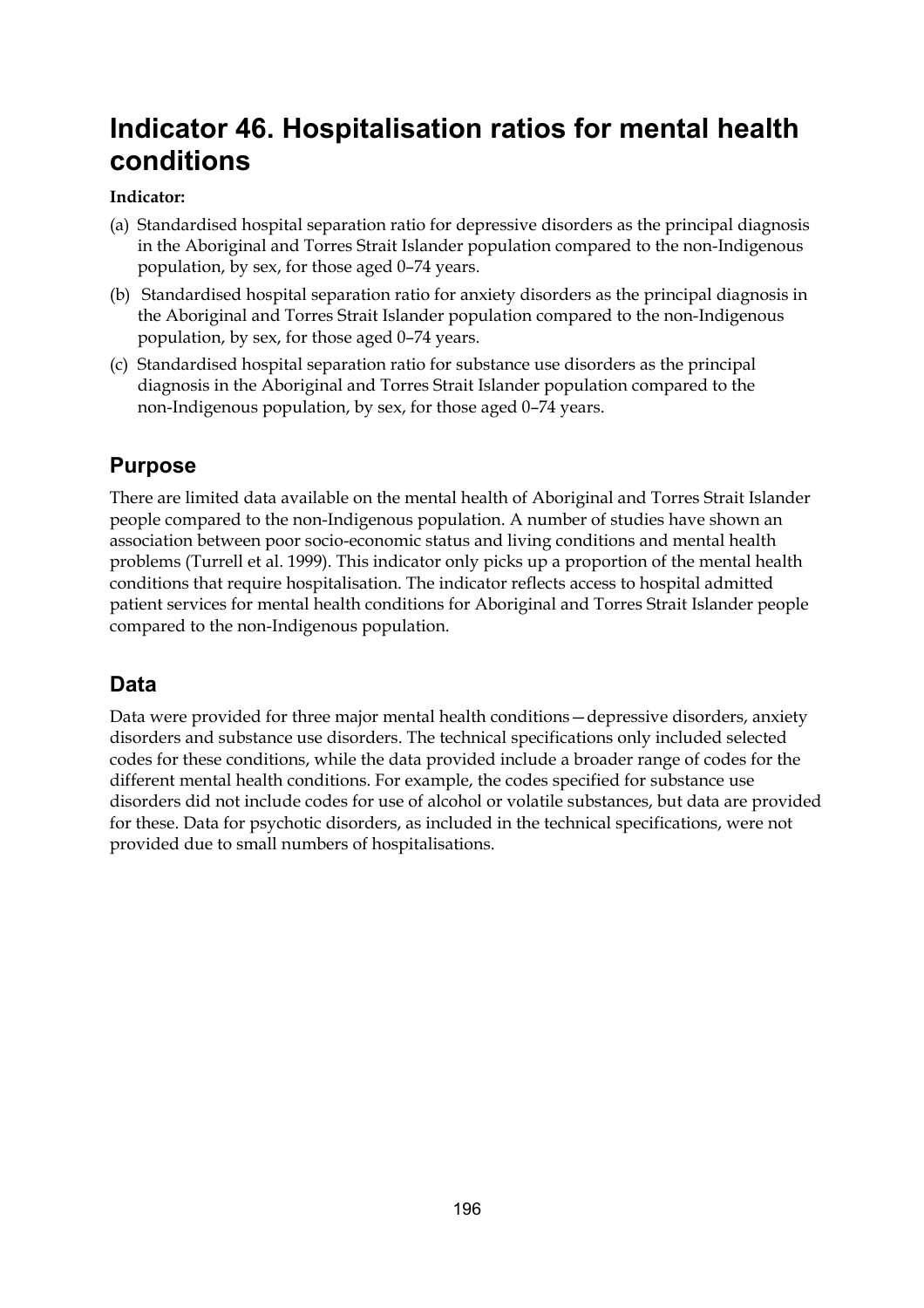#### **Depressive disorders**

|                              | Qld    | <b>WA</b> | SA    | NT <sup>(b)</sup> | Total <sup>(c)</sup> | <b>NSW</b> | <b>Vic</b> | $\text{Tas}^{\text{(b)}}$ | ACT <sup>(b)</sup> | Aust <sup>(d)</sup> |
|------------------------------|--------|-----------|-------|-------------------|----------------------|------------|------------|---------------------------|--------------------|---------------------|
| Indigenous                   |        |           |       |                   |                      |            |            |                           |                    |                     |
| Males                        | 166    | 151       | 100   | 40                | 457                  | 299        | 49         | n.p.                      | n.p.               | 811                 |
| Females                      | 334    | 345       | 274   | 57                | 1,010                | 572        | 115        | n.p.                      | n.p.               | 1,797               |
| Persons                      | 500    | 496       | 374   | 97                | 1,467                | 871        | 164        | 40                        | 13                 | 2,608               |
| Non-Indigenous               |        |           |       |                   |                      |            |            |                           |                    |                     |
| Males                        | 8,857  | 4,414     | 2,794 | 135               | 16,200               | 12,095     | 12,990     | 551                       | 170                | 42,634              |
| Females                      | 17,154 | 9,172     | 5,416 | 96                | 31,838               | 19,894     | 36,348     | 978                       | 247                | 91,329              |
| Persons                      | 26,011 | 13,586    | 8,210 | 231               | 48,038               | 31,989     | 49,338     | 1,529                     | 417                | 133,963             |
| <b>Subtotal</b>              | 26,511 | 14,082    | 8,584 | 328               | 49,505               | 32,860     | 49,502     | 1,569                     | 430                | 136,571             |
| Not stated                   | 1,256  | 1         | 162   | $\overline{c}$    | 1,421                | 262        | 3          | 90                        | 21                 | 2,144               |
| <b>Total</b>                 | 27,767 | 14,083    | 8,746 | 330               | 50,926               | 33,122     | 49,505     | 1,659                     | 451                | 138,715             |
| Proportion not<br>stated (%) | 4.5    |           | 1.9   | 0.6               | 2.8                  | 0.8        |            | 5.4                       | 4.7                | 1.5                 |

#### **Table 46.1: Hospitalisations for depressive disorders(a) for persons aged 0–74 years, by Indigenous status and sex, by state and territory, 2002–03 and 2003–04**

n.p. Not published where numbers were less than 5.

(a) ICD-10-AM codes F32–F33.

(b) Excludes data for private hospitals.

(c) Queensland, Western Australia, South Australia and Northern Territory combined.

(d) Does not include 'Other Territories'.

*Notes* 

1. Shading indicates that the Indigenous identification for hospital data in these jurisdictions is in need of improvement. This is based on an analysis of Indigenous identification in hospital records by the AIHW (AIHW 2005c).

2. Data are for state and territory of usual residence.

- In 2002–03 to 2003–04 there were 138,715 hospitalisations in Australia among people aged 0–74 years for which depressive disorders were the principal diagnosis. Of these, 2,608 hospitalisations (1.9%) were of Indigenous people.
- Females made up 69% of the Indigenous hospitalisations for depressive disorders and 68% of the non-Indigenous hospitalisations.
- In Queensland, Western Australia, South Australia and the Northern Territory, where the recording of Indigenous status in hospital records is considered most complete, there were 50,926 hospitalisations due to depressive disorders, 2.9% of which were of Indigenous people. For 2.8% of hospitalisations, Indigenous status was not stated.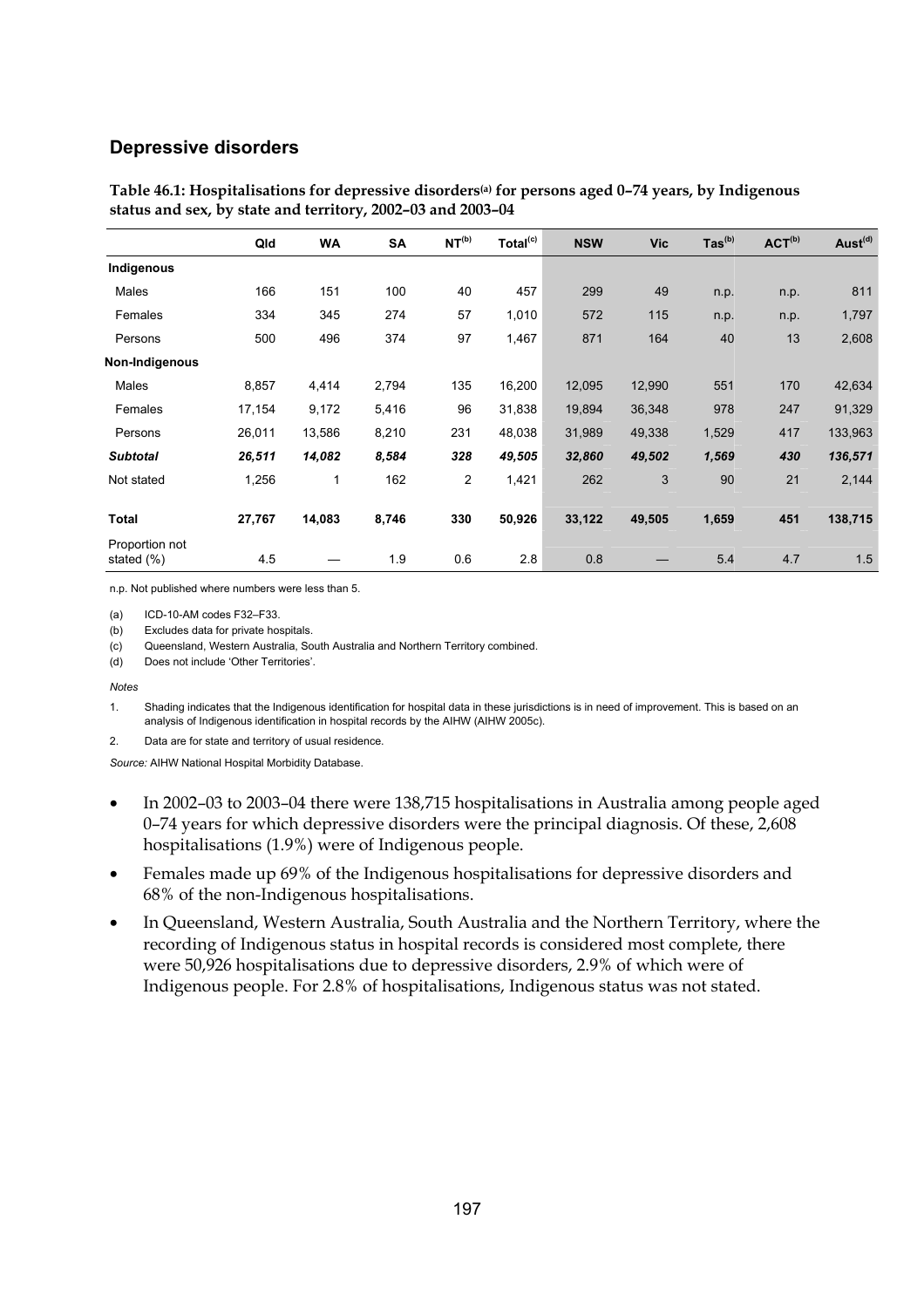**Table 46.2: Age-standardised hospitalisation rates and standardised hospital separation ratios for depressive disorders(a) for persons aged 0–74 years, by Indigenous status and sex, by state and territory, 2002–03 to 2003–04** 

|                        | Qld | <b>WA</b> | SA   | NT <sup>(b)</sup> | Total <sup>(c)</sup> | <b>NSW</b>                                            | <b>Vic</b> | $\text{Tas}^{(b)}$ | ACT <sup>(b)</sup> | Aust <sup>(d)</sup> |
|------------------------|-----|-----------|------|-------------------|----------------------|-------------------------------------------------------|------------|--------------------|--------------------|---------------------|
|                        |     |           |      |                   | Rate per 1,000       |                                                       |            |                    |                    |                     |
| Indigenous males       | 1.9 | 3.2       | 5.4  | 1.0               | 2.4                  | 3.1                                                   | 2.4        | n.p.               | n.p.               | 2.5                 |
| Non-Indigenous males   | 2.5 | 2.4       | 1.9  | 0.9               | 2.3                  | 1.9                                                   | 2.8        | 1.3                | 0.6                | 2.3                 |
|                        |     |           |      |                   |                      |                                                       |            |                    |                    |                     |
| Indigenous females     | 3.4 | 6.6       | 13.4 | 1.3               | 2.2                  | 5.5                                                   | 5.2        | n.p.               | n.p.               | 5.0                 |
| Non-Indigenous females | 5.0 | 5.2       | 3.8  | 0.8               | 2.2                  | 3.3                                                   | 7.8        | 2.2                | 0.8                | 5.0                 |
|                        |     |           |      |                   |                      |                                                       |            |                    |                    |                     |
| Indigenous persons     | 2.7 | 5.0       | 9.5  | 1.1               | 2.3                  | 4.3                                                   | 3.8        | 1.5                | 2.2                | 3.8                 |
| Non-Indigenous persons | 3.7 | 3.8       | 2.9  | 0.8               | 2.2                  | 2.6                                                   | 5.3        | 1.8                | 0.7                | 3.7                 |
|                        |     |           |      |                   |                      | Standardised hospital separation ratio <sup>(e)</sup> |            |                    |                    |                     |
| Males                  | 0.8 | 1.4       | 2.3  | 0.4               | 1.0                  | 1.4                                                   | 1.0        | n.p.               | n.p.               | 1.1                 |
| Females                | 0.7 | 1.3       | 2.7  | 0.3               | 0.9                  | 1.1                                                   | 1.1        | n.p.               | n.p.               | 1.0                 |
| Persons                | 0.7 | 1.4       | 2.6  | 0.3               | 1.0                  | 1.2                                                   | 1.1        | 0.4                | 0.6                | 1.0                 |

n.p. Not published where numbers were less than 5.

(a) ICD-10-AM codes F32–F33.

(b) Excludes data for private hospitals.

(c) Queensland, Western Australia, South Australia and Northern Territory combined.

(d) Does not include 'Other Territories'.

(e) Observed number of hospitalisations for Indigenous people divided by the expected number of hospitalisations based on the age-specific rates for the total Australian population.

#### *Notes*

1. Shading indicates that the Indigenous identification for hospital data in these jurisdictions is in need of improvement. This is based on an analysis of Indigenous identification in hospital records by the AIHW (AIHW 2005c).

2. Hospitalisations for which Indigenous status was not stated were excluded from the calculation of rates.

3. Data are for state and territory of usual residence.

*Source:* AIHW National Hospital Morbidity Database.

• In 2002–03 to 2003–04 in South Australia, Indigenous people were hospitalised for depressive disorders at higher rates than non-Indigenous people. In Queensland, and Western Australia, Indigenous people were hospitalised at similar rates to non-Indigenous people and in the Northern Territory, non-Indigenous people were hospitalised at higher rates than Indigenous people.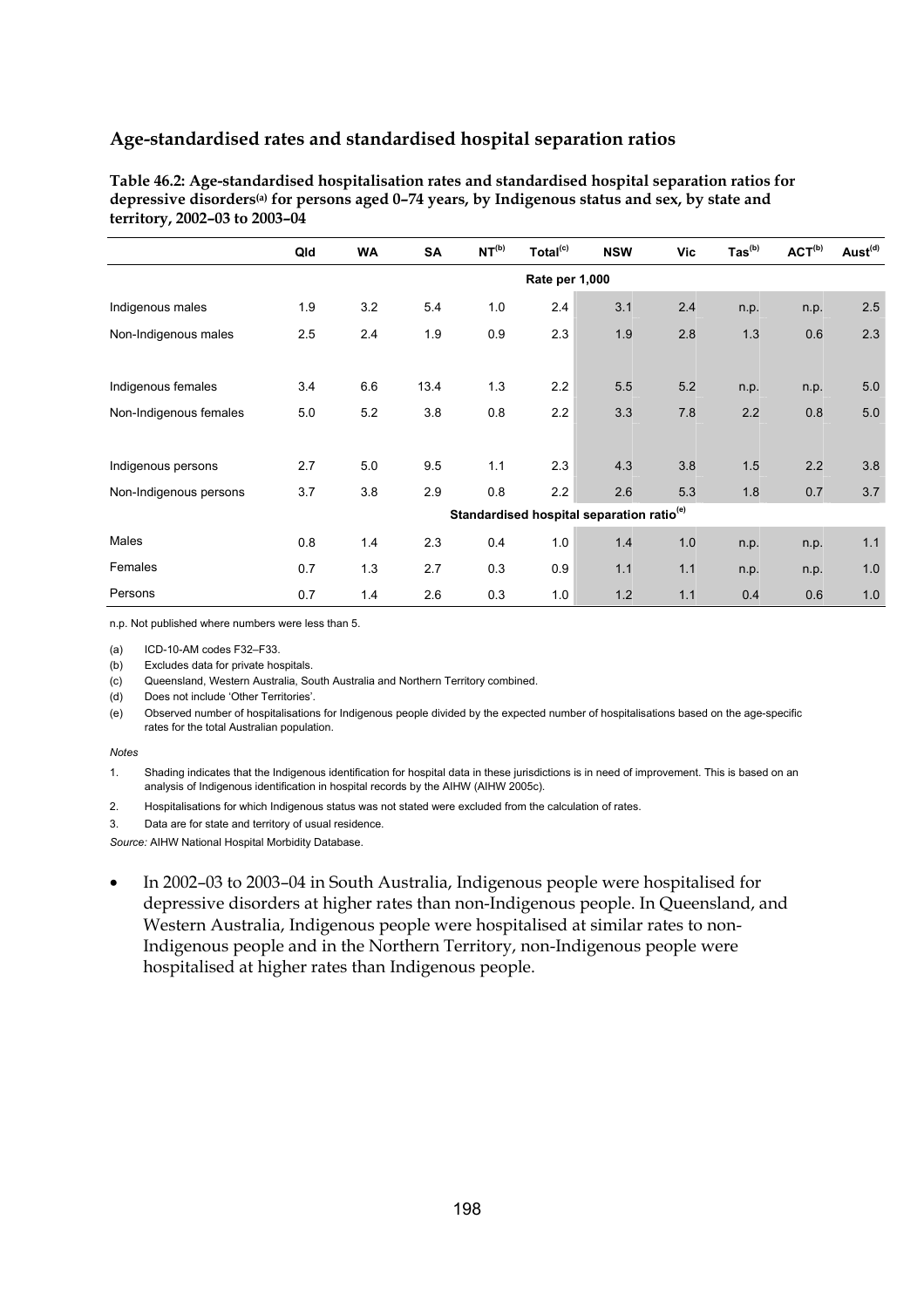#### **Anxiety disorders**

|                              | Qld    | <b>WA</b>    | <b>SA</b> | NT <sup>(b)</sup> | Total <sup>(c)</sup> | <b>NSW</b> | <b>Vic</b>     | $\text{Tas}^{\text{(b)}}$ | ACT <sup>(b)</sup> | Aust <sup>(d)</sup> |
|------------------------------|--------|--------------|-----------|-------------------|----------------------|------------|----------------|---------------------------|--------------------|---------------------|
| Indigenous                   |        |              |           |                   |                      |            |                |                           |                    |                     |
| Males                        | 212    | 146          | 88        | 34                | 480                  | 257        | 50             | 23                        | n.p.               | 814                 |
| Females                      | 284    | 369          | 223       | 49                | 925                  | 386        | 69             | 34                        | n.p.               | 1,432               |
| Persons                      | 496    | 515          | 311       | 83                | 1,405                | 643        | 119            | 57                        | 10                 | 2,246               |
| Non-Indigenous               |        |              |           |                   |                      |            |                |                           |                    |                     |
| Males                        | 9,462  | 3,609        | 2,437     | 126               | 15,634               | 12,252     | 8,495          | 543                       | 111                | 37,763              |
| Females                      | 9,679  | 6,668        | 3,069     | 81                | 19,497               | 10,083     | 13,065         | 661                       | 164                | 45,014              |
| Persons                      | 19,141 | 10,277       | 5,506     | 207               | 35,131               | 22,335     | 21,560         | 1,204                     | 275                | 82,777              |
| <b>Subtotal</b>              | 19,637 | 10,792       | 5,817     | 290               | 36,536               | 22,978     | 21,679         | 1,261                     | 285                | 85,023              |
| Not stated                   | 719    | $\mathbf{1}$ | 162       | 2                 | 884                  | 361        | $\overline{2}$ | 85                        | $\overline{4}$     | 1,740               |
| <b>Total</b>                 | 20,356 | 10,793       | 5,979     | 292               | 37,420               | 23,339     | 21,681         | 1,346                     | 289                | 86,763              |
| Proportion not<br>stated (%) | 3.5    |              | 2.7       | 0.7               | 2.4                  | 1.5        |                | 6.3                       | 1.4                | 2.0                 |

**Table 46.3: Hospitalisations for anxiety disorders(a) for persons aged 0–74 years, by Indigenous status and sex, by state and territory, 2002–03 to 2003–04** 

n.p. Not published where numbers were less than 5 and calculable.

(a) ICD-10-AM codes F40–F43.

(b) Excludes data for private hospitals.

(c) Queensland, Western Australia, South Australia and Northern Territory combined.

(d) Does not include 'Other Territories'.

#### *Notes*

1. Shading indicates that the Indigenous identification for hospital data in these jurisdictions is in need of improvement. This is based on an analysis of Indigenous identification in hospital records by the AIHW (AIHW 2005c).

2. Data are for state and territory of usual residence.

- In the two years 2002–03 to 2003–04 there were 86,763 hospitalisations in Australia where anxiety disorders were recorded as the principal diagnosis among people aged 0–74 years. Of these, 2,246 hospitalisations (2.6%) were of Indigenous people.
- Females made up 64% of hospitalisations among Indigenous people for anxiety disorders, compared with only 54% of hospitalisations among non-Indigenous people.
- In Queensland, Western Australia, South Australia and the Northern Territory, there were 37,420 hospitalisations due to depressive disorders. Of these, 3.7% were of Indigenous people and for 2.4%, Indigenous status was not stated.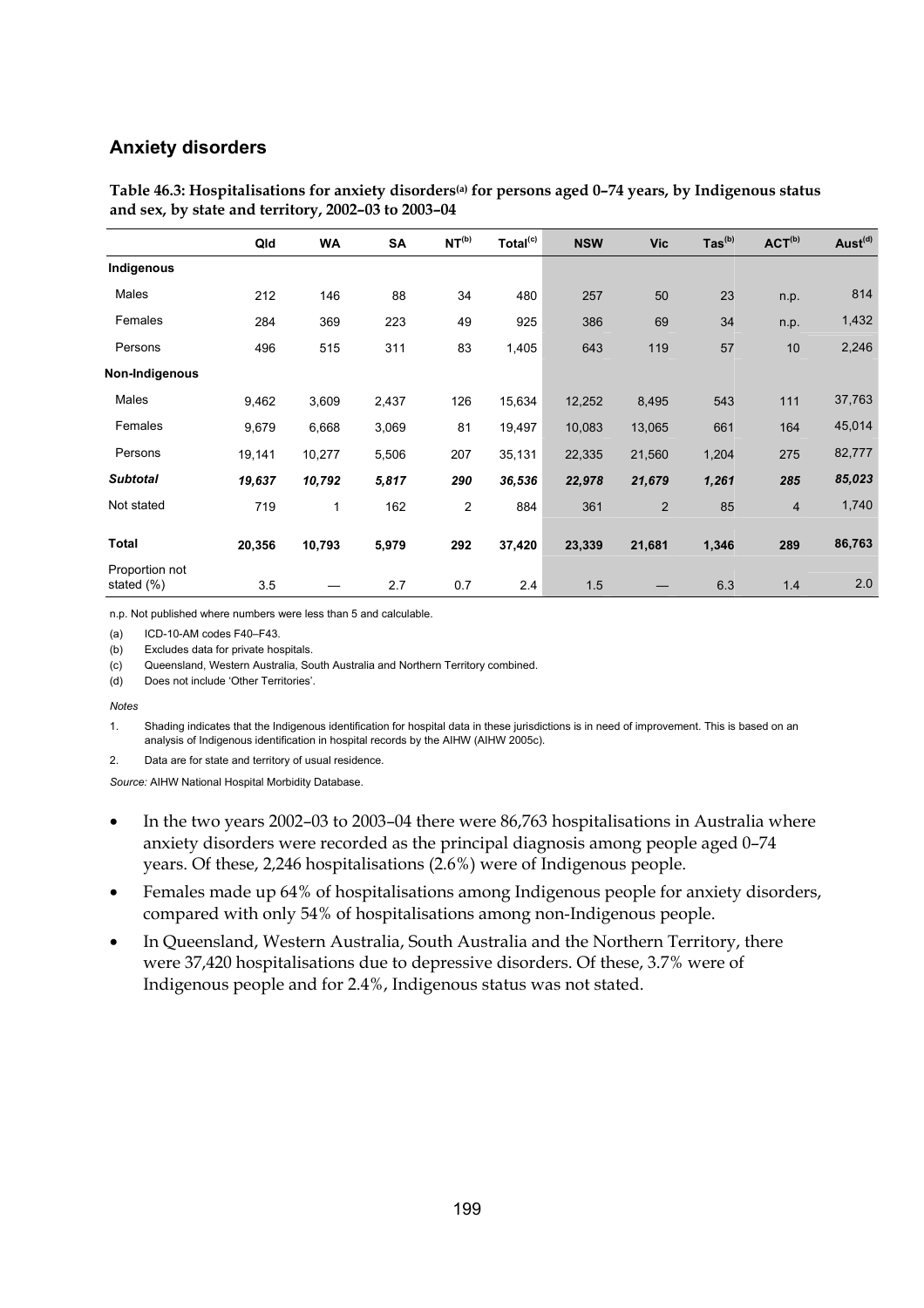**Table 46.4: Age-standardised hospitalisation rates and standardised hospital separation ratios for anxiety disorders(a) for persons aged 0–74 years, by Indigenous status and sex, by state and territory, 2002–03 to 2003–04.** 

|                        | Qld            | <b>WA</b> | <b>SA</b> | NT <sup>(b)</sup> | Total <sup>(c)</sup> | <b>NSW</b>                                            | <b>Vic</b> | $\text{Tas}^{\text{(b)}}$ | ACT <sup>(b)</sup> | Aust <sup>(d)</sup> |  |  |
|------------------------|----------------|-----------|-----------|-------------------|----------------------|-------------------------------------------------------|------------|---------------------------|--------------------|---------------------|--|--|
|                        | Rate per 1,000 |           |           |                   |                      |                                                       |            |                           |                    |                     |  |  |
| Indigenous males       | 2.3            | 3.0       | 4.6       | 0.8               | 2.4                  | 2.6                                                   | 2.3        | 1.8                       | n.p.               | 2.4                 |  |  |
| Non-Indigenous males   | 2.7            | 2.0       | 1.7       | 0.8               | 2.2                  | 2.0                                                   | 1.8        | 1.2                       | 0.4                | 2.0                 |  |  |
|                        |                |           |           |                   |                      |                                                       |            |                           |                    |                     |  |  |
| Indigenous females     | 2.5            | 6.2       | 9.6       | 0.9               | 3.1                  | 3.3                                                   | 2.7        | 2.3                       | n.p.               | 3.7                 |  |  |
| Non-Indigenous females | 2.8            | 3.8       | 2.2       | 0.6               | 2.4                  | 1.7                                                   | 2.8        | 1.6                       | 0.5                | 2.5                 |  |  |
|                        |                |           |           |                   |                      |                                                       |            |                           |                    |                     |  |  |
| Indigenous persons     | 2.4            | 4.7       | 7.3       | 0.9               | 2.8                  | 3.0                                                   | 2.5        | 2.0                       | 1.5                | 3.1                 |  |  |
| Non-Indigenous persons | 2.7            | 2.9       | 2.0       | 0.7               | 2.3                  | 1.8                                                   | 2.3        | 1.4                       | 0.4                | 2.3                 |  |  |
|                        |                |           |           |                   |                      | Standardised hospital separation ratio <sup>(e)</sup> |            |                           |                    |                     |  |  |
| Males                  | 1.1            | 1.5       | 2.2       | 0.4               | 1.2                  | 1.3                                                   | 1.1        | 0.9                       | n.p.               | 1.1                 |  |  |
| Females                | 1.0            | 2.5       | 3.9       | 0.4               | 1.5                  | 1.3                                                   | 1.1        | 0.9                       | n.p.               | 1.4                 |  |  |
| Persons                | 1.1            | 2.1       | 3.2       | 0.4               | 1.4                  | 1.3                                                   | 1.1        | 0.9                       | 0.7                | 1.3                 |  |  |

n.p. Not published where numbers were less than 5.

(a) ICD-10-AM codes F40–F43.

(b) Excludes data for private hospitals.

(c) Queensland, Western Australia, South Australia and Northern Territory combined.

(d) Does not include 'Other Territories'.

(e) Observed number of hospitalisations for Indigenous people divided by the expected number of hospitalisations based on the age-specific rates for the total Australian population.

#### *Notes*

1. Shading indicates that the Indigenous identification for hospital data in these jurisdictions is in need of improvement. This is based on an analysis of Indigenous identification in hospital records by the AIHW (AIHW 2005c).

2. Hospitalisations for which Indigenous status was not stated were excluded from the calculation of rates.

3. Data are for state and territory of usual residence.

- In 2002–03 to 2003–04 in Western Australia and South Australia, Indigenous people were hospitalised for anxiety disorders at around 2–3 times the rate of non-Indigenous people.
- In Queensland, hospitalisation rates were similar for Indigenous and non-Indigenous people.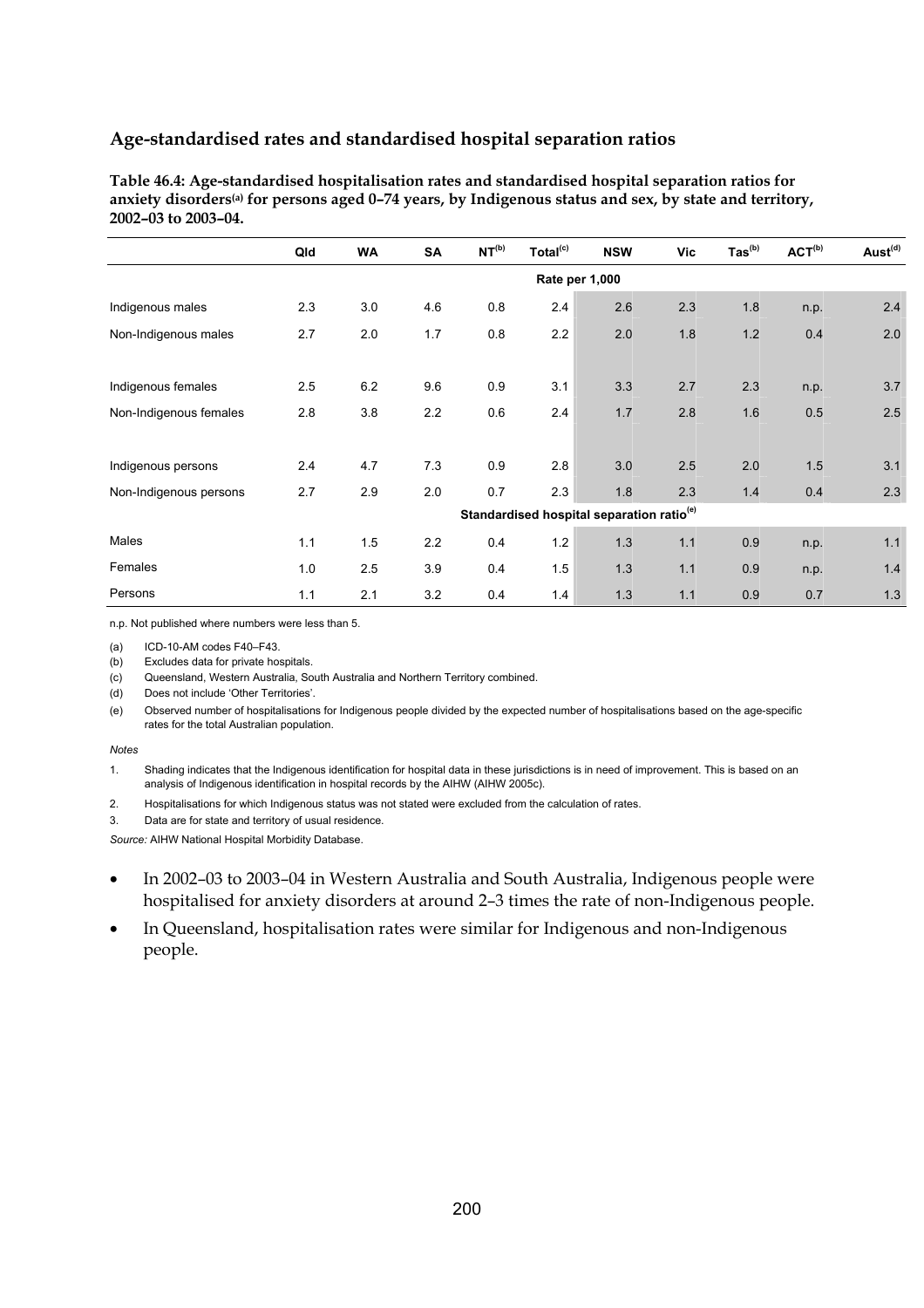#### **Substance use disorders**

|                              | Qld    | <b>WA</b> | <b>SA</b> | NT <sup>(b)</sup> | Total <sup>(c)</sup> | <b>NSW</b> | <b>Vic</b> | $\text{Tas}^{\text{(b)}}$ | ACT <sup>(b)</sup> | Aust <sup>(d)</sup> |
|------------------------------|--------|-----------|-----------|-------------------|----------------------|------------|------------|---------------------------|--------------------|---------------------|
| Indigenous                   |        |           |           |                   |                      |            |            |                           |                    |                     |
| Males                        | 916    | 907       | 318       | 166               | 2,307                | 1,664      | 219        | 34                        | 11                 | 4,369               |
| Females                      | 474    | 564       | 194       | 82                | 1,314                | 836        | 96         | 20                        | 8                  | 2,319               |
| Persons                      | 1,390  | 1,471     | 512       | 248               | 3,621                | 2,500      | 315        | 54                        | 19                 | 6,688               |
| Non-Indigenous               |        |           |           |                   |                      |            |            |                           |                    |                     |
| Males                        | 8,892  | 4,040     | 2,702     | 159               | 15,793               | 20,464     | 10,493     | 723                       | 132                | 48,263              |
| Females                      | 5,547  | 2,347     | 1,350     | 65                | 9,309                | 12,135     | 8,035      | 507                       | 142                | 30,336              |
| Persons                      | 14,439 | 6,387     | 4,052     | 224               | 25,102               | 32,599     | 18,528     | 1,230                     | 274                | 78,599              |
| <b>Subtotal</b>              | 15,829 | 7,858     | 4,564     | 472               | 28,723               | 35,099     | 18,843     | 1,284                     | 293                | 85,287              |
| Not stated                   | 2,427  | 1         | 174       | 5                 | 2,607                | 393        | 12         | 114                       | 3                  | 3,318               |
| <b>Total</b>                 | 18,256 | 7,859     | 4,738     | 477               | 31,330               | 35,492     | 18,855     | 1,398                     | 296                | 88,605              |
| Proportion not<br>stated (%) | 13.3   |           | 3.7       | 1.0               | 8.3                  | 1.1        | 0.1        | 8.2                       | 1.0                | 3.7                 |

**Table 46.5: Hospitalisations for substance use disorders(a) for persons aged 0–74 years, by Indigenous status, sex and state and territory, 2002–03 to 2003–04.** 

(a) ICD-10-AM codes F10–F19.

(b) Excludes data for private hospitals.

(c) Queensland, Western Australia, South Australia and Northern Territory combined.

(d) Does not include 'Other Territories'.

*Notes* 

1. Shading indicates that the Indigenous identification for hospital data in these jurisdictions is in need of improvement. This is based on an analysis of Indigenous identification in hospital records by the AIHW (AIHW 2005c).

2. Data are for state and territory of usual residence.

- In the period 2002–03 to 2003–04, there were 88,605 hospitalisations in Australia due to substance use disorders among people aged less than 75 years. Of these, 6,688 hospitalisations (7.5%) were of Indigenous people and for 3.7% of hospitalisations, Indigenous status was not stated.
- Females made up 35% of the Indigenous hospitalisations from substance use disorders, compared with 39% of the non-Indigenous hospitalisations.
- In the four states and territories with the most complete coverage of Indigenous hospitalisations, there were 3,621 hospitalisations among Indigenous people where substance use disorders was recorded as the principal diagnosis. This represented 11.6% of hospitalisations for substance use disorders in these jurisdictions.
- In Queensland, Western Australia, South Australia and the Northern Territory, the majority of Indigenous hospitalisations for substance use disorders were for, or related to, alcohol use (75%) followed by cannabis use (8%) and multiple drug use (7%).